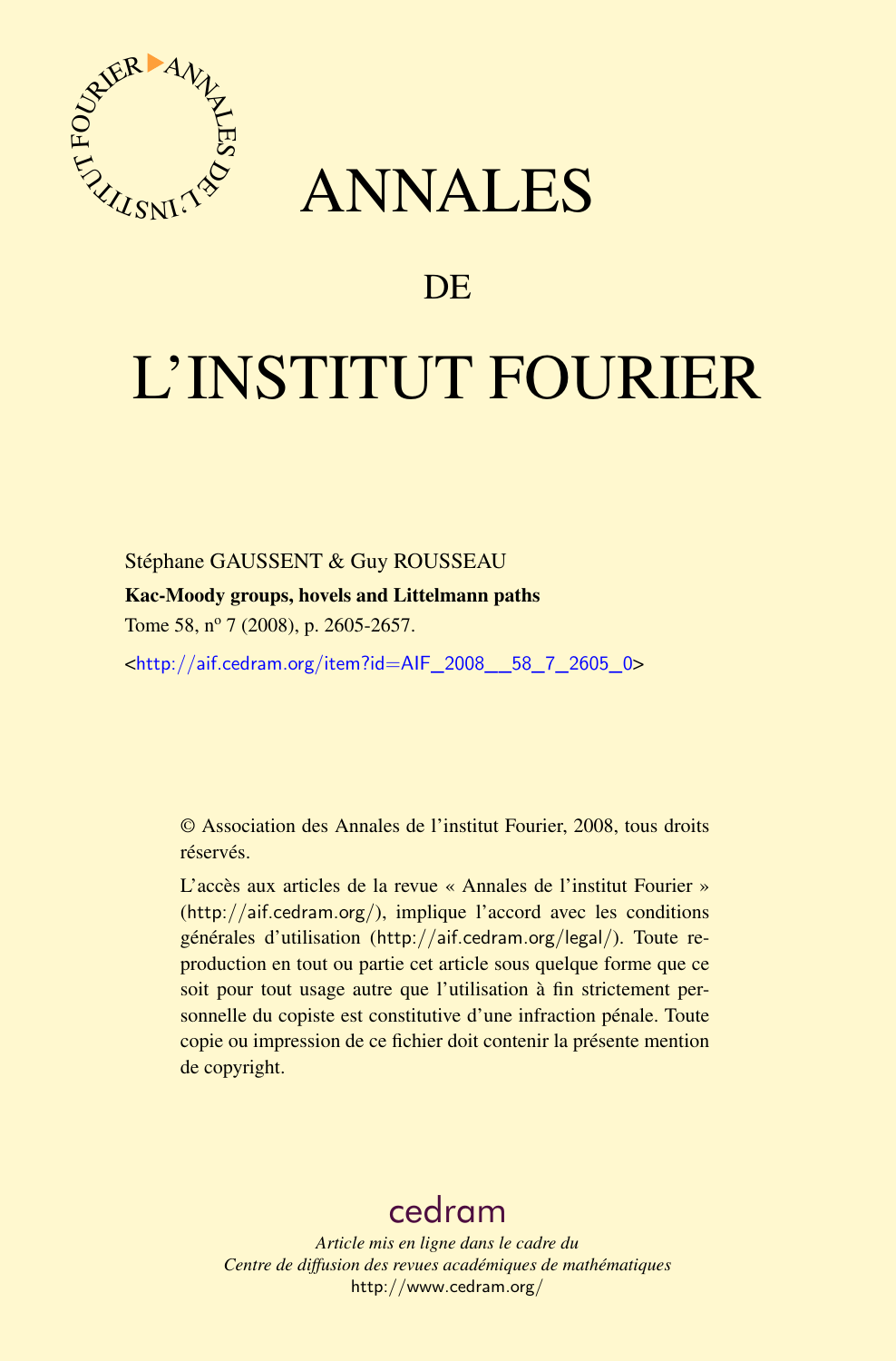# KAC-MOODY GROUPS, HOVELS AND LITTELMANN PATHS

#### **by Stéphane GAUSSENT & Guy ROUSSEAU**

ABSTRACT. — We give the definition of a kind of building  $\mathcal I$  for a symmetrizable Kac-Moody group over a field  $K$  endowed with a discrete valuation and with a residue field containing C. Due to the lack of some important property of buildings, we call it a hovel. Nevertheless, some good ones remain, for example, the existence of retractions with center a sector-germ. This enables us to generalize many results proved in the semisimple case by S. Gaussent and P. Littelmann. In particular, if  $K = \mathbb{C}(\!(t)\!)$ , the geodesic segments in  $\mathcal{I}$ , ending in a special vertex and retracting onto a given path  $\pi$ , are parametrized by a Zariski open subset P of  $\mathbb{C}^N$ . This dimension N is maximal when  $\pi$  is a LS path and then P is closely related to some Mirković-Vilonen cycle.

RÉSUMÉ. — Nous définissons une sorte d'immeuble  $\mathcal I$  associé à un groupe de Kac-Moody symétrisable sur un corps  $K$  muni d'une valuation discrète avec un corps résiduel contenant C. Nous l'appelons masure (hovel) à cause de l'absence d'une propriété importante des immeubles. Cependant, de bonnes propriétés restent, par exemple l'existence de retractions de centre un germe de quartier. Cela nous permet de généraliser plusieurs résultats prouvés par S. Gaussent et P. Littelmann dans le cas semi-simple. En particulier, si  $K = \mathbb{C}(\!(t)\!)$ , les segments géodésiques dans I, d'extrémité un sommet spécial et se rétractant sur un chemin donné π, sont paramétrés par un ouvert de Zariski P de C<sup>N</sup> . Cette dimension N est maximale quand  $\pi$  est un chemin LS et alors  $P$  est fortement associé à un cycle de Mirković-Vilonen.

#### **1. Introduction**

Let  $\mathfrak{g}^{\vee}$  be a complex symmetrizable Kac-Moody algebra. To capture the combinatorial essence of the representation theory of  $\mathfrak{g}^{\vee}$ , P. Littelmann [\[10,](#page-53-0) [11\]](#page-53-0) introduced the path model. Particularly, this model gives a method to compute the multiplicity of a weight  $\mu$  in an irreducible representation of highest weight  $\lambda$  (a dominant weight), by counting some

*Keywords:* Kac-Moody group, valuated field, building, path.

*Math. classification:* 22E46, 20G05, 17B67, 22E65, 20E42, 51E24.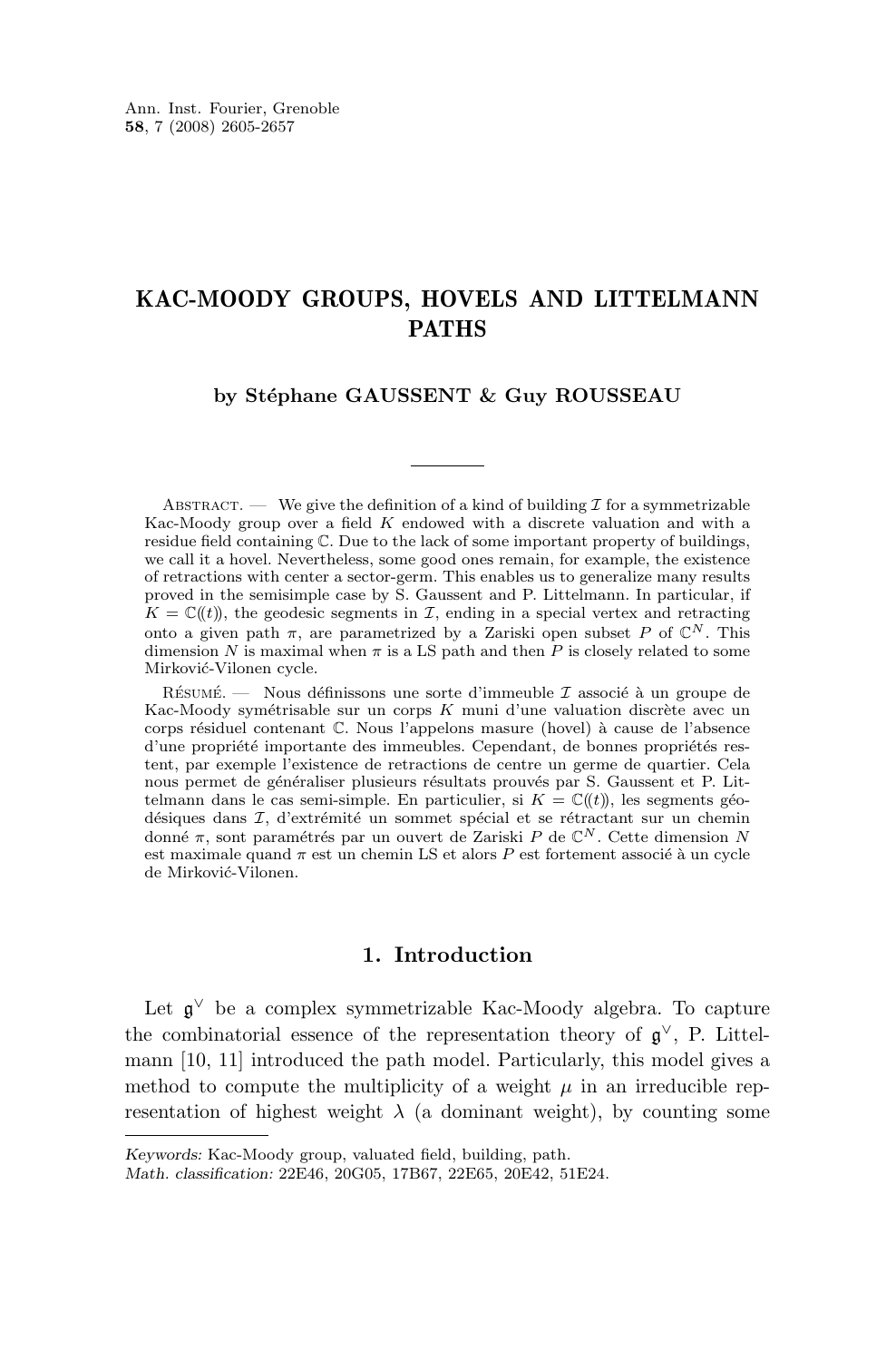"Lakshmibai-Seshadri" (or LS) paths of shape  $\lambda$  starting from 0 and ending in  $\mu$ . When  $\mathfrak{g}^{\vee}$  is semi-simple and G is an algebraic group with Lie algebra the Langlands dual  $\mathfrak g$  of  $\mathfrak g^\vee$ , I. Mirković and K. Vilonen [\[13\]](#page-53-0) gave a new interpretation of this multiplicity: it is the number of irreducible components (the MV cycles) in some subvariety  $X^\mu_\lambda$  of the affine grassmannian  $\mathcal{G} = G(\mathbb{C}(\mathcal{t})))/G(\mathbb{C}[[t]]).$ 

S. Gaussent and P. Littelmann [\[5\]](#page-52-0) gave a link between these two theories (when  $G$  is semi-simple). Actually, the LS paths are drawn in a vector space V which is an apartment  $A$  of the Bruhat-Tits building of  $G$  (over any non archimedean valuated field K, in particular  $K = \mathbb{C}(\!(t)\!)$ . They replaced the LS paths of shape  $\lambda$  from 0 to  $\mu$  by "LS galleries" of type  $\lambda$  from 0 to  $\mu$ . This gives a new "gallery model" for the representations of  $\mathfrak{g}^{\vee}$ . Moreover, let  $\rho$  be the retraction of the Bruhat-Tits building  $\mathcal I$  of  $G$ over  $K = \mathbb{C}(\ell(t))$  onto A with center some sector-germ  $\mathfrak{S}_{-\infty}$  in A. Then, the image under  $\rho$  of a minimal gallery  $\Gamma$  of type  $\lambda$  starting from 0 in  $\mathcal I$  is a gallery  $\gamma$  in A of type  $\lambda$  which looks much like a LS gallery: it is "positively" folded". Conversely, any positively folded gallery  $\gamma$  in A of type  $\lambda$  from 0 to  $\mu$  is the image under  $\rho$  of many minimal galleries  $\Gamma$  in  $\mathcal{I}$ . These galleries are parametrized by a complex variety  $X_{\gamma}$  combinatorially defined from  $\gamma$ . Moreover,  $\gamma$  is a LS gallery if, and only if,  $\dim(X_{\gamma})$  is maximal, and then  $X_{\gamma}$ is isomorphic to an open subset of a MV cycle in  $X^\mu_\lambda$ .

It was natural (and suggested to us by P. Littelmann) to try to generalize this when G is a Kac-Moody group. Actually, G. Rousseau [\[17\]](#page-53-0) had constructed some building for a Kac-Moody group over a discretely valuated field K. But, the apartments of this microaffine building are not appropriate to define LS paths. So, we construct a new set  $\mathcal I$  (see [3.15\)](#page-23-0) associated to the Kac-Moody group G over  $K = \mathbb{C}(\ell t)$  (or, more generally, over any discretely valuated field K with residue field containing  $\mathbb{C}$ ). By definition, the group  $G(K)$  acts on  $\mathcal{I}$ , LS paths can be drawn on its apartments and the action of  $G(K)$  on them is transitive. Unfortunately, any two points in  $\mathcal I$  are not always in a same apartment: this was already noticed (in a different language and in the affine case) by H. Garland [\[4\]](#page-52-0), who remarked that Cartan decomposition is true only after some twist (cf. Remark [6.10\)](#page-50-0). Because of this pathological behaviour, I is called a *hovel*. Moreover, the system of walls in an apartment of  $\mathcal I$  is not discrete, so the notion of chamber in  $\mathcal I$  is unusual (but follows an idea of F. Bruhat and J. Tits [\[3\]](#page-52-0)) and  $\mathcal I$ is not gallery-connected (see Section [2.2\)](#page-9-0). Therefore, we have to come back to the path model.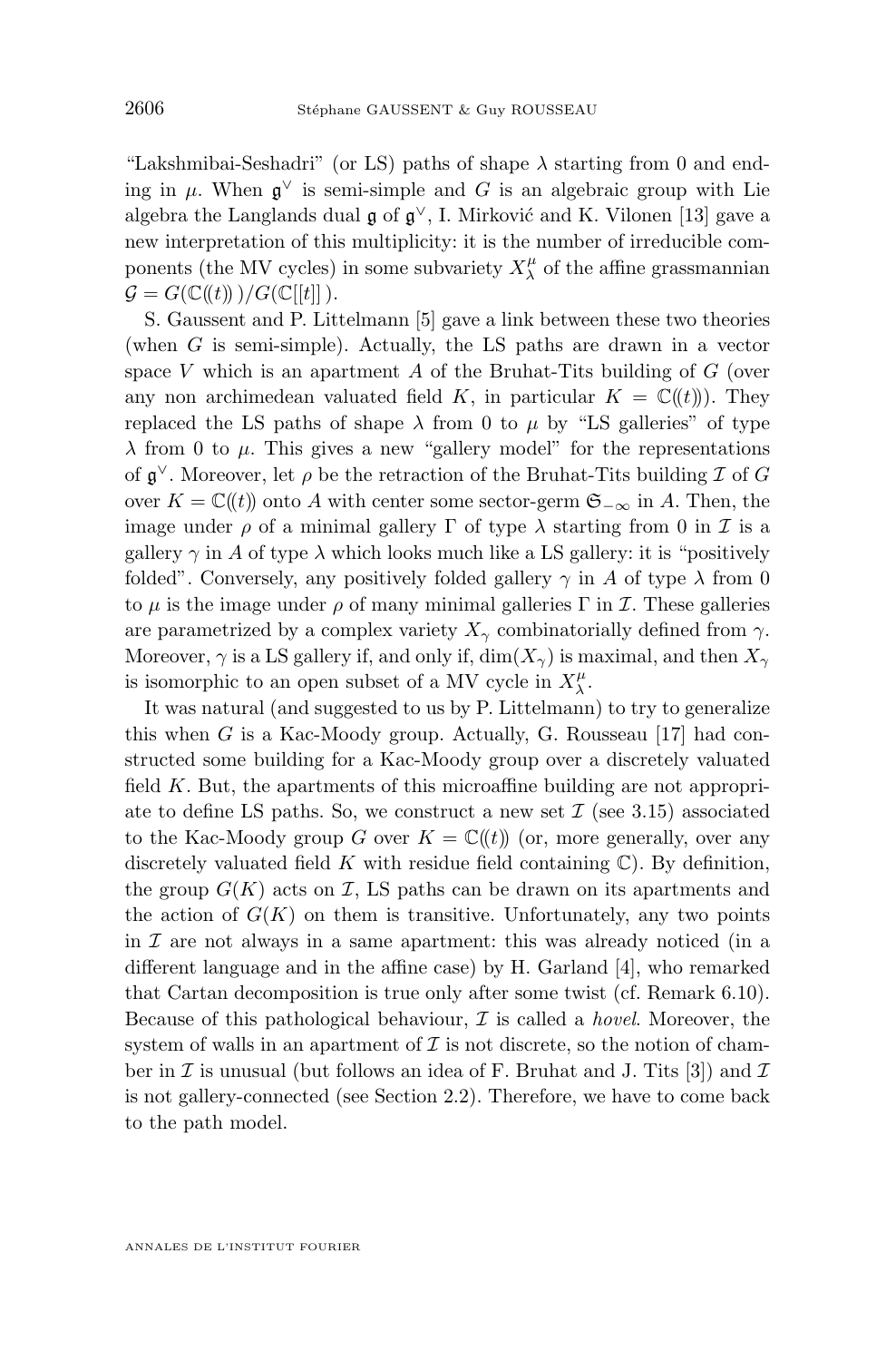<span id="page-3-0"></span>Nevertheless, we get good generalizations of Gaussent-Littelmann's results. First, any sector-germ and any point in  $\mathcal I$  are always in a same apartment (this is equivalent to Iwasawa decomposition, Proposition [3.6\)](#page-18-0). Next, we fix a maximal torus in  $G$  and a system of positive roots, this gives us an apartment A in I and a sector-germ  $\mathfrak{S}_{-\infty}$  in A. So, we get a retraction  $\rho$ of I onto A with center  $\mathfrak{S}_{-\infty}$  [\(4.4\)](#page-29-0). Following a definition of M. Kapovich and J. Millson [\[8\]](#page-53-0), we say that a Hecke path is a piecewise linear path  $\pi_1$ in A which is positively folded along true walls (see Definition [5.2\)](#page-34-0). Now, an analogue of some results due, in the semisimple case, to Kapovich-Millson or Gaussent-Littelmann may be proven:

THEOREM 1.1 (see [6.2\)](#page-44-0). — If  $\pi$  is a geodesic segment (of shape  $\lambda$ ) in  $\mathcal{I}$ , *then*  $\rho \pi$  *is a Hecke path (of shape*  $\lambda$ ) *in* A.

Conversely, any Hecke path  $\pi_1$  in A is the image under  $\rho$  of a geodesic segment  $\pi$  in  $\mathcal I$ . But, if we want a finite dimensional variety of parameters, we can no longer look at segments with a given starting point but rather at segments with a given end. We get (when  $K = \mathbb{C}(\ell(t))$ ):

THEOREM 1.2 (see [6.3\)](#page-44-0). — Let  $\pi_1$  be a Hecke path of shape  $\lambda$  in A with *endpoint a special vertex y. Then, there exist geodesic segments*  $\pi$  in  $\mathcal I$ with endpoint y such that  $\rho \pi = \pi_1$  and they are parametrized by a Zariski *open subset*  $P(\pi_1, y)$  *of*  $\mathbb{C}^N$ *, stable under the natural action of*  $(\mathbb{C}^*)^N$ *.* 

Here, N is the so-called *dual dimension* of  $\pi_1$  [\(5.7\)](#page-36-0) and it is maximal (among Hecke paths of shape  $\lambda$  with the same starting and ending points) if and only if  $\pi_1$  is a LS path.

This result enables us to state that  $P(\pi_1, y)$  is isomorphic to a dense open subset of some Mirković-Vilonen cycle. In the semi-simple case, this MV cycle is, up to isomorphism, the classical one associated to the reverse path of  $\pi_1$ .

The paper is organized as follows. In Section [2,](#page-4-0) we recall some results on Kac-Moody groups and their affine apartments. Actually, in the literature one finds many kinds of Kac-Moody groups. We choose the minimal one, the most algebraic. But (in Section [3.3\)](#page-15-0), we will also have to use the maximal one which appears to be a formal completion of the minimal one and has better commutation relations.

The construction of the hovel  $\mathcal I$  is explained completely in Section [3](#page-12-0) and the first properties are developed in Section [4.](#page-24-0) The proofs are rather involved but we get all what is needed: in particular, the Iwasawa decomposition  $(3.6)$ , the retraction with respect to a sector-germ  $(4.4)$ , the twin building structure of the residue of  $\mathcal I$  at some point  $x$  [\(4.5\)](#page-30-0) and, for some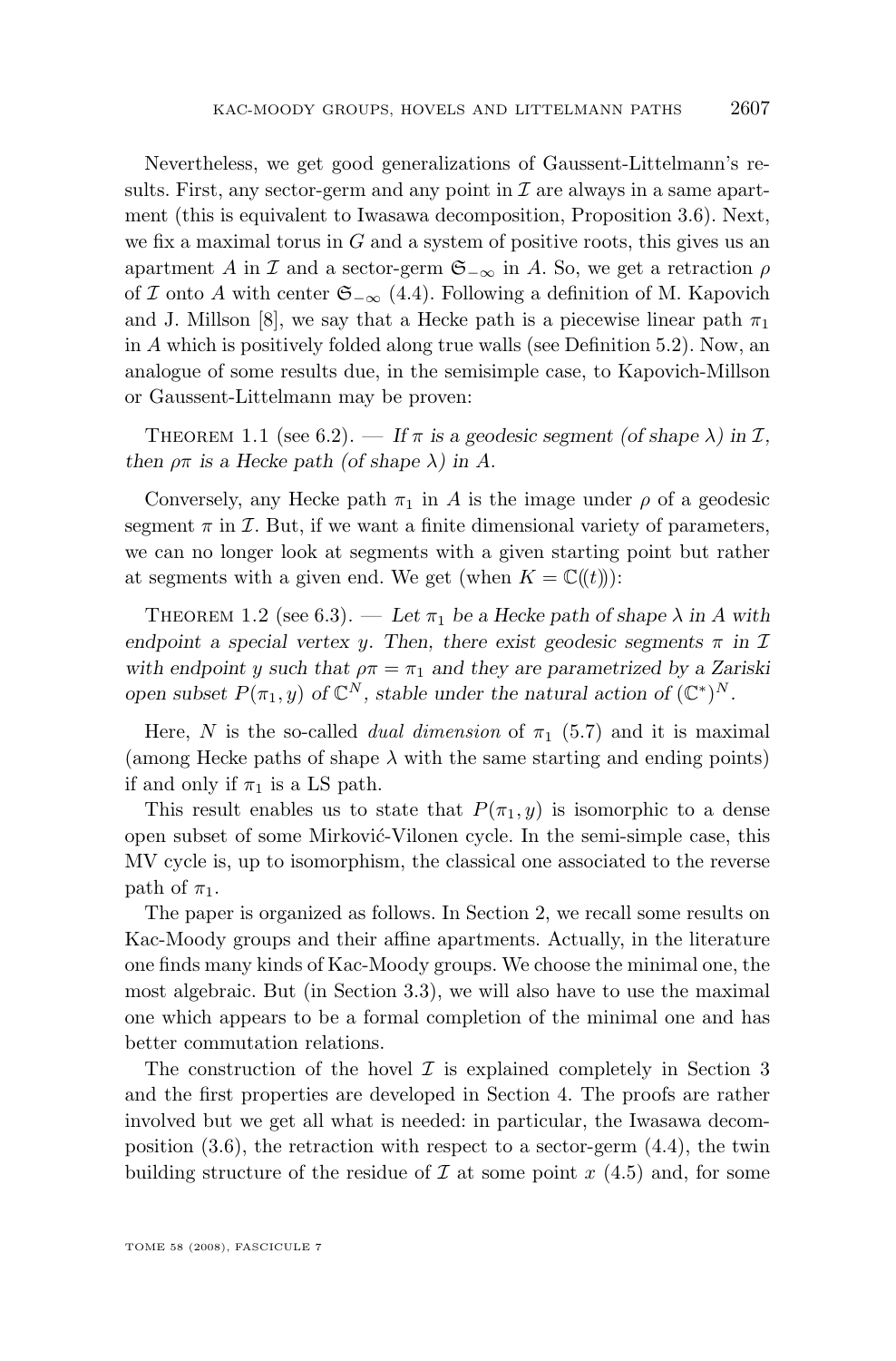<span id="page-4-0"></span>"good" subsets  $\Omega$  in apartments, the structure of their fixator (*i.e.* pointwise stabilizer)  $G_{\Omega}$  and the transitivity of the action of  $G_{\Omega}$  on apartments containing  $\Omega$  [\(4.1](#page-24-0) to [4.3\)](#page-27-0).

In Section [5,](#page-32-0) we give the definitions of LS paths, Hecke paths, dual dimension and codimension. We prove the characterization of LS paths as Hecke paths with maximal dual dimension (resp. minimal codimension).

We get in Section [6](#page-41-0) the results on paths explained above, in particular Theorems [1.1](#page-3-0) and [1.2.](#page-3-0) The last theorem (Theorem [6.9\)](#page-50-0) asserts that there is, on  $\mathcal I$ , a preorder relation which induces, on each apartment, the preorder given by the Tits cone.

We thank Peter Littelmann for his suggestion to look at these problems and for some interesting discussions. We also thank Michel Brion for his careful reading of a previous version of the present paper and his comments.

#### **2. Kac-Moody groups and the apartment**

We recall here the main results on Kac-Moody groups (in 2.1). A good reference is [\[15\]](#page-53-0), see also [\[17\]](#page-53-0). We introduce the model apartment of our hovel and call it, in analogy with the classical case, the affine apartment (see [2.2\)](#page-9-0). Because the set of walls is not locally finite anymore, the definition of faces needs the notion of filter (see Sections [2.2.2](#page-10-0) to [2.2.4\)](#page-12-0).

#### **2.1. Kac-Moody groups**

#### 2.1.1. Kac-Moody algebras

A *Kac-Moody matrix* (or generalized Cartan matrix) is a square matrix  $A = (a_{i,j})_{i,j \in I}$ , with integer coefficients, indexed by a finite set I and satisfying:

(i) 
$$
a_{i,i} = 2 \quad \forall i \in I
$$
,  
\n(ii)  $a_{i,j} \leq 0 \quad \forall i \neq j$ ,  
\n(iii)  $a_{i,j} = 0 \iff a_{j,i} = 0$ .

A *root generating system* [\[1\]](#page-52-0) is a 5-tuple  $S = (A, X, Y, (\alpha_i)_{i \in I}, (\alpha_i^{\vee})_{i \in I})$ made of a Kac-Moody matrix A indexed by I, of two dual free  $\mathbb{Z}-$ modules X (of characters) and Y (of cocharacters) of finite rank  $rk(X)$ , a family  $(\alpha_i)_{i\in I}$  (of simple roots) in X and a family  $(\alpha_i^{\vee})_{i\in I}$  (of simple coroots) in Y. They have to satisfy the following compatibility condition:  $a_{i,j} = \alpha_j(\alpha_i^{\vee})$ .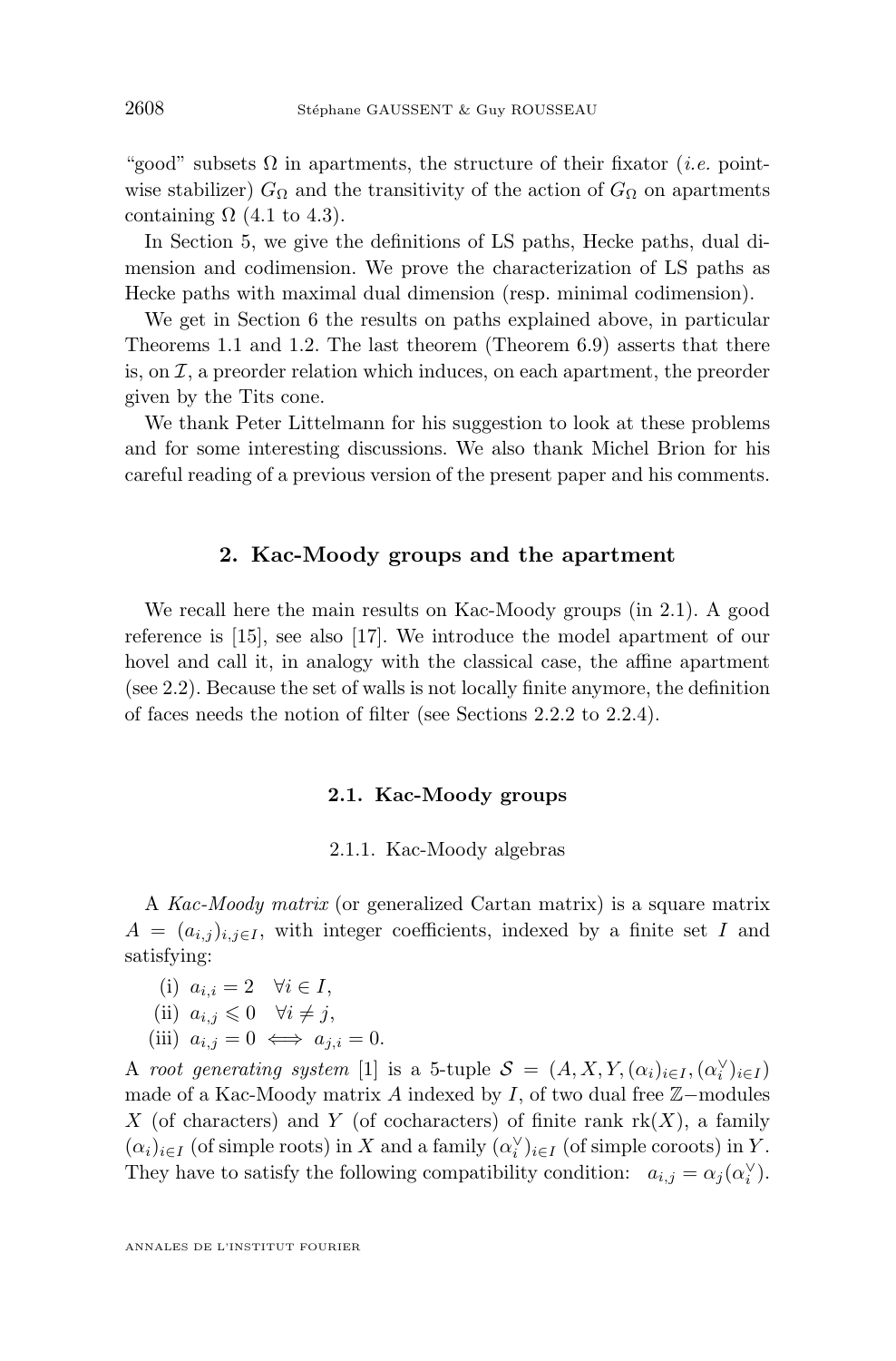<span id="page-5-0"></span>The *Langlands* dual of S is  $S^{\vee} = {t \choose 1} X, X, (\alpha_i^{\vee})_{i \in I}, (\alpha_i)_{i \in I}$ , where  ${}^t A$ is the transposed matrix of A.

The *Kac-Moody algebra*  $g = g_S$  is a complex Lie algebra generated by the standard Cartan subalgebra  $\mathfrak{h} = Y \otimes \mathbb{C}$  and the Chevalley generators  $(e_i)_{i\in I}$ ,  $(f_i)_{i\in I}$ ; we shall not explain here the relations, see for instance [\[6\]](#page-52-0).

The adjoint action of h on g gives a grading on g:  $\mathfrak{g} = \mathfrak{h} \oplus (\oplus_{\alpha \in \Delta} \mathfrak{g}_{\alpha})$ , where  $\Delta \subset X \setminus \{0\} \subset \mathfrak{h}^*$  is the set of *roots* of  $\mathfrak{g}$  (with respect to  $\mathfrak{h}$ ). For all  $i \in I$ ,  $\mathfrak{g}_{\alpha_i} = \mathbb{C}e_i$  and  $\mathfrak{g}_{-\alpha_i} = \mathbb{C}f_i$ . If  $Q^+ = \sum_i \mathbb{N}\alpha_i$ ,  $\Delta^+ = \Delta \cap Q^+$  and  $\Delta^- = -\Delta^+$ , one has  $\Delta = \Delta^+ \bigsqcup \Delta^-$ .

*N.B. —* For simplicity we shall assume throughout the paper the following condition:

 $F(S)$  The family  $(\alpha_i)_{i \in I}$  is free in X and the family  $(\alpha_i^{\vee})_{i \in I}$  is free in Y. See Section [2.1.5.](#page-7-0)

Starting from Section [3.7,](#page-21-0) we shall also assume that the Lie algebra  $\mathfrak q$  is symmetrizable, that is, endowed with a nondegenerate invariant C−valued symmetric bilinear form.

#### 2.1.2. Weyl group and real roots

Let  $V = Y \otimes \mathbb{R} \subset \mathfrak{h}$ ; every element in X defines a linear form on this  $\mathbb{R}-$ vector space. For *i* ∈ *I*, the formula  $r_i(v) = v - \alpha_i(v) \alpha_i^{\vee}$  defines an involution in V (or h), more precisely a reflection of hyperplane  $\text{Ker}(\alpha_i)$ .

The (vectorial) Weyl group  $W^v$  is the subgroup of  $GL(V)$  generated by the set  $\{r_i\}_{i\in I}$ . One knows that  $W^v$  is a Coxeter group; it stabilizes the lattice Y of V. It also acts on X and stabilizes  $\Delta$ .

One denotes by  $\Phi = \Delta_{\text{re}}$  the set of real roots, those which can be written as  $\alpha = w(\alpha_i)$  with  $w \in W^v$  and  $i \in I$ . This set  $\Phi$  is infinite except in the classical case, where  $A$  is a Cartan matrix and  $\mathfrak g$  is finite-dimensional (reductive). If  $\alpha \in \Phi$ , then  $r_{\alpha} = w.r_i.w^{-1}$  is well determined by  $\alpha$ , independently of the choice of w and of i such that  $\alpha = w(\alpha_i)$ . For  $v \in V$  one has  $r_{\alpha}(v) = v - \alpha(v) \alpha^{\vee}$ , where the coroot  $\alpha^{\vee} \in Y$  associated to  $\alpha$  satisfies  $\alpha(\alpha^{\vee}) = 2$ . Hence  $r_{\alpha}$  is the reflection with respect to the hyperplane  $M(\alpha) = \text{Ker}(\alpha)$  which is called the *wall* of  $\alpha$ . The *half-apartment* associated to  $\alpha$  is  $D(\alpha) = \{v \in V \mid \alpha(v) \geq 0\}.$ 

The set  $\Phi$  is a system of (real) roots in the sense of [\[14\]](#page-53-0). The set  $\Delta$ is a system of roots in the sense of [\[1\]](#page-52-0). The imaginary roots (those in  $\Delta_{\text{im}} = \Delta \setminus \Phi$ ) will not be very much used here. We define  $\Phi^{\pm} = \Phi \cap \Delta^{\pm}$ .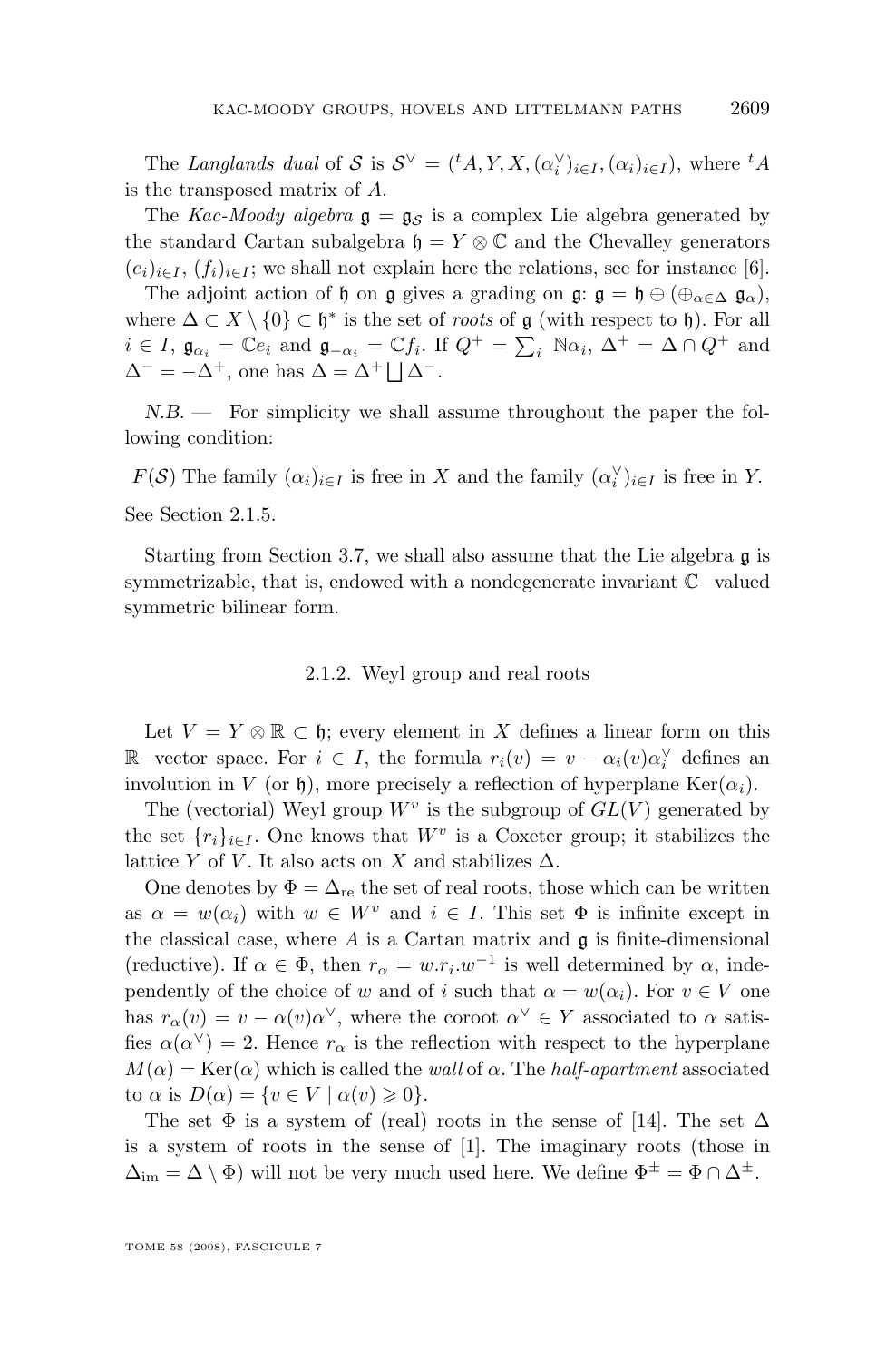<span id="page-6-0"></span>A subset  $\Psi$  of  $\Phi$  (or  $\Delta$ ) is said to be *closed* in  $\Phi$  (or  $\Delta$ ) if:  $\alpha, \beta \in \Psi$ ,  $\alpha + \beta \in \Phi$  (or  $\Delta$ )  $\Rightarrow \alpha + \beta \in \Psi$ . The subset  $\Psi$  is said to be *prenilpotent* if there exist  $w, w' \in W^v$  such that  $w \Psi \subset \Delta^+$  and  $w' \Psi \subset \Delta^-$ . Then  $\Psi$  is finite and contained in the subset  $w^{-1}(\Phi^+) \cap (w')^{-1}(\Phi^-)$  which is *nilpotent* (*i.e.* prenilpotent and closed).

One denotes by  $Q^{\vee}$  (resp.  $P^{\vee}, Q$ ) the *"coroot-lattice"* (resp. *"coweightlattice"*, *"root-lattice"*), *i.e.* the subgroup of Y generated by the  $\alpha_i^{\vee}$  (resp.  $P^{\vee} = \{ y \in Y \otimes \mathbb{Q} \mid \alpha_i(y) \in \mathbb{Z}, \forall i \in I \}, Q = \sum_i \mathbb{Z} \alpha_i$ ; one has  $Q^{\vee} \subset \mathbb{Z}$  $Y \subset P^{\vee}$ . Actually,  $Q^{\vee}$ ,  $P^{\vee}$  or  $Q$  is a lattice in V or  $V^*$  if and only if the  $\alpha_i^{\vee}$  generate V *i.e.* the  $\alpha_i$  generate  $V^*$  *i.e.*  $|I| = \text{rk}(X) = \dim(V)$ . We define the set of *dominant weights*  $X^+ = \{ \chi \in X \mid \chi(\alpha_i^{\vee}) \geq 0, \forall i \in I \}$ and  $X^- = -X^+$ . Dually, the set of *dominant coweights* is  $Y^+ = \{\lambda \in Y \mid$  $\lambda(\alpha_i) \geqslant 0, \forall i \in I$  and  $Y^- = -Y^+$ .

#### 2.1.3. The Tits cone

The *positive fundamental chamber*  $C_f^v = \{u \in V \mid \alpha_i(u) > 0 \quad \forall i \in I\}$  is a nonempty open convex cone. Its closure  $\overline{C_f^v}$  is the disjoint union of the  $faces F^{v}(J) = \{ u \in V \mid \alpha_i(u) = 0 \ \forall i \in J \, ; \, \alpha_i(u) > 0 \ \forall i \notin J \}$  for  $J \subset I$ ; one has  $C_f^v = F^v(\emptyset)$ . We define  $V_0 = F^v(I)$ , it is a vector subspace. These faces are called vectorial because they are convex cones with base point 0. One says that the face  $F^v(J)$  or the set J is *spherical* (or *of finite type*) if the matrix  $A(J) = (a_{i,j})_{i,j \in J}$  is a Cartan matrix (in the classical sense), i.e. if  $W^v(J) = \langle r_i \mid i \in J \rangle$  is finite. This holds for the chamber  $C_f^v$  or its  $panels F^{v}(\{i\}), \forall i \in I.$ 

The *Tits cone* is the union T of the positive *closed-chambers*  $w.\overline{C_f^v}$  for  $w \in W^v$ . Its interior is the *open Tits cone*  $T^o$ , disjoint union of the (positive) spherical faces  $w.F^v(J)$  for w in  $W^v$  and J spherical. Both  $\mathcal{T}, \mathcal{T}^o$  and their closure  $\overline{\mathcal{T}}$  are convex cones, stable under  $W^v$ . They may be defined as:

 $\mathcal{T} = \{ v \in V \mid \alpha(v) < 0 \text{ only for a finite number of } \alpha \in \Delta^+(\text{or } \Phi^+) \},$  $\mathcal{T}^o = \{ v \in V \mid \alpha(v) \leq 0 \text{ only for a finite number of } \alpha \in \Delta^+(\text{or } \Phi^+) \}$ ,  $\overline{\mathcal{T}} = \{ v \in V \mid \alpha(v) \geq 0 \quad \forall \alpha \in \Delta_{\text{im}}^+ \}.$ 

The action of  $W<sup>v</sup>$  on the positive chambers is simply transitive. The fixator (pointwise stabilizer) or the stabilizer of  $F^v(J)$  is  $W^v(J)$ .

We shall also consider the negative Tits cones  $-\mathcal{T}, -\mathcal{T}^o, -\overline{\mathcal{T}}$  and all negative faces, chambers... which are obtained by change of sign.

Actually,  $T^{\circ} \cap -T^{\circ} = \emptyset$  except in the classical case (where  $T^{\circ} = -T^{\circ} =$ V) and  $\mathcal{T} \cap -\mathcal{T} = \{v \in V \mid \alpha(v) = 0 \text{ for almost all } \alpha \in \Phi \text{ (or } \Delta) \}$  is reduced to  $V_0 = \bigcap_{\alpha \in \Delta} \text{Ker}(\alpha)$  if no connected component of I is spherical.

ANNALES DE L'INSTITUT FOURIER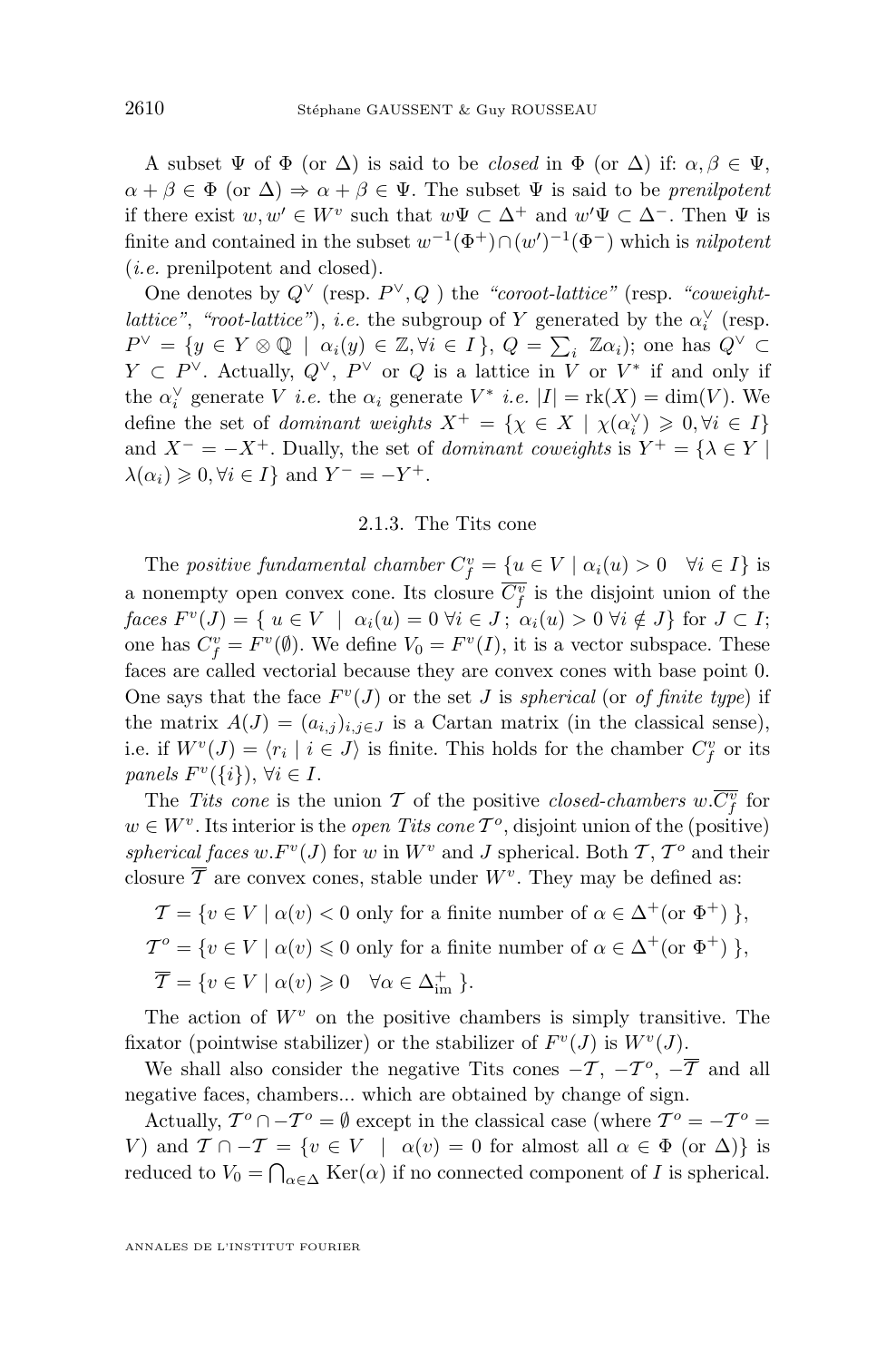#### 2.1.4. The Kac-Moody groups

<span id="page-7-0"></span>One considers the (split, complex) Kac-Moody group  $G = G_{\mathcal{S}}$  associated to the above root generating system as defined by Tits [\[22\]](#page-53-0), see also [\[15,](#page-53-0) Chapitre 8]. It is actually an affine ind-algebraic-group [\[9,](#page-53-0) 7.4.14].

For any field K containing  $\mathbb C$ , the group  $G(K)$  of the points of G in K is generated by the following subgroups:

- the fundamental torus  $T(K)$  where  $T = \text{Spec}(\mathbb{Z}[X])$ , hence  $T(K)$ is isomorphic to the group  $(K^*)^n = (K^*) \otimes_{\mathbb{Z}} Y$  and the character (resp. cocharacter) group of T is X (resp. Y).
- the root subgroups  $U_{\alpha}(K)$  for  $\alpha \in \Phi$ , each isomorphic to the additive group  $(K,+)$  by an isomorphism (of algebraic groups)  $x_\alpha$ .

Actually, we consider an isomorphism  $x_{\alpha}: K \simeq \mathfrak{g}_{\alpha} \otimes K \to U_{\alpha}(K)$  where the additive group  $\mathfrak{g}_{\alpha} \otimes K$  is identified with K by the choice of a Chevalley generator  $e_{\alpha}$  of the 1−dimensional complex space  $\mathfrak{g}_{\alpha}$ .

Let M be an  $\mathfrak{h}-$ diagonalizable  $\mathfrak{g}-$ module with weights in X, and where the action of each  $\mathfrak{g}_{\alpha}$  is locally nilpotent (*e.g.*  $\mathfrak{g}$  itself). Then  $G(K)$  acts on  $M \otimes K$ : the torus  $T(K)$  acts via the character  $\lambda$  on  $M_{\lambda} \otimes K$  and the action of  $x_\alpha(a)$  for  $a \in \mathfrak{g}_\alpha \otimes K$  is the exponential of the action of a.

2.1.5. About the freedom condition  $F(S)$ 

This condition is used in [2.1.3](#page-6-0) to show that  $C_f^v$  is nonempty, and in [5.3](#page-37-0) below for the existence of  $\rho_{\Phi^+}$ . If it fails, then  $W^v$  as defined in [2.1.2](#page-5-0) could be smaller than wanted (finite), and the roots of  $g_S$  could not be defined by the adjoint action of h. But, actually,  $F(S)$  is not necessary to define  $\mathfrak{g}_S$ or  $G_{\mathcal{S}}$  [\[15\]](#page-53-0).

In [\[6\]](#page-52-0), [\[9\]](#page-53-0) and [\[10\]](#page-53-0), the condition  $F(S)$  and a minimality condition for the rank of X:  $rk(X) = |I| + \text{corank}(A)$  are assumed. Kumar requires moreover a simple-connectedness condition:

$$
(SC) \qquad \sum_{i \in I} \ \mathbb{Z}\alpha_i^{\vee} \text{ is cotorsion-free in } Y.
$$

For a root generating system S, define  $S_{sc} = (A, X_{sc}, Y_{sc}, (\alpha_i)_{i \in I}, (\alpha_i^*)_{i \in I})$ by  $X_{sc} = X \oplus \mathbb{Z}^I$ ,  $Y_{sc}$  is the dual of  $X_{sc}$  and  $\alpha_i^*(x + (n_j)_{j \in I}) = \alpha_i^{\vee}(x) + n_i$ . The group  $G_{\mathcal{S}}$  is a quotient of  $G_{\mathcal{S}_{sc}}$  by a subtorus of the torus  $T_{\mathcal{S}_{sc}}$ , central in  $G_{\mathcal{S}_{sc}}$ .

Starting from S satisfying  $F(S)$ , then  $S_{sc}$  satisfies  $F(S_{sc})$  and  $(SC)$ . The group  $G_{\mathcal{S}_{sc}}$  is the direct product of a torus and a group with the properties assumed by Kumar. So, there is no trouble in using the results of [\[9\]](#page-53-0) for the groups we define.

TOME 58 (2008), FASCICULE 7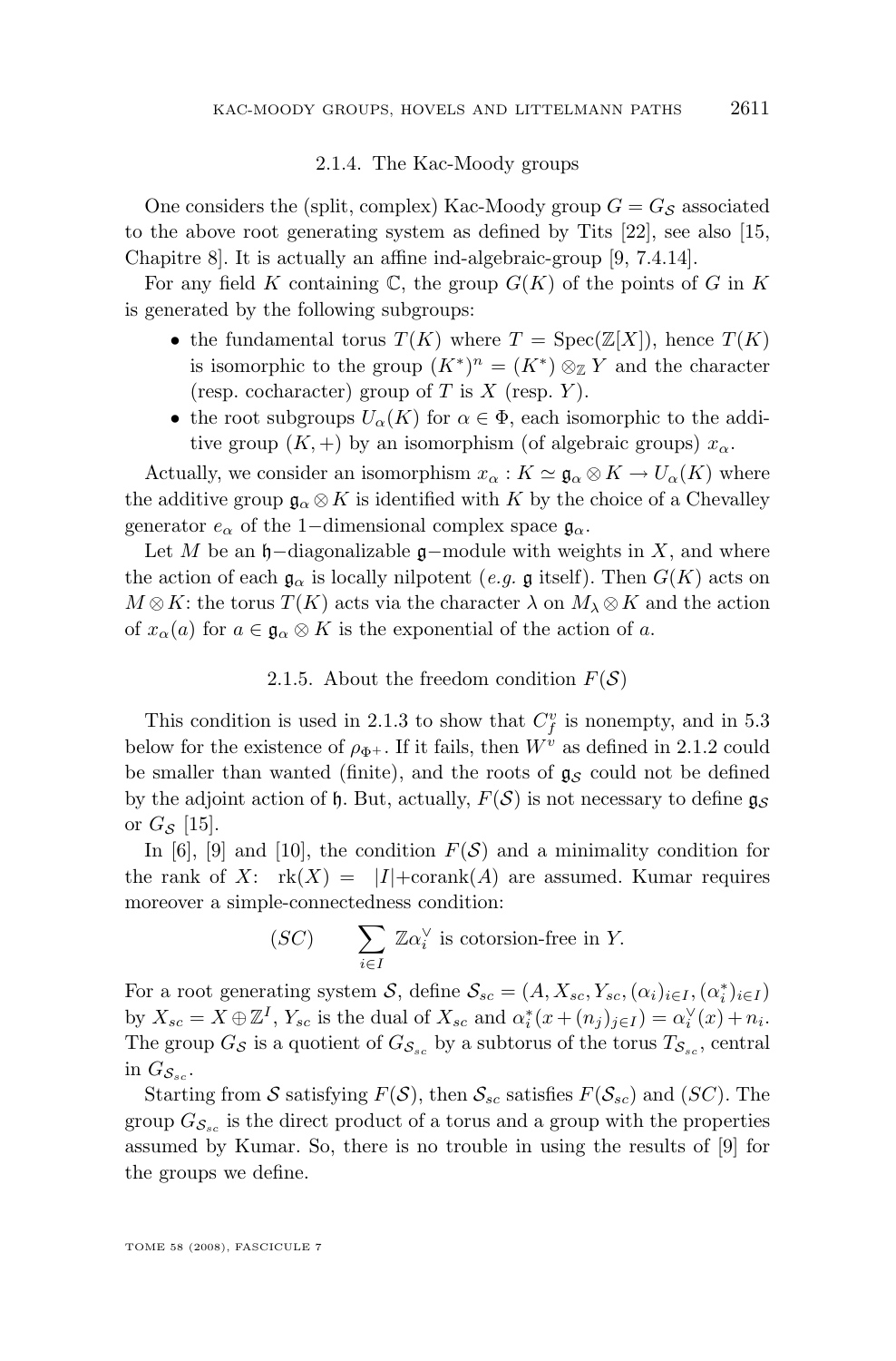#### 2.1.6. Some commuting relations

<span id="page-8-0"></span>We present here some relations in the group  $G$ , for more details, see [\[17,](#page-53-0) 1.5 and 1.6].

If  $\{\alpha, \beta\}$  is a prenilpotent pair of roots in  $\Phi$  (hence  $\alpha \neq -\beta$ ), one denotes by  $[\alpha, \beta]$  the finite set of the roots  $\gamma = p\alpha + q\beta \in \Phi$  with p and q strictly positive integers and  $[\alpha, \beta] = [\alpha, \beta] \cup {\alpha, \beta}$ ; we choose any total order on this set. Then, the product map:  $\prod_{\gamma \in [\alpha,\beta]} U_{\gamma}(K) \to G(K)$  is a bijection onto the group  $U_{[\alpha,\beta]}(K)$  generated by these  $U_{\gamma}(K)$ ; it is actually an isomorphism of algebraic varieties. The commutator group  $[U_{\alpha}(K), U_{\beta}(K)]$  is contained in  $U_{[\alpha,\beta]}(K)$ . More precisely, for  $u, v \in K$ , one has:  $[x_{\alpha}(u), x_{\beta}(v)] =$  $\prod x_{\gamma}(C_{p,q}u^pv^q)$  where the product runs over the  $\gamma = p\alpha + q\beta \in ]\alpha, \beta[$  (in the fixed order) and the  $C_{p,q}$  are integers.

The group  $T(K)$  normalizes  $U_{\alpha}(K)$ : if  $t \in T(K)$  and  $u \in K$  one has  $tx_\alpha(u)t^{-1} = x_\alpha(\alpha(t)u)$ . The subgroup  $G^{(\alpha)}$  of G generated by  $U_\alpha$ ,  $U_{-\alpha}$ and T is, up to its center, isomorphic to  $PGL_2$ . In particular, for  $\alpha \in \Phi$ and  $u \in U_{\alpha}(K)$ , the set  $U_{-\alpha}(K)uU_{-\alpha}(K)$  contains a unique element  $m(u)$ conjugating  $U_{\beta}(K)$  to  $U_{r_{\alpha}(\beta)}(K)$  for each  $\beta \in \Phi$ . Moreover, for  $v, v' \in K^*$ :

$$
m(x_{\alpha}(v)) = m(x_{-\alpha}(v^{-1})) = x_{-\alpha}(-v^{-1})x_{\alpha}(v)x_{-\alpha}(-v^{-1}) = \cdots
$$
  
\n
$$
\cdots = \alpha^{\vee}(v)m(x_{\alpha}(1)) = m(x_{\alpha}(1))\alpha^{\vee}(v^{-1})
$$
  
\n
$$
m(x_{\alpha}(v))x_{\alpha}(v')m(x_{\alpha}(v))^{-1} = x_{-\alpha}(v^{-2}v')
$$
  
\n
$$
m(x_{\alpha}(v))^{2} = \alpha^{\vee}(-1).
$$

If N is the normalizer of T in G, then  $N(K)$  is the group generated by  $T(K)$  and the  $m(u)$  for all  $\alpha \in \Phi$  and all  $u \in U_{\alpha}(K)$ .

Lemma 2.1. — *(*[\[17\]](#page-53-0) *or* [\[15\]](#page-53-0)*) There exists an algebraic homomorphism*  $\nu^v$  from *N* onto  $W^v$  such that  $\nu^v(m(u)) = r_i$  for  $u \in U_{\pm \alpha_i}(K)$  and  $Ker(\nu^v) = T$ . As K is infinite,  $N(K)$  is the normalizer of  $T(K)$  in  $G(K)$ and all maximal split subtori of  $G(K)$  are conjugate of  $T(K)$ .

The conjugacy action of N on T is given by  $\nu^v$  where  $W^v$  acts on T through its action on  $X$  or  $Y$ .

#### 2.1.7. Borel subgroups

The subgroup  $U^+(K)$  of  $G(K)$  is generated by the groups  $U_{\alpha}(K)$  for  $\alpha \in \Phi^+$ ; it is normalized by  $T(K)$ . We define the same way  $U^-(K)$  and  $U(\Psi)(K)$  for any subset  $\Psi$  of  $\Phi^+$  or  $\Phi^-$ .

The groups  $B(K) = B^{+}(K) = T(K) \cdot U^{+}(K)$ ,  $B^{-}(K) = T(K) \cdot U^{-}(K)$ are the *standard (positive, negative) Borel subgroups* of G(K).

ANNALES DE L'INSTITUT FOURIER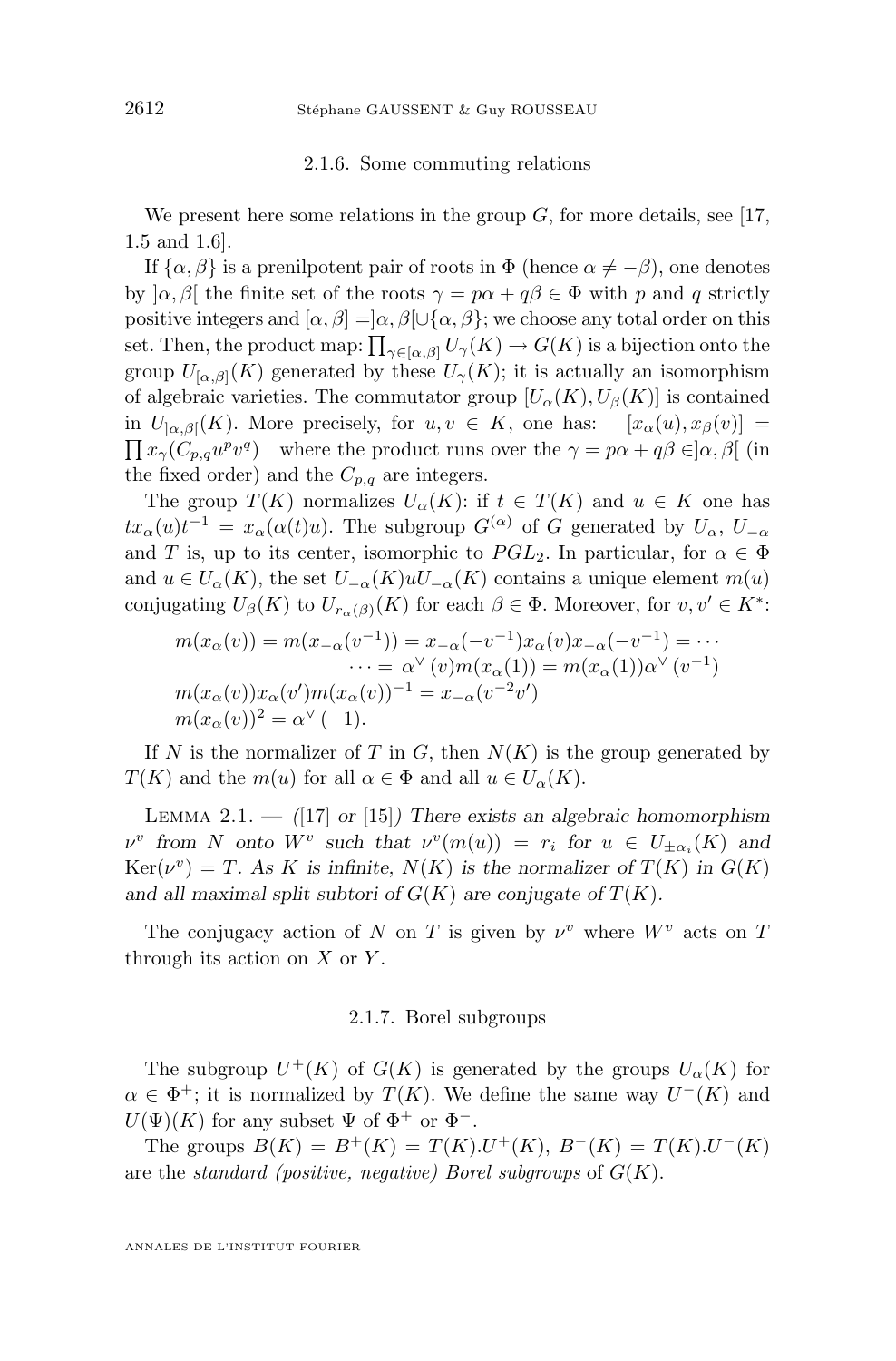<span id="page-9-0"></span>One has  $U^+(K) \cap B^-(K) = U^-(K) \cap B^+(K) = \{1\}$ ; more generally, one has the following decompositions.

*Bruhat decompositions*:

$$
G(K) = U^+(K)N(K)U^+(K) = U^-(K)N(K)U^-(K)
$$

Moreover, the maps from  $N(K)$  onto  $U^{\pm}(K)\backslash G(K)/U^{\pm}(K)$  are one to one. *Birkhoff decompositions*:

$$
G(K) = U^+(K)N(K)U^-(K) = U^-(K)N(K)U^+(K)
$$

Moreover, the maps from  $N(K)$  onto  $U^{\pm}(K) \backslash G(K) / U^{\mp}(K)$  are one to one.

#### **2.2. The affine apartment**

The affine apartment  $A$  is  $V$  considered as an affine space.

#### 2.2.1. Affine Weyl group and preorder relation

The group  $W^v$  acts  $\mathbb{Z}-$ linearly on Y, hence it acts  $\mathbb{R}-$ linearly on  $\mathbb{A} = V$ . One has also an action of  $V$  by translations. Finally, one obtains an affine action on A of the semi-direct product  $W_{\mathbb{R}} = W^v \ltimes V$ .

For  $\alpha \in \Phi$  and  $k \in \mathbb{Z}$ ,  $M(\alpha, k) = \{v \in \mathbb{A} \mid \alpha(v) + k = 0\}$  is the *wall* associated to  $(\alpha, k)$ , it is closed in A. One has  $M(\alpha, k) = M(-\alpha, -k)$ .

For  $\alpha \in X \setminus \{0\}$  and  $k \in \mathbb{Z}$ , we define  $D(\alpha, k) = \{v \in \mathbb{A} \mid \alpha(v) + k \geq 0\},$ it is closed in A. When  $\alpha \in \Phi$ , we call  $D(\alpha, k)$  the *half-apartment* associated to  $(\alpha, k)$  and the set  $D^{\circ}(\alpha, k) = D(\alpha, k) \setminus M(\alpha, k) = V \setminus D(-\alpha, -k)$  is the *open-half-apartment* associated to  $(\alpha, k)$ .

The *reflection* associated to the wall  $M(\alpha, k)$  is  $r_{\alpha, k} : A \to A$  given by the formula:

$$
r_{\alpha,k}(y) = r_{\alpha}(y) - k\alpha^{\vee}.
$$

The group generated by the  $r_{\alpha,k}$  is  $W = W^v \ltimes Q^{\vee} \subset W_{\mathbb{R}}$ .

The subgroup of  $W_{\mathbb{R}}$  of all elements stabilizing the set of walls is  $W_P =$  $W^v \ltimes P^{\vee}$ . One defines also  $W_Y = W^v \ltimes Y$  and one has:

$$
W \subset W_Y \subset W_P \subset W_{\mathbb{R}} = W^v \ltimes V.
$$

Definition 2.2. — *The affine space* A *together with its walls and its Tits cone is the affine apartment of* G *associated to* T*, its (affine) Weyl group*  $W = W(A)$  *is generated by the reflections with respect to the walls.*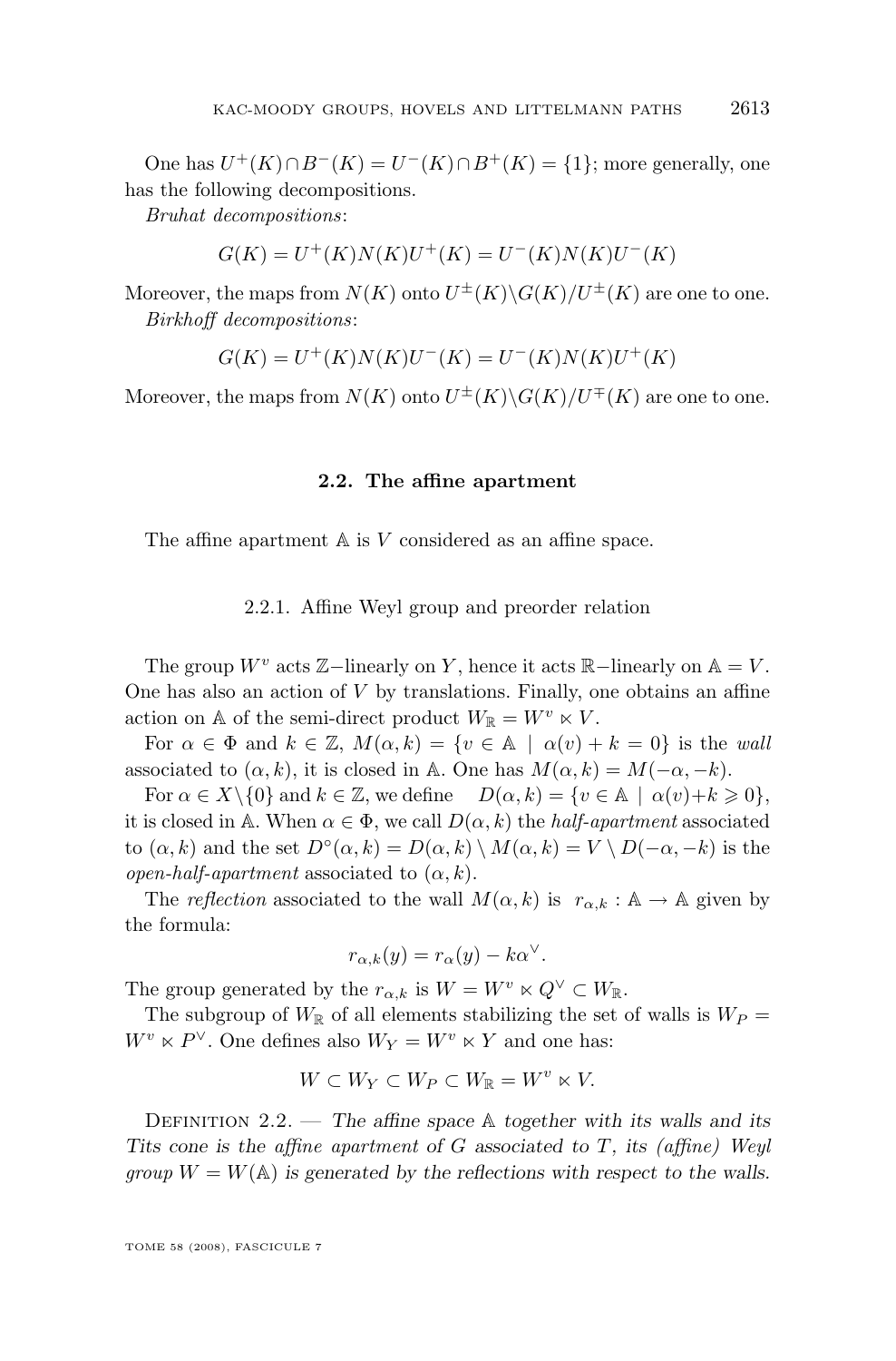<span id="page-10-0"></span>As the Tits cone T is convex, we can define a *preorder-relation* on A given by  $x \leq y \Leftrightarrow y - x \in \mathcal{T}$ . This is a genuine (= antisymmetric) order relation only when  $\Phi$  generates V and the Kac-Moody matrix A has no factor of finite type.

For  $x \in A$ , the set  $\Delta_x$  of all roots  $\alpha$  such that  $\alpha(x) \in \mathbb{Z}$  is a closed subsystem of roots of  $\Delta$  in the sense of [\[1\]](#page-52-0) Section 5.1. The associated Weyl group  $W_x^{\text{min}}$  is the subgroup of W generated by all the reflections associated to the walls containing x. It is isomorphic to its image  $W_x^v$  in  $W<sup>v</sup>$  and is a Coxeter group, as shown in [loc. cit.; 5.1.12]. The canonical generators of  $W_x^v$  are the  $r_\alpha$  for  $\alpha$  simple in  $\Phi_x^+ = \Delta_x \cap \Phi^+$ ; their number may be infinite.

The point x is *special* when  $\Phi_x = \Delta_x \cap \Phi$  is equal to  $\Phi$ , *i.e.* when  $W_x^v = W^v.$ 

#### 2.2.2. Faces

The faces in A are associated to the above systems of walls and halfapartments. As in [\[3\]](#page-52-0), they are no longer subsets of A, but filters of subsets of A.

DEFINITION 2.3 ([\[3\]](#page-52-0), [\[18\]](#page-53-0) or [\[17\]](#page-53-0)). — A *filter* in a set E is a nonempty *set* F of nonempty subsets of E, such that, if  $S, S' \in F$  then  $S \cap S' \in F$ *and, if*  $S' \supset S \in F$  *then*  $S' \in F$ *. If* Z *is a nonempty subset of* E*, the set*  $F(Z)$  *of subsets of* E *containing* Z *is a filter (usually identified with* Z). If  $E \subset E'$ , to any filter F in E is associated the filter  $F_{E'}$  in E' consisting of all subsets of E' containing some S in F; one usually makes no difference *between*  $F$  *and*  $F_{E'}$ *.* 

A filter F is said to be contained in another filter  $F' : F \subset F'$  (resp. in a subset Z in  $E: F \subset Z$ ) if and only if any set in  $F'$  (resp. if Z) is in F. The union of a family of filters in  $E$  is the filter consisting of subsets which are in all the filters. Note that these definitions are opposite the natural ones.

A group  $\Gamma$  acting on E fixes pointwise (resp. stabilizes) a filter F, if and only if every  $\gamma$  in  $\Gamma$  fixes pointwise some  $S \in F$  (resp. for all  $\gamma$  in  $\Gamma$  and all S in F,  $\gamma S \in F$ ).

If E is a topological space, the closure of a filter F in E is the filter  $\overline{F}$ consisting of all subsets of E containing the closure of a set in F.

If F is a subset of E containing an element x in its closure, the *germ* of F in x is the filter  $\mathrm{germ}_x(F)$  consisting of all subsets of E which are intersections of  $F$  and neighbourhoods of  $x$ .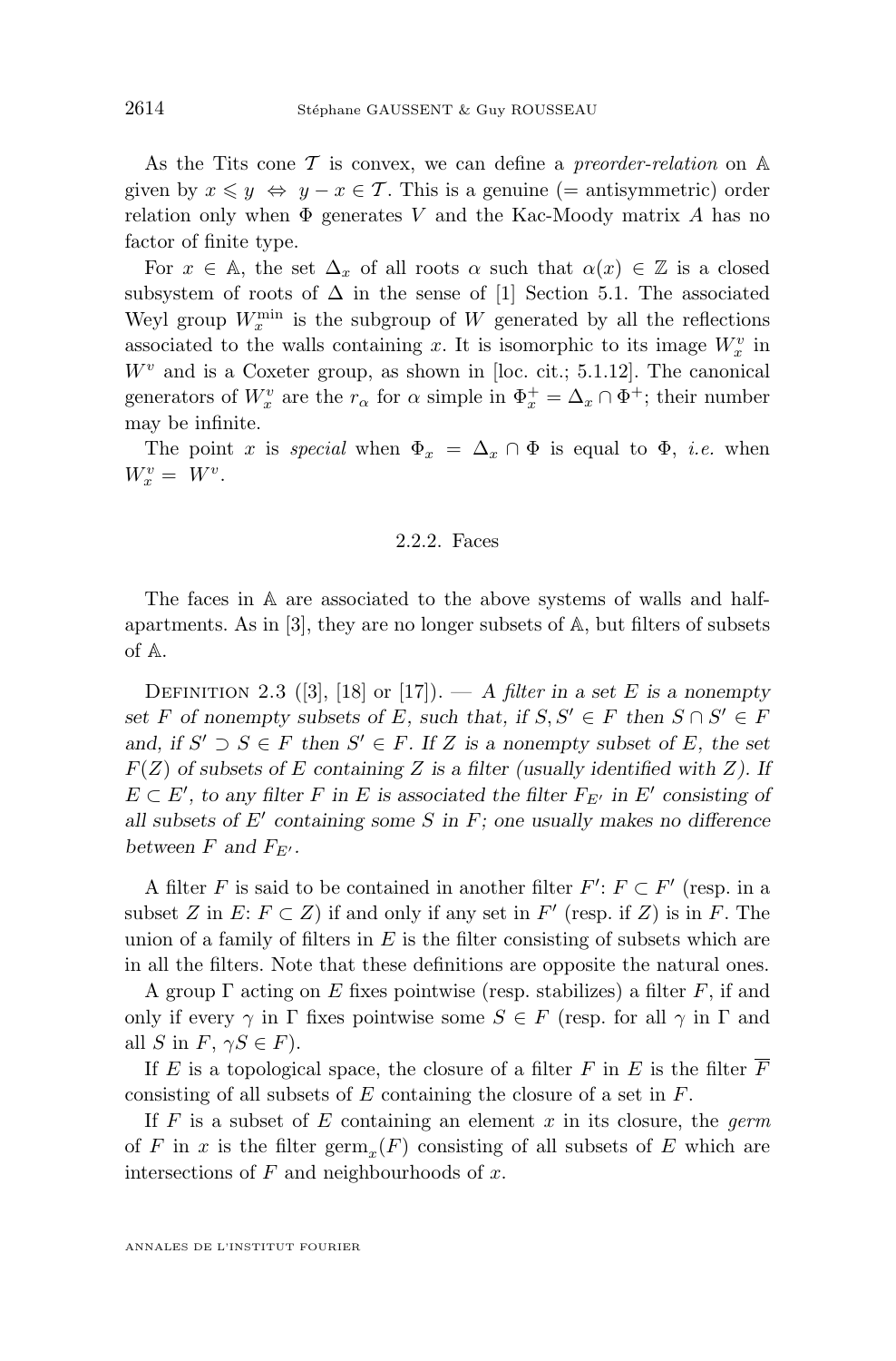If E is a real affine space and  $x \neq y \in E$ , then the *segment-germ* [x, y) is the germ of the segment  $[x, y]$  in x.

All the above definitions for filters are compatible with the corresponding definitions for subsets and the identification of a subset  $Z$  with the filter  $F(Z)$ .

We say that a family F of filters *generates* a filter  $\Omega$  if: a set S is in  $\Omega$ if and only if it is in some filter  $F \in \mathcal{F}$ . If  $\mathcal{B}$  is a basis of the filter  $\Omega$ , then the (filters canonically associated to the) sets in  $\beta$  generate  $\Omega$ .

The *enclosure*  $cl(F)$  of a filter F of subsets of A is the filter made of the subsets of A containing any intersection of half-spaces  $D(\alpha, k)$  (for  $\alpha \in \Delta$ ) and  $k \in \mathbb{Z}$ , which is in F. With this definition, the enclosure of a subset  $\Omega$  is the closed subset intersection of all  $D(\alpha, k)$  (for  $\alpha \in \Delta$  and  $k \in \mathbb{Z}$ ) containing  $\Omega$ . For  $\mathcal P$  a non empty subset of  $X \setminus \{0\}$ , we define also the  $\mathcal{P}-enclosure \; cl_{\mathcal{P}}(F)$  by the same definition, just replacing  $\Delta$  by  $\mathcal{P}$ .

DEFINITION 2.4.  $- A$  *face* F in the apartment  $\mathbb A$  *is associated to a point*  $x \in A$  and a vectorial face  $F^v$  in V; it is called spherical according to the *nature of* F v *. More precisely, a subset* S *of* A *is an element of the face*  $F(x, F<sup>v</sup>)$  *if and only if it contains an intersection of half-spaces*  $D(\alpha, k)$  *or*  $D^{\circ}(\alpha, k)$  *(for*  $\alpha \in \Delta$  *and*  $k \in \mathbb{Z}$ *)* which contains  $\Omega \cap (x + F^{\nu})$ *, where*  $\Omega$ *is an open neighborhood of* x *in* A. The enclosure of a face  $F = F(x, F^v)$ *is its closure: the closed-face*  $\overline{F}$ *; it is the enclosure of the local-face in x,*  $\mathrm{germ}_x(x + F^v).$ 

Actually, in the classical case where  $\Phi$  is finite, this definition is still valid:  $F(x, F^v)$  is a subset Z of A (more precisely: is the filter of subsets containing a subset  $Z$  of  $\mathbb{A}$ ), and this subset  $Z$  is a face in the sense of [\[3,](#page-52-0) §1] or [\[2,](#page-52-0) 6.1].

Note that the union of the faces  $F(x, F<sup>v</sup>)$  is not always the filter of neighborhoods of x; it is contained in  $(x + \mathcal{T}) \cup (x - \mathcal{T})$  if x is special.

2.2.3. Chambers, panels...

There is an order on the faces: the assertions "F is a face of  $F'$ ", " $F'$ covers F " and " $F \leq F'$ " are by definition equivalent to  $F \subset \overline{F'}$ .

Any point  $x \in A$  is contained in a unique face  $F(x, V_0)$  which is minimal (but seldom spherical); x is a *vertex* if and only if  $F(x, V_0) = \{x\}$ . When  $\Phi$ generates V (*i.e.*  $\text{rk}(X) = |I|$ ), a special point is a vertex, but the converse is not true.

The *dimension* of a face F is the smallest dimension of an affine space generated by some  $S \in F$ . The (unique) such affine space E of minimal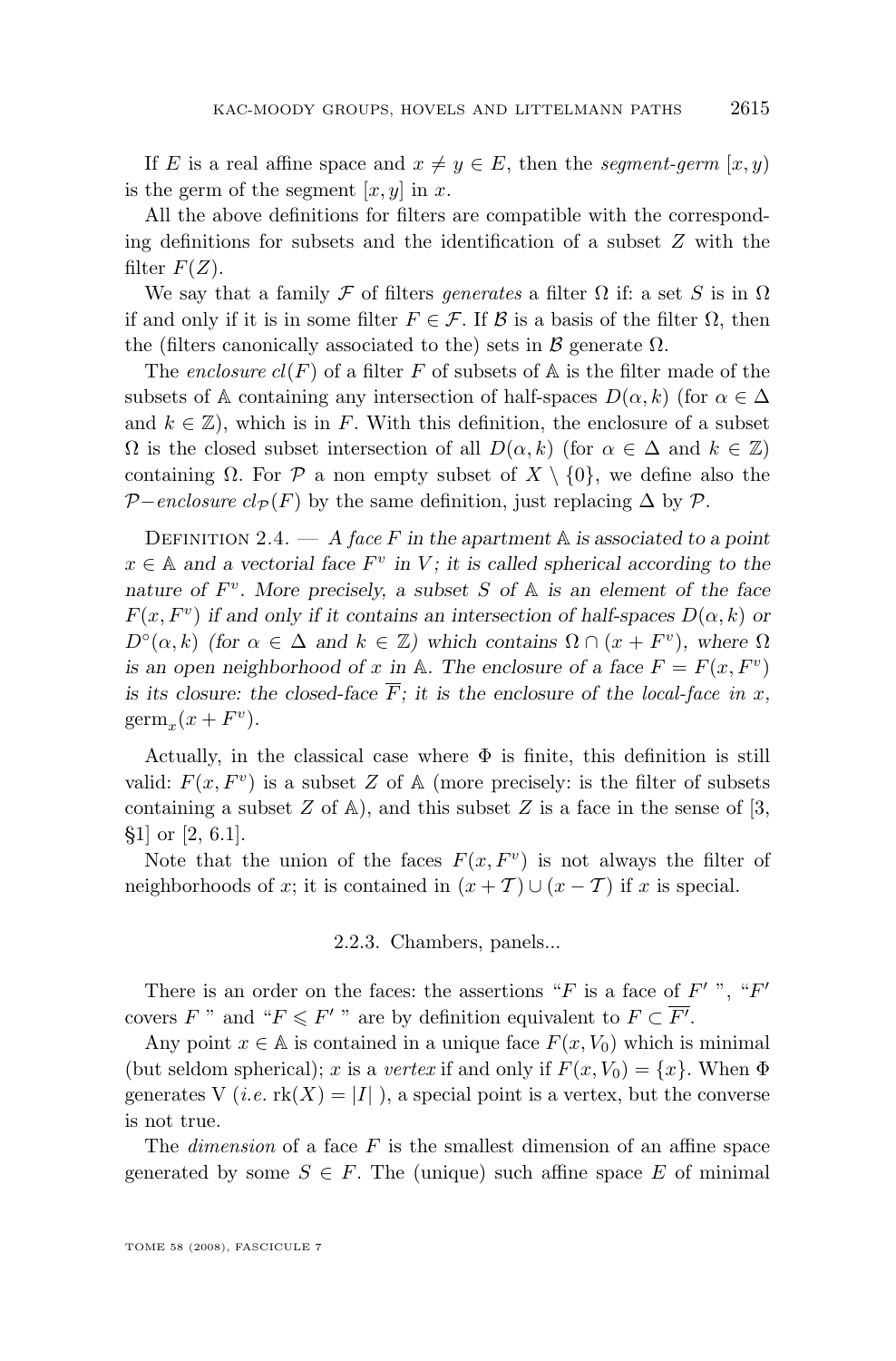<span id="page-12-0"></span>dimension is the *support* of F. Any  $S \in F$  contains a non empty open subset of E.

A *chamber* (or alcove) is a maximal face, or, equivalently, a face such that all its elements contain a nonempty open subset of A or a face of dimension  $rk(X) = dim(A).$ 

A *panel* is a spherical face maximal among faces which are not chambers, or, equivalently, a spherical face of dimension  $n - 1$ . Its support is a wall.

So, the set of spherical faces of  $A$  completely determines the set  $H$  of walls.

A *wall of a chamber* C is the support M of a panel F covered by C. Two chambers are called *adjacent* (along F or M) if they cover a common panel  $(F \text{ of support } M)$ . But there may exist a chamber covering no panel, and hence having no wall. So,  $\mathbb A$  is far from being "gallery-connected".

#### 2.2.4. Sectors

A *sector* in A is a V-translate  $\mathfrak{s} = x + C^v$  of a vectorial chamber  $C^v =$  $\pm w.C_f^v$  ( $w \in W^v$ ), x is its *base point* and  $C^v$  its *direction*. Two sectors have the same direction if and only if they are conjugate by  $V$  –translation, and if and only if their intersection contains another sector.

The *sector-germ* of a sector  $\mathfrak{s} = x + C^v$  in A is the filter  $\mathfrak{S}$  of subsets of A consisting of the sets containing a  $V$  –translate of  $\mathfrak{s}$ , it is well determined by the direction  $C^v$ . So the set of translation classes of sectors in A, the set of vectorial chambers in  $V$  and the set of sector-germs in  $A$  are in canonical bijection.

The sector-germ associated to the positive (resp. negative) fundamental chamber  $C_f^v$  (resp.  $-C_f^v$ ) is called the positive (resp. negative) fundamental sector-germ and is denoted by  $\mathfrak{S}_{+\infty}$  (resp.  $\mathfrak{S}_{-\infty}$ ).

A *sector-face* in A is a V-translate  $f = x + F^v$  of a vectorial face  $F^v =$  $\pm w F^{v}(J)$ . The *sector-face-germ* of f is the filter  $\mathfrak{F}$  of subsets containing a translate f' of f by an element of  $F^v$  (*i.e.*  $f' \subset f$ ). If  $F^v$  is spherical, then f and  $\mathfrak F$  are also called spherical. The sign of f and  $\mathfrak F$  is the sign of  $F^v$ .

### **3. The hovel, definition**

To define something like an affine building associated to the Kac-Moody group G and the apartment A of  $T(K)$ , we have to define the action of  $N(K)$  on A and the fixator  $\hat{P}_x$  in  $G(K)$  of a point x in A, *i.e.* the associated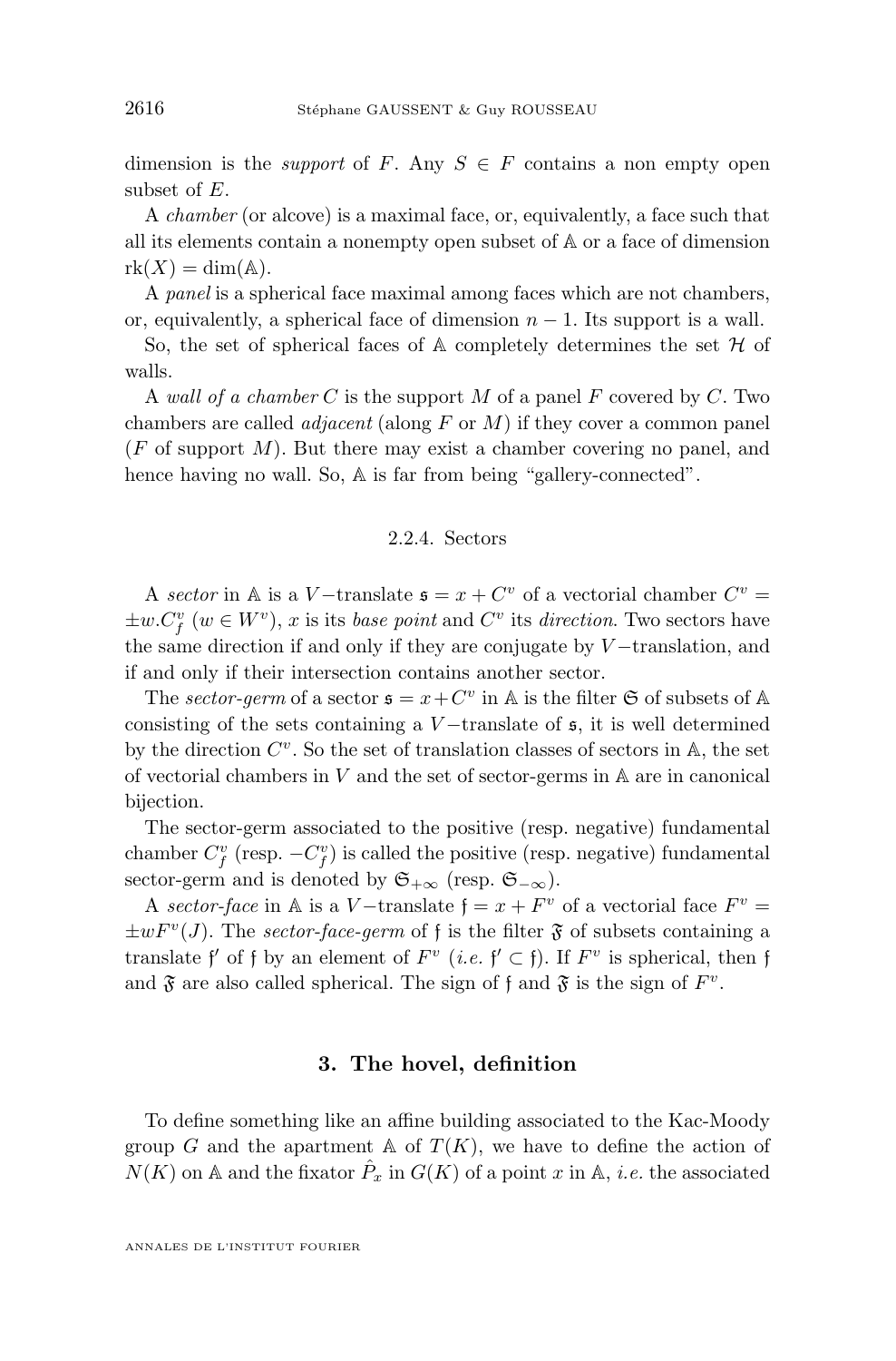<span id="page-13-0"></span>parahoric subgroup. This fixator  $\hat{P}_x$  should contain the fixator  $\hat{N}_x$  of x in  $N(K)$  and the groups  $U_{\alpha,k}$  for  $x \in D(\alpha,k)$ . When x is 0 ("origin" of A), the group  $\hat{P}_x$  should be  $G(\mathcal{O})$ , so that the orbit of 0 in the "building" is the affine grassmannian  $G = G(K)/G(\mathcal{O})$  (see Example [3.14](#page-23-0) below).

But, we have also to define and study parahoric subgroups associated to more general points or faces in A and this will lead to difficulties. Moreover, the expected Bruhat decomposition for parahoric subgroups is actually false in our case (see Remark [6.10\)](#page-50-0). So, the "building" we can construct has bad properties, therefore, we call it an *hovel* (in french "masure").

Here, we give an overview of the present section. First, we describe the action of  $N(K)$  on the apartment  $A(3.1)$ . Then, given a filter of subsets  $\Omega$  in A, we define a subgroup  $P_{\Omega}^{\min}$  of  $G(K)$  [\(3.2\)](#page-14-0), in the same way as in [\[3\]](#page-52-0). But, due to some bad commutation relations in  $G(K)$ , we have to work in larger groups, the formal completions of G. There are two ways of doing it which lead to two groups  $P^{pm}_{\Omega}$  and  $P^{nm}_{\Omega}$  (still in  $G(K)$ ) both containing  $P_{\Omega}^{\min}$  (see [3.4\)](#page-17-0). All these groups are defined by generators. The ideal situation is when they coincide, but in general, we need another group to compare them. So, we define a fourth group  $P_{\Omega}$  as the stabilizer of some subalgebra and some submodule for the action of  $G(K)$  on highest weight representations (in [3.6\)](#page-20-0); it contains all the previous ones. However,  $P_{\Omega}$  is a bit too big to be the fixator of  $\Omega$  for the action of  $G(K)$  on the hovel. We get the "parahoric group"  $P_{\Omega}$  by assuming that g is symmetrizable and by taking the fixator of some subalgebra for the action of  $\widetilde{P}_{\Omega}$ . Finally, the "right candidate", as a fixator of  $\Omega$ , is the group  $\hat{P}_{\Omega}$  obtained by adding to  $P_{\Omega}$  the fixator  $\hat{N}_{\Omega}$  of  $\Omega$  in  $N(K)$  (for its action on A), see [3.7.](#page-21-0)

#### **3.1.** Action of  $N(K)$  on  $\mathbb{A}$

We suppose now the field K endowed with a discrete valuation  $\omega$ , assumed normalized:  $\omega(K^*) = \mathbb{Z}$ . The ring of integers is  $\mathcal{O}$ ; we choose a uniformizing parameter  $\varpi$ , so  $\omega(\varpi) = 1, \mathcal{O}^* = \mathcal{O} \setminus \varpi\mathcal{O}$  and the residue field is  $\kappa = \mathcal{O}/\varpi\mathcal{O}$ . Moreover, we assume that  $\kappa$  contains  $\mathbb C$  (so, if K is complete for  $\omega$ , then  $K = \kappa(\omega)$  and  $\mathcal{O} = \kappa[[\omega]]$ . For the definition of the hovel for a Kac-Moody group G over any valuated field, one needs more knowledge about  $G$ , it should appear in [\[19\]](#page-53-0).

For  $\alpha \in \Phi, u \in U_{\alpha}(K), u \neq 1$ , we define:  $\varphi_{\alpha}(u) = \omega(t)$ , if  $u = x_{\alpha}(t)$  with  $t \in K$ . For all  $k \in \mathbb{R} \cup \{+\infty\}$ , the set  $U_{\alpha,k} = \varphi_{\alpha}^{-1}([k,+\infty])$  is a subgroup of  $U_{\alpha}(K)$  and  $U_{\alpha,\infty} = \{1\}$ . See also [\[17,](#page-53-0) 2.2].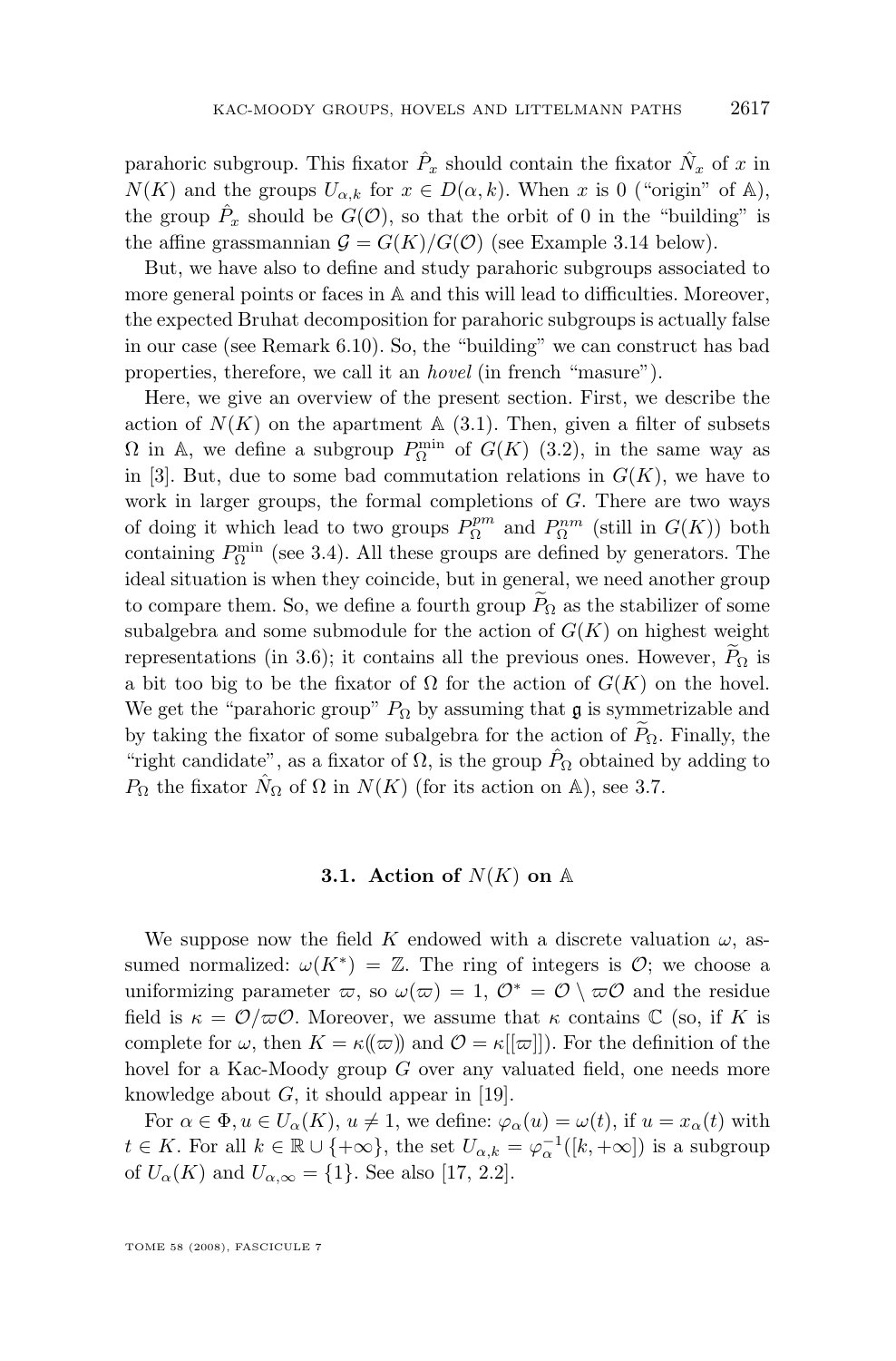<span id="page-14-0"></span>The group  $T(K)$  acts on A by translations: if  $t \in T(K)$ ,  $\nu(t)$  is the element in V such that  $\chi(\nu(t)) = -\omega(\chi(t))$ ,  $\forall \chi \in X$ . This action is  $W^v$  – equivariant.

The following lemma is a trivial consequence of the corresponding result 2.9.2 in [\[17\]](#page-53-0).

LEMMA 3.1. — *There exists an action*  $\nu$  *of*  $N(K)$  *on* A *which induces the preceding one on*  $T(K)$  *and such that for*  $n \in N(K)$ *,*  $\nu(n)$  *is an affine map* with associated linear map  $\nu^v(n)$ .

- *Remarks 3.2.* 1) The image of  $N(K)$  in  $Aut(A)$  is  $\nu(N) = W_Y$ . The kernel  $H = \text{Ker}(\nu) \subset T(K)$  is  $H = \mathcal{O}^* \otimes Y = T(\mathcal{O}).$ 
	- 2) By construction  $\nu(N(\mathbb{C}))$  fixes 0, the origin of A, so,  $\nu(m(x_0(1)))$  is the reflection  $r_{\alpha} = r_{\alpha,0}$  with respect to the wall  $M(\alpha, 0)$ . Moreover,  $m(x_\alpha(u)) = \alpha^{\vee}(u) m(x_\alpha(1))$ , hence the image  $\nu(m(x_\alpha(u)))$  is the reflection  $r_{\alpha,\omega(u)}$  with respect to the wall  $M(\alpha,\omega(u))$ , as by definition one has:  $\alpha(\nu(\alpha^{\vee}(u))) = -\omega(\alpha(\alpha^{\vee}(u))) = -\omega(u^2) = -2\omega(u)$ .

# **3.2.** First objects associated to  $\Omega$  and the group  $P_{\Omega}^{\min}$

Let  $\Omega$  be a filter of subsets in A. For  $\alpha \in \Delta$ , let  $f_{\Omega}(\alpha) = \inf\{k \in \mathbb{Z} \mid \alpha \in \mathbb{Z} \mid \alpha \in \mathbb{Z} \mid \alpha \in \mathbb{Z} \}$  $\Omega \subset D(\alpha, k)$ } = inf{ $k \in \mathbb{Z} \mid \alpha(\Omega) + k \subset [0, +\infty)$ }  $\in \mathbb{Z} \cup \{+\infty\}$ ; by this second equality,  $f_{\Omega}$  is defined on X. The function  $f_{\Omega}$  is concave[\[3\]](#page-52-0):  $\forall \alpha, \beta \in X$ ,  $f_{\Omega}(\alpha + \beta) \leq f_{\Omega}(\alpha) + f_{\Omega}(\beta)$  and  $f_{\Omega}(0) = 0$ ; in particular  $f_{\Omega}(\alpha) + f_{\Omega}(-\alpha) \geq 0$ . We say that  $\Omega$  is *narrow* (resp. *almost open*) if and only if  $f_{\Omega}(\alpha) + f_{\Omega}(-\alpha) \in \{0,1\}$  (resp.  $\neq 0$ ),  $\forall \alpha \in \Phi$ . The filter  $\Omega$  is almost open if and only if it is not contained in any wall, this is true for a chamber. A point or a face is narrow. Actually, in the classical case,  $\Omega$  is narrow if and only if it is included in the closure of a chamber.

We define  $U_{\Omega}$  as the subgroup of  $G(K)$  generated by the groups  $U_{\alpha,\Omega} =$  $U_{\alpha, f_{\Omega}(\alpha)}$  for  $\alpha \in \Phi$ , and  $U_{\Omega}^{\pm} = U_{\Omega} \cap U^{\pm}(K)$ . For  $\alpha \in \Phi$ ,  $U_{\Omega}^{(\alpha)}$  $\Omega^{(\alpha)} \subset U_{\Omega}$ is generated by  $U_{\alpha,\Omega}$  and  $U_{-\alpha,\Omega}$ ;  $N_{\Omega}^{(\alpha)} = N(K) \cap U_{\Omega}^{(\alpha)}$  $\Omega^{(\alpha)}$ . The group  $N_{\Omega}^u$  $(\subset N(K) \cap U_{\Omega})$  is generated by all  $N_{\Omega}^{(\alpha)}$  $\Omega^{\alpha}$  for  $\alpha \in \Phi$ .

All these groups are normalized by  $H$ . In particular, one can define the groups  $N_{\Omega}^{\min} = H.N_{\Omega}^u$  and  $P_{\Omega}^{\min} = H.U_{\Omega}$ . These groups depend only on the enclosure of  $\Omega$  (not on  $\Omega$  itself).

LEMMA 3.3. — Let  $\Omega$  be a filter of subsets in A and  $\alpha \in \Phi$  a root. 1)  $U_{\Omega}^{(\alpha)} = U_{\alpha,\Omega}U_{-\alpha,\Omega}N_{\Omega}^{(\alpha)} = U_{-\alpha,\Omega}U_{\alpha,\Omega}N_{\Omega}^{(\alpha)}$ .

ANNALES DE L'INSTITUT FOURIER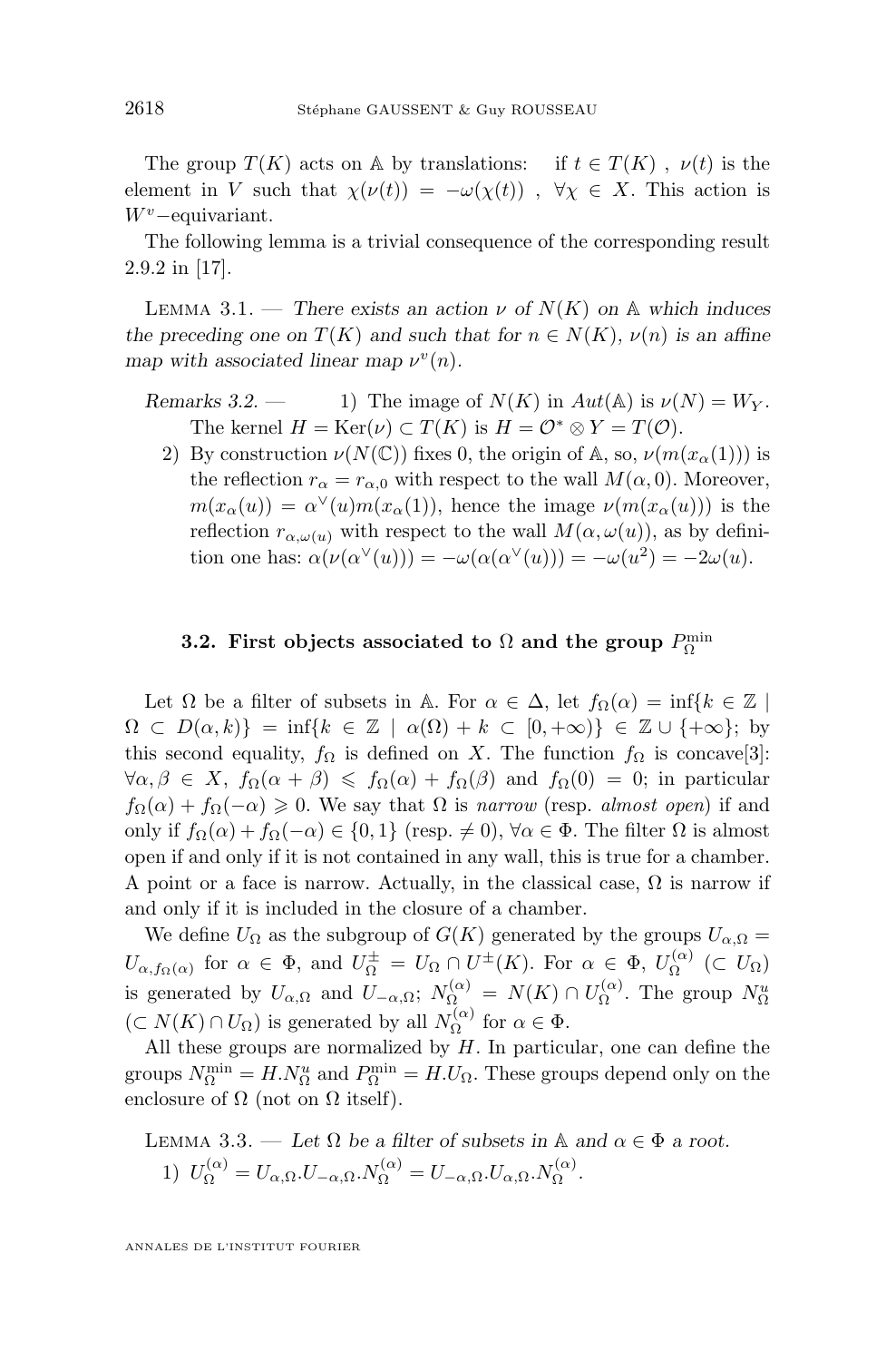- <span id="page-15-0"></span>2) If  $f_{\Omega}(\alpha) + f_{\Omega}(-\alpha) > 0$ , then  $N_{\Omega}^{(\alpha)} \subset H$ . If  $f_{\Omega}(\alpha) = -f_{\Omega}(-\alpha) = k$ , *then*  $\nu(N_{\Omega}^{(\alpha)}) = r_{\alpha,k}$ . Ω
- 3)  $N_{\Omega}^{(\alpha)}$  $f_{\Omega}^{(\alpha)}$  fixes  $\Omega$  *i.e.*  $\forall n \in N_{\Omega}^{(\alpha)}$  $\Omega^{(\alpha)}$ ,  $\exists S \in \Omega$  pointwise fixed by  $\nu(n)$ .

*Consequence.* — The group  $W_{\Omega}^{\min} = N_{\Omega}^{\min}/H$  is isomorphic to its image  $W_{\Omega}^{v}$  in  $W^{v}$ , it is generated by the reflections  $r_{\alpha,k}$  for which  $\Omega \subset M(\alpha,k)$  $(\alpha \in \Phi, k \in \mathbb{Z})$ . The group  $N_{\Omega}^{\min}$  is included in the group  $\hat{N}_{\Omega}$ , fixator in  $N(K)$  of  $\Omega$  which normalizes H,  $U_{\Omega}$  and  $P_{\Omega}^{\min}$ . The group  $\hat{W}_{\Omega} = \hat{N}_{\Omega}/H$  is also isomorphic to a subgroup of  $W^v$ .

*Proof.* — Parts 1) and 2) are proved by an easy computation in  $SL_2$  or  $PGL_2$ ; one can also refer to [\[3,](#page-52-0) 6.4.7] where a more complicated result (non split case) is proved. Clearly, 3) is a consequence of 2).

We define  $\mathfrak{g}_{\Omega} = \mathfrak{h}_{\mathcal{O}} \bigoplus (\oplus_{\alpha \in \Delta} \mathfrak{g}_{\alpha,\Omega}),$  where  $\mathfrak{h}_{\mathcal{O}} = \mathfrak{h} \otimes_{\mathbb{C}} \mathcal{O}, \mathfrak{g}_{\alpha,\Omega} = \mathfrak{g}_{\alpha,f_{\Omega}(\alpha)}$ and (in general)  $\mathfrak{g}_{\alpha,k} = \mathfrak{g}_{\alpha} \otimes_{\mathbb{C}} \{t \in K \mid \omega(t) \geq k\}.$  This is a sub- $\mathcal{O}\text{-Lie}$ algebra of  $\mathfrak{g}_K = \mathfrak{g} \otimes_{\mathbb{C}} K$ .

The Lie algebra  $\mathfrak{g}_{\Omega}$  depends only on the enclosure of  $\Omega$  (not on  $\Omega$  itself). This is also true for the algebras and groups defined above in the Conse-quence of Lemma [3.3](#page-14-0) (except for  $\hat{N}_{\Omega}$  and  $\hat{W}_{\Omega}$ ) and below in Sections 3.3 and [3.4.](#page-17-0)

If  $\Omega$  is bounded, then  $\mathfrak{g}_{\Omega}$  is a lattice in  $\mathfrak{g}_K$ .

Let M be a g-module of highest weight (resp. lowest weight)  $\Lambda \in X$ , then M is the sum of its weight spaces:  $M = \bigoplus_{\lambda \in X} M_{\lambda}$ . We define  $M_{\Omega} =$  $\bigoplus_{\lambda \in X} M_{\lambda,\Omega}$ , where  $M_{\lambda,\Omega} = M_{\lambda,f_{\Omega}(\lambda)}$  and (in general)  $M_{\alpha,k} = M_{\alpha} \otimes_{\mathbb{C}} \{t \in$  $K \mid \omega(t) \geq k$ . This is a sub- $\mathfrak{g}_{\Omega}$ -module of  $M \otimes K$ , and a lattice when  $\Omega$ is bounded.

If the module is integrable, then  $\Lambda \in X^+$  (resp.  $\Lambda \in X^-$ ) and  $G(K)$ acts on  $M \otimes K$ . As we are in equal characteristic 0, it is clear that  $U_{\Omega}$ stabilizes  $M_{\Omega}$ .

#### **3.3. Maximal Kac-Moody groups**

- 1) The *positively-maximal Kac-Moody algebra* associated to g is the Lie algebra  $\hat{\mathfrak{g}}^p = (\bigoplus_{\alpha \in \Delta^-} \mathfrak{g}_{\alpha}) \oplus \mathfrak{h} \oplus \hat{\mathfrak{n}}^+$  where  $\hat{\mathfrak{n}}^+ = \prod_{\alpha \in \Delta^+} \mathfrak{g}_{\alpha}$  is the completion of  $\mathfrak{n}^+ = \bigoplus_{\alpha \in \Delta^+} \mathfrak{g}_{\alpha}$  [\[9\]](#page-53-0).
- 2) The *positively-maximal Kac-Moody group*  $G^{pmax}$  is defined in [\[9\]](#page-53-0) (under the name  $\mathcal{G}$ ); it contains G as a subgroup (G is denoted by  $\mathcal{G}^{\min}$  by Kumar). For any closed subset  $\Psi$  of  $\Delta^{+}$ ,  $G^{pmax}$  contains the pro-unipotent pro-group  $U^{\max}(\Psi)$  with Lie algebra  $\hat{\mathfrak{n}}(\Psi)$  =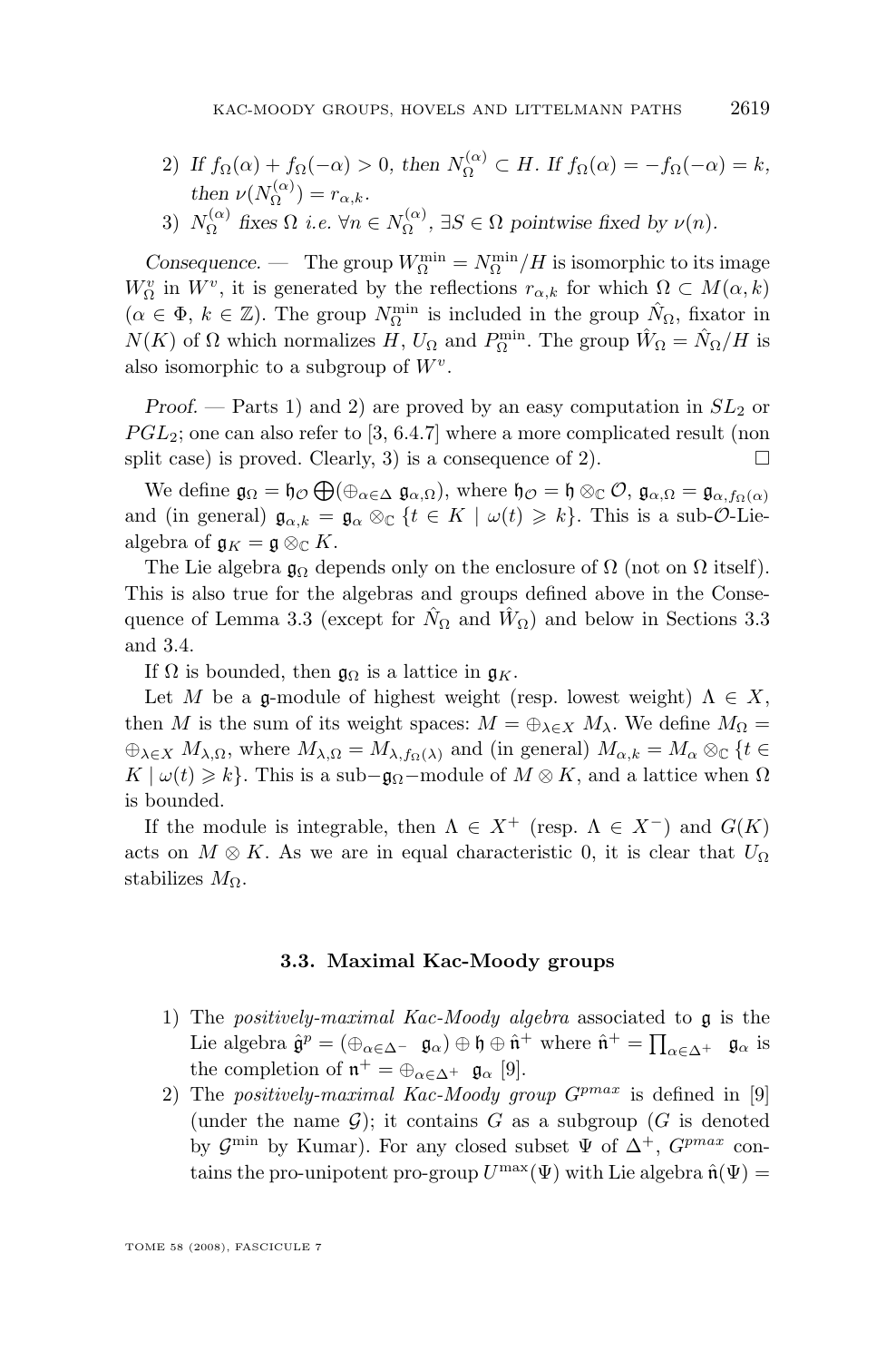$\prod_{\alpha\in\Psi} \mathfrak{g}_{\alpha}$ ; *i.e.*  $U^{\max}(\Psi)(K) = \prod_{\alpha\in\Psi} U_{\alpha}(K)$  where  $U_{\alpha}(K)$  is isomorphic, via an isomorphism  $x_{\alpha}$ , to  $\mathfrak{g}_{\alpha} \otimes K$  (already defined when  $\alpha$  is real).

One has the *Bruhat decomposition*:

$$
G^{pmax}(K) = \coprod_{n \in N(K)} U^{\max}(\Delta^+)(K) n U^{\max}(\Delta^+)(K),
$$

and the *Birkhoff decomposition*:

$$
G^{pmax}(K) = \coprod_{n \in N(K)} U^-(K) n U^{\max}(\Delta^+)(K).
$$

Moreover,

 $U^-(K) \cap N(K)U^{\max}(\Delta^+)(K) = N(K) \cap U^{\max}(\Delta^+)(K) = \{1\}.$ 

*N.B.* — In all the preceeding or following notations, a sign  $^+$ may replace ( $\Psi$ ) when  $\Psi = \Delta^+$ .

- 3) The following subalgebras or subgroups associated to a filter  $\Omega$  are also defined:
	- $\hat{\mathfrak{g}}_{\Omega}^p = \mathfrak{n}_{\Omega}^- \oplus \mathfrak{h}_{\mathcal{O}} \oplus \hat{\mathfrak{n}}_{\Omega}^+$ , where  $\mathfrak{n}_{\Omega}^- = \oplus_{\alpha \in \Delta^-} \mathfrak{g}_{\alpha,\Omega}$  and  $\hat{\mathfrak{n}}_{\Omega}(\Psi) =$  $\cup_{S \in \Omega} (\prod_{\alpha \in \Psi} \mathfrak{g}_{\alpha,S});$
	- $U_{\Omega}^{\max}(\Psi) = \cup_{S \in \Omega} (\prod_{\alpha \in \Psi} U_{\alpha,S})$ , where  $U_{\alpha,S} = U_{\alpha,fs(\alpha)}$  is  $x_{\alpha}(\mathfrak{g}_{\alpha,S})$ ; as we are in equal characteristic zero, the Campbell-Hausdorf formula proves that this is a subgroup of  $U^{\max}(\Psi)(K);$
	- $U_{\Omega}^{pm}(\Psi) = G(K) \cap U_{\Omega}^{\max}(\Psi)$ , actually  $U_{\Omega}^{pm}(\Psi) = U^+(K) \cap$  $U_{\Omega}^{\max}(\Psi)$  because by [\[9,](#page-53-0) 7.4.3],  $U^{+}(K) = G(K) \cap U^{\max}(\Delta^{+})(K)$ . We have  $U_{\Omega}^{pm}(\Psi) = \cup_{S \in \Omega} U_S^{pm}(\Psi)$  and  $U_{\Omega \cup \Omega'}^{pm}(\Psi) = U_{\Omega}^{pm}(\Psi) \cap$  $U_{\Omega'}^{pm}(\Psi).$
- 4) Let  $\alpha$  be a simple root, then by [\[9,](#page-53-0) 6.1.2, 6.1.3],  $U^{\max +}(K) =$  $U_{\alpha}(K) \ltimes U^{\max}(\Delta^+ \setminus {\{\alpha\}})(K)$ . Using the same proof, one can show that  $U_{\Omega}^{\max}{}^+ = U_{\alpha,\Omega} \ltimes U_{\Omega}^{\max}(\Delta^+ \setminus {\alpha})$  and, intersecting with  $G(K)$ , one gets  $U_{\Omega}^{pm+} = U_{\alpha,\Omega} \ltimes U_{\Omega}^{pm}(\Delta^+ \setminus {\{\alpha\}}).$

The groups  $U^{\max}_{\Omega}(\Delta^+\setminus\{\alpha\})$  and  $U^{pm}_{\Omega}(\Delta^+\setminus\{\alpha\})$  above are normalized by  $H.U_\Omega^{(\alpha)}$  and  $U^{\max}(\Delta^+ \setminus {\alpha})$  (K) is normalized by

$$
G^{(\alpha)}(K) = \langle T(K), U_{\alpha}(K), U_{-\alpha}(K) \rangle.
$$

5) One has also to consider the *negatively-maximal Kac-Moody algebra* associated to  $\mathfrak{g}$ ,  $\hat{\mathfrak{g}}^n = (\bigoplus_{\alpha \in \Delta^+} \mathfrak{g}_{\alpha}) \oplus \mathfrak{h} \oplus (\prod_{\alpha \in \Delta^-} \mathfrak{g}_{\alpha})$  and the associated *negatively-maximal Kac-Moody group*  $G^{nmax}$ . More generally, one can change p to n and  $\pm$  to  $\mp$  in 1),2),3), and 4) above in order to obtain similar groups (with similar properties) in the negative case.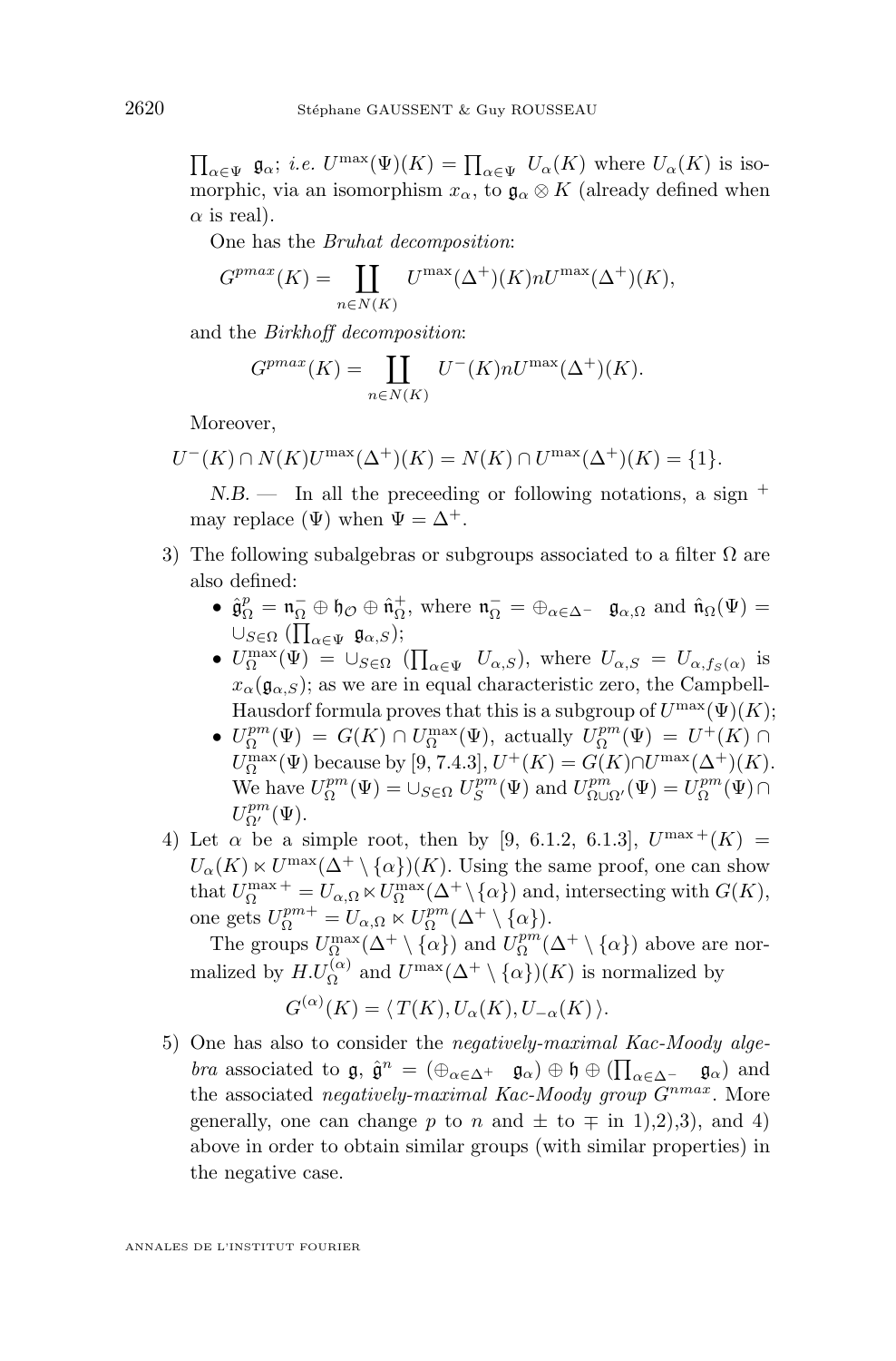# **3.4.** The groups  $P_{\Omega}^{pm}$  and  $P_{\Omega}^{nm}$

<span id="page-17-0"></span>PROPOSITION 3.4. — Let  $\Omega$  be a filter of subsets in A. We have 3 sub*groups of* G(K) *associated to* Ω *and independent of the choice of a set of positive roots in its*  $W^v$ −*conjugacy class:* 

- 1) *The group*  $U_{\Omega}$  (generated by all  $U_{\alpha,\Omega}$ ) is equal to  $U_{\Omega} = U_{\Omega}^- \cdot U_{\Omega}^+ \cdot N_{\Omega}^u =$  $U_{\Omega}^{\dagger}.U_{\Omega}^{\dagger}.N_{\Omega}^{u}.$
- 2) The group  $U_{\Omega}^{pm}$  generated by the groups  $U_{\Omega}$  and  $U_{\Omega}^{pm+}$  is equal to  $U_{\Omega}^{pm} = U_{\Omega}^{pm+}.U_{\Omega}^{-}.N_{\Omega}^{u}.$
- 3) *Symmetrically, the group*  $U_{\Omega}^{nm}$  generated by  $U_{\Omega}$  and  $U_{\Omega}^{nm-}$  is equal *to*  $U_{\Omega}^{nm} = U_{\Omega}^{nm-}.U_{\Omega}^{+}.N_{\Omega}^{u}$ .
- 4) *One has:*
	- i)  $U_{\Omega} \cap N(K) = N_O^u$
	- ii)  $U_{\Omega}^{pm} \cap N(K) = N_{\Omega}^{u}$
	- iii)  $U_{\Omega} \cap (N(K) \cdot U^{\pm}(K)) = N_{\Omega}^u \cdot U_{\Omega}^{\pm}$
	- iv)  $U_{\Omega}^{pm} \cap (N(K).U^{+}(K)) = N_{\Omega}^{0} \cdot U_{\Omega}^{pm+}$
	-
	- v)  $U_{\Omega} \cap U^{\pm}(K) = U_{\Omega}^{\pm}$ <br>vi)  $U_{\Omega}^{pm} \cap U^{+}(K) = U_{\Omega}^{pm+}$

and symmetrically for  $U_{\Omega}^{nm}$ .

*Remarks 3.5.* — The group  $H = T(\mathcal{O})$  normalizes also  $U_{\Omega}^{pm}$  and  $U_{\Omega}^{nm}$ , moreover,  $P_{\Omega}^{\min}$  is contained in  $P_{\Omega}^{pm} = H.U_{\Omega}^{pm}$  and in  $P_{\Omega}^{nm} = H.U_{\Omega}^{nm}$ . The group  $U_{\Omega}^{++}$  generated by the  $U_{\alpha,\Omega}$  for  $\alpha \in \Phi^+$  is included in  $U_{\Omega}^+$ , itself included in  $U_{\Omega}^{pm+}$ . The first inclusion may be strict even for  $\Omega$  reduced to a special point and A of affine type. The equality  $U_{\Omega}^{+} = U_{\Omega}^{pm+}$  is equivalent to  $U_{\Omega} = U_{\Omega}^{pm}$ , it may be false for  $\Omega$  large (*e.g.* a negative sector). The situation should be better for  $\Omega$  narrow. Actually, we shall prove that  $P_{\Omega}^{pm} = P_{\Omega}^{nm}$ when  $\Omega$  is reduced to a special point or is a spherical face [\(3.7\)](#page-21-0). The problem is then to know if this group is generated by its intersections with the torus and the (real) root groups.

In the classical case of reductive groups, one has  $G = G^{pmax} = G^{nmax}$ and

$$
\begin{aligned} U^{++}_\Omega &= U^{+}_\Omega = U^{ \max}_\Omega + = U^{pm}_\Omega, \\ U^{--}_\Omega &= U^{-}_\Omega = U^{ \max}_\Omega - = U^{nm}_\Omega; \end{aligned}
$$

moreover  $U_{\Omega}$  (=  $U_{\Omega}^{pm} = U_{\Omega}^{nm}$ ) is the same as the group defined in [\[3,](#page-52-0) 6.4.2, 6.4.9]. The group  $P_{\Omega}^{\min}$  is called  $P_{\Omega}$  by Bruhat and Tits.

*Proof. —* after [\[3,](#page-52-0) 6.4.9]

TOME 58 (2008), FASCICULE 7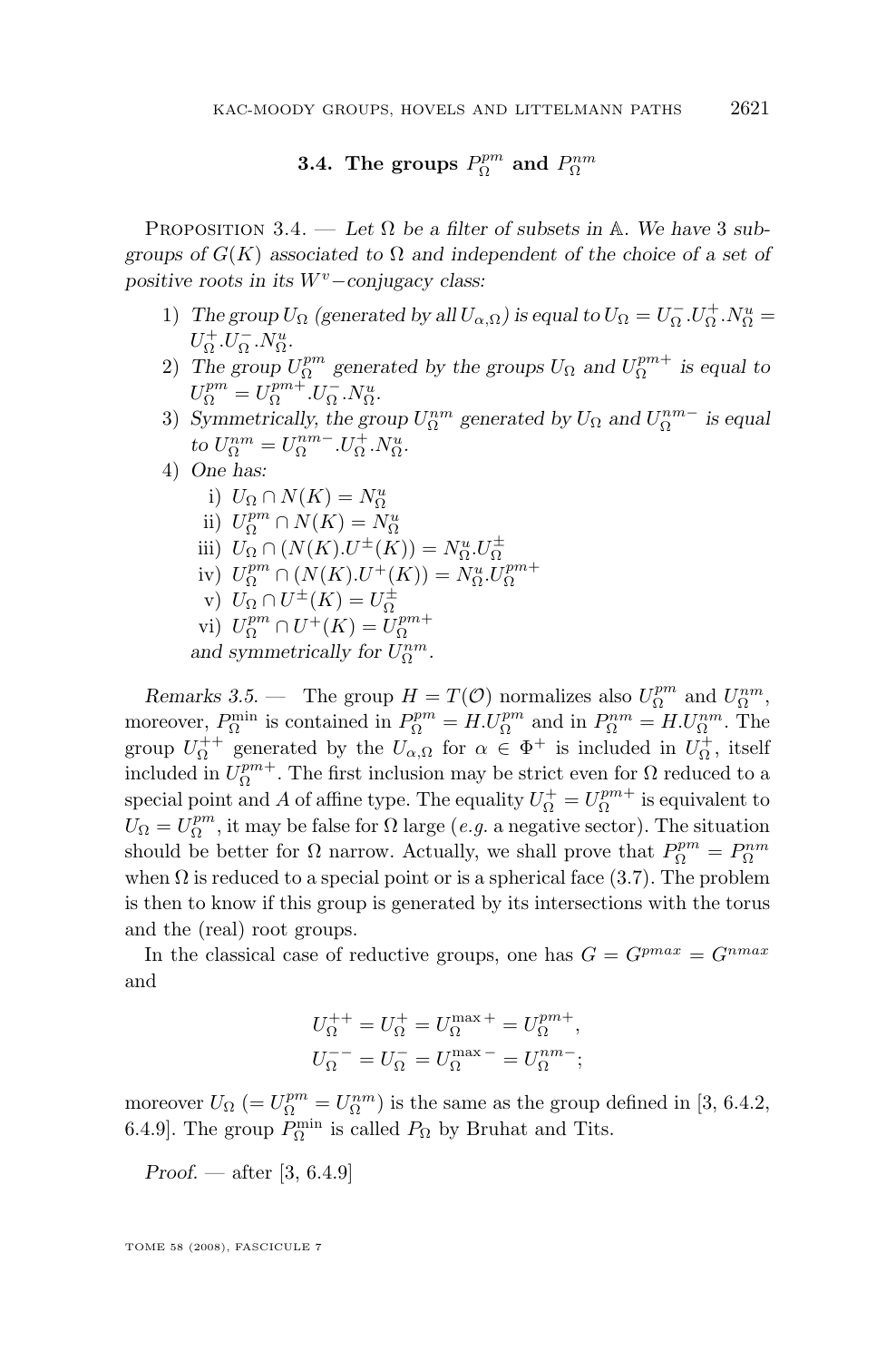<span id="page-18-0"></span>a) Let  $\mathcal{U} = U_{\Omega}^{pm}(\Delta^+).U_{\Omega}^{nm}(\Delta^-).N_{\Omega}^u \subset G(K).$  By [3.3.](#page-15-0)4) and Lemma [3.3,](#page-14-0) for  $\alpha$  simple, one has:

$$
\mathcal{U} = U_{\Omega}^{pm}(\Delta^{+} \setminus {\alpha}) \cdot U_{\Omega}^{nm}(\Delta^{-} \setminus {\{-\alpha\}}) \cdot U_{\alpha,\Omega} \cdot U_{-\alpha,\Omega} \cdot N_{\Omega}^{u}
$$
\n
$$
= U_{\Omega}^{pm}(\Delta^{+} \setminus {\{\alpha\}}) \cdot U_{\Omega}^{nm}(\Delta^{-} \setminus {\{-\alpha\}}) \cdot U_{-\alpha,\Omega} \cdot U_{\alpha,\Omega} \cdot N_{\Omega}^{u}
$$
\n
$$
= U_{\Omega}^{pm}(\Delta^{+} \setminus {\{\alpha\}}) \cdot U_{-\alpha,\Omega} \cdot U_{\Omega}^{nm}(\Delta^{-} \setminus {\{-\alpha\}}) \cdot U_{\alpha,\Omega} \cdot N_{\Omega}^{u}
$$
\n
$$
= U_{\Omega}^{pm}(r_{\alpha}(\Delta^{+})) \cdot U_{\Omega}^{nm}(r_{\alpha}(\Delta^{-})) \cdot N_{\Omega}^{u}.
$$

So U does not change when  $\Delta^+$  is changed by the Weyl group  $W^v$ .

- b) Hence  $\mathcal U$  is stable by left multiplication by  $U_{\Omega}^{pm+}$  and all  $U_{\alpha,\Omega}$  for  $\alpha \in \Phi$ . Moreover, it contains these subgroups, so  $\mathcal{U} \supset U_{\Omega}^{pm} \supset U_{\Omega}$ .
- c) In  $G^{pmax}(K)$ , let us prove that  $\mathcal{U} \cap U^{max+}(K) = U_Q^{pm+}$ : if  $xyz \in$  $U^{\max}$  +  $(K)$  with  $x \in U_{\Omega}^{pm+}$ ,  $y \in U_{\Omega}^{nm-}$  and  $z \in N_{\Omega}^{u}$ , then  $yz \in$  $U^{\max +}(K)$  and by the Birkhoff decomposition [\(3.3.](#page-15-0)2) one has  $y =$  $z=1$ .
- d) So  $U_{\Omega}^{pm} \cap U^+(K) = U_{\Omega}^{pm} \cap U^{max+}(K) = U_{\Omega}^{pm+}.$ The group  $U_{\Omega}(\Delta^+ \setminus \{\alpha\}) := U_{\Omega} \cap U_{\Omega}^{pm}(\Delta^+ \setminus \{\alpha\}) = U_{\Omega}^+ \cap$  $U_{\Omega}^{pm}(\Delta^+\setminus\{\alpha\})$  is normalized by  $U_{\alpha,\Omega}$  and  $U_{-\alpha,\Omega}$ . By [3.3.](#page-15-0)4),  $U_{\Omega}^+$  =  $U_{\alpha,\Omega}\ltimes U_\Omega(\Delta^+\setminus\{\alpha\})$  and symmetrically for  $U_\Omega^-$  .
- e) Now we are able to argue as in a), b) above with a new  $U$ , where  $U_{\Omega}^{pm}(\Delta^{+})$  is changed to  $U_{\Omega}^{+}$  and/or  $U_{\Omega}^{nm}(\Delta^{-})$  to  $U_{\Omega}^{-}$ . This proves 1), 2) and 3).
- f) Concerning 4), v) holds by definition, and vi) was proved in d). We prove now iv) and ii); iii) and i) are similar. Let  $n \in N(K)$  and  $v \in U^+(K)$  be such that  $nv \in U^{pm}_{\Omega}$ . There exist  $n' \in N^u_{\Omega}$ ,  $u' \in U^{-}_{\Omega}$ and  $v' \in U_{\Omega}^{pm+}$  such that  $nv = n'u'v'$ . Now  $n'^{-1}n = u'v'v^{-1}$  and by the Birkhoff decomposition  $n = n' \in N^u_{\Omega}$ ,  $v = u'v'$ , so,  $u' = 1$ and  $v = v' \in U_{\Omega}^{pm+}$ .

 $\Box$ 

#### **3.5. Iwasawa decomposition**

PROPOSITION 3.6. — *Suppose*  $\Omega$  *narrow, then* 

$$
G(K) = U^+(K).N(K).U_{\Omega}.
$$

*Suppose, moreover,*  $\Omega$  *almost open. Then the natural map from*  $W_Y$  =  $N(K)/H$  onto  $U^+(K)\backslash N(K)/U_{\Omega}$  is one to one.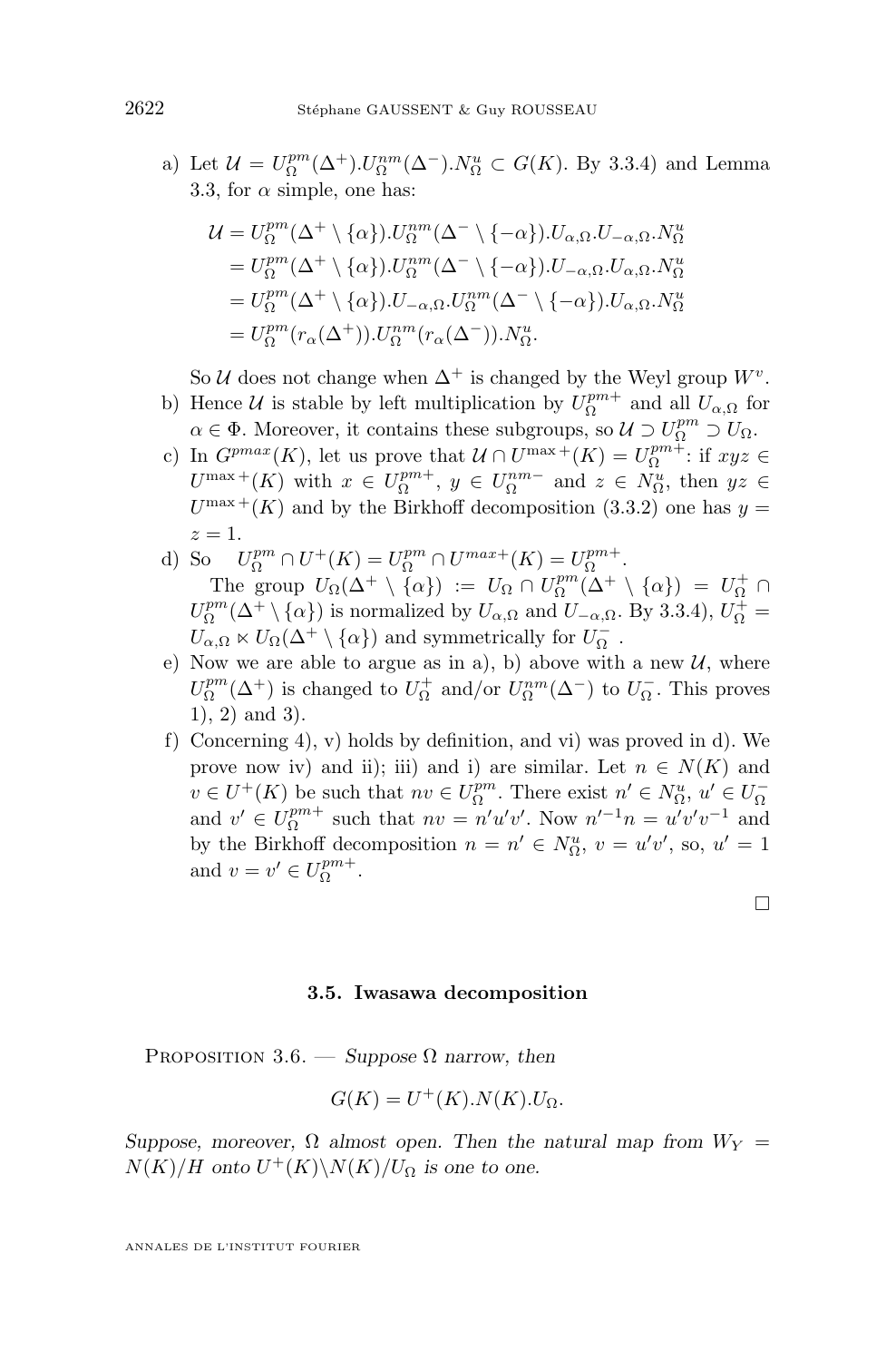*Remarks 3.7.* — We also have  $G(K) = U^-(K) \cdot N(K) \cdot U_{\Omega}$  and similarly with the maximal groups  $G^{pmax}(K) = U^{pmax+}(K) \cdot N(K) \cdot U_{\Omega}$  and  $G^{nmax}(K) = U^{nmax-}(K) \cdot N(K) \cdot U_{\Omega}.$ 

As a consequence, when  $\Omega$  is narrow, every subgroup P of  $G(K)$  containing  $U_{\Omega}$  may be written  $P = (P \cap (U^+(K).N(K))) \cup_{\Omega}$ . If, moreover,  $P \cap (U^+(K) \cdot N(K)) = U_P^+ \cdot N_P$  with  $U_P^+ = P \cap U^+(K)$  and  $N_P = P \cap N(K)$ normalizing  $U_{\Omega}$ , then  $P = U_P^+ N_P U_{\Omega}^-$ . We shall use this to (almost) identify  $U_{\Omega}^{pm}$  and  $U_{\Omega}^{nm}$  (see Section [3.7\)](#page-21-0).

The idea of the proof of the Iwasawa decomposition goes back to Steinberg. We follow [\[3,](#page-52-0) 7.3.1], see also [\[7,](#page-53-0) 3.7] and [\[4,](#page-52-0) 1.6]. We first need a lemma.

LEMMA 3.8. — Let  $\alpha$  be in  $\Phi$ , then  $Z_{\alpha} := U_{\alpha}(K) \cdot \{1, r_{\alpha}\} \cdot T(K) \cdot U_{\Omega}^{(\alpha)}$ *contains*  $G^{(\alpha)}(K)$ *.* 

*Proof. —* By the Bruhat decomposition,

$$
G^{(\alpha)}(K) \subset U_{\alpha}(K) \cdot \{1, r_{\alpha}\} \cdot T(K) \cdot U_{\alpha}(K).
$$

So it suffices to prove that, for  $m_{\alpha} \in N(K)$  such that  $\nu^v(m_{\alpha}) = r_{\alpha}$  and  $u \in U_{\alpha}(K)$ ,  $m_{\alpha}u \in Z_{\alpha}$ . If  $\varphi_{\alpha}(u) \geq f_{\Omega}(\alpha)$ , it's clear:  $u \in U_{\alpha,\Omega}$ . Otherwise  $\varphi_{\alpha}(u) \leqslant f_{\Omega}(\alpha) - 1 \leqslant -f_{\Omega}(-\alpha)$  and  $u = v'mv''$  with  $\nu^{v}(m) = r_{\alpha}, v', v'' \in$  $U_{-\alpha,-\varphi_\alpha(u)} \subset U_{-\alpha,\Omega}$ . So  $m_\alpha u = m_\alpha v' m v^{\gamma} \in U_\alpha(K) \cdot T(K) \cdot U_{-\alpha,\Omega} \subset Z_\alpha$ , and the lemma is proved.

*Proof of Proposition* [3.6.](#page-18-0) — The set  $Z = U^+(K)$ . $N(K)$ . $U_{\Omega}$  is stable by left multiplication by  $U^+(K)$  and  $T(K)$ . It remains to prove that it is stable by left multiplication by  $U_{-\alpha}(K)$  for  $\alpha$  a simple root. Let  $U(\Phi^+\backslash {\{\alpha\}})(K) =$  $G(K) \cap U^{\max}(\Delta^+ \setminus {\{\alpha\}})(K) \subset U^+(K)$ , using the Lemma [3.3](#page-14-0) and discussion in Section [3.3.](#page-15-0)4), one gets:

$$
U_{-\alpha}(K)Z = U_{-\alpha}(K).U(\Phi^+ \setminus {\alpha})|(K).U_{\alpha}(K).N(K).U_{\Omega}
$$
  
\n
$$
\subset U(\Phi^+ \setminus {\alpha})|(K).G^{(\alpha)}(K).N(K).U_{\Omega}
$$
  
\n
$$
\subset U(\Phi^+ \setminus {\alpha})|(K).U_{\alpha}(K).{\{1, r_{\alpha}\}}.T(K).U_{\Omega}^{(\alpha)}.N(K).U_{\Omega}
$$
  
\n
$$
\subset U^+(K).T(K).U_{-\alpha}(K).N(K).U_{\alpha}(K).N(K).U_{\Omega}
$$
  
\n
$$
\subset U^+(K).T(K).U_{-\alpha}(K).N(K).U_{\Omega}.
$$

It remains to show that  $U_{-\alpha}(K) \cdot N(K) \subset Z$ . But  $un = n \cdot n^{-1}un \in$  $nU_\beta(K) \subset nU_{-\beta}(K)$ . {1,  $r_\beta$ }.  $T(K)$ .  $U_{\Omega}^{(\beta)}$  with  $\beta = -\nu^v(n^{-1})\alpha$ . So  $un \in$  $U_{\alpha}(K) \cdot n. \{1, r_{\beta}\}\cdot T(K) \cdot U_{\Omega}^{(\beta)} \subset U_{\alpha}(K) \cdot N(K) \cdot U_{\Omega}.$ 

TOME 58 (2008), FASCICULE 7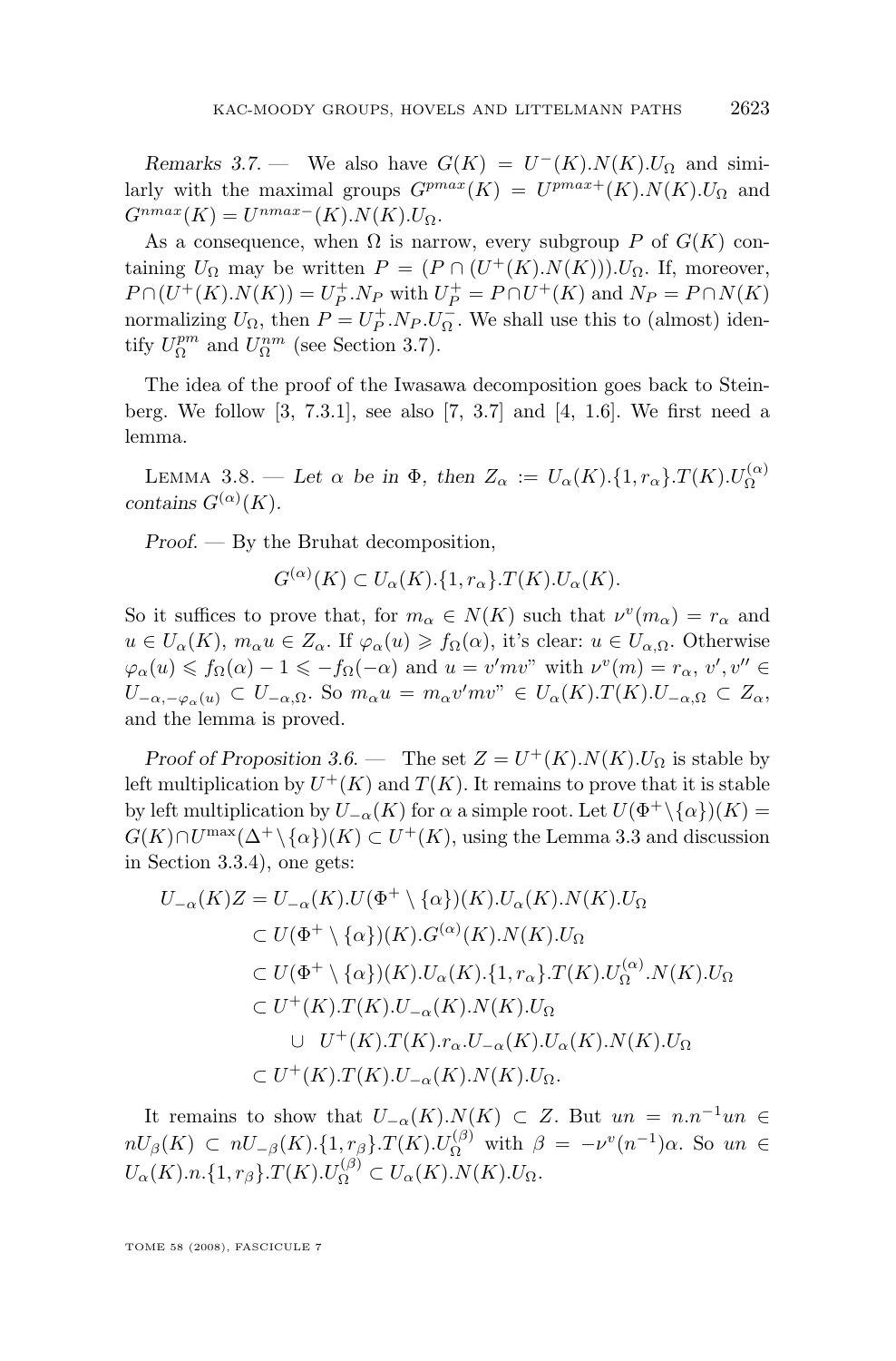<span id="page-20-0"></span>With obvious notation, suppose  $n' \in U^+(K)nU_{\Omega}$ . Then, by Lemma [3.3](#page-14-0) and Proposition [3.4](#page-17-0) one has:  $n'^{-1}n \in U_{\Omega}n^{-1}U^{+}(K)n$ . But,  $n^{-1}U^{+}(K)n$  $U(n^{-1}\Phi^+)$ . Further,  $U_{\Omega}$ ,  $U(n^{-1}\Phi^+)(K)$  ⊂  $H$ . $U_{\Omega}(n^{-1}\Phi^-)$ . $U(n^{-1}\Phi^+)(K)$  ⊂  $U(n^{-1}\Phi^{-})(K)$ .H. $U(n^{-1}\Phi^{+})(K)$ .

Finally, by the Birkhoff decomposition,  $n'^{-1}n \in H$ .

 $\Box$ 

# **3.6.** The group  $\widetilde{P}_{\Omega}$

In this section  $\Omega$  is asked to be a nonempty set.

Clearly,  $U_{\Omega}^{\max}$  + stabilizes  $\hat{\mathfrak{g}}_{\Omega}^p$  and  $G(K)$  stabilizes  $\mathfrak{g}_K$ ; so  $U_{\Omega}^{pm} = G(K) \cap$  $U_{\Omega}^{\max}$  + stabilizes  $\mathfrak{g}_{\Omega} = \hat{\mathfrak{g}}_{\Omega}^p \cap \mathfrak{g}_K$ . Finally,  $U_{\Omega}^{pm}$  and also  $U_{\Omega}^{nm}$  (or H) stabilize  $\mathfrak{g}_{\Omega}$ . If M is a highest weight integrable  $\mathfrak{g}-$ module, then  $U_{\Omega}^{\max +}$  stabilizes  $M_{\Omega}$ . The group  $U_{\Omega}^{\max}$  – stabilizes  $\hat{M}_{\Omega} = \prod_{\lambda \in X} M_{\lambda, \Omega}$  and  $G(K)$  stabilizes  $M \otimes K$ . Finally,  $U_{\Omega}^{pm}$  and also  $U_{\Omega}^{nm}$  (or  $H$ ) stabilize  $M_{\Omega}$  for every highest (or lowest) weight integrable g−module M.

DEFINITION 3.9. — *The group*  $\widetilde{P}_{\Omega}$  *is the subgroup of all elements in*  $G(K)$  *stabilizing*  $\mathfrak{g}_{\Omega}$  *and*  $M_{\Omega}$  *for every highest (or lowest)* weight integrable g−*module* M*.*

Hence,  $\widetilde{P}_{\Omega}$  contains  $U_{\Omega}^{pm}$ ,  $U_{\Omega}^{nm}$ ,  $U_{\Omega}$  and H. When  $\Omega$  is narrow, we have  $\hat{P}_{\Omega} = (\hat{P}_{\Omega} \cap U^+(K).N(K)).U_{\Omega} = (\hat{P}_{\Omega} \cap U^-(K).N(K)).U_{\Omega}.$ 

LEMMA 3.10. — *Let*  $\widetilde{N}_{\Omega} = \widetilde{P}_{\Omega} \cap N(K)$ , then  $\widetilde{P}_{\Omega} \cap (U^+(K) \cdot N(K)) =$  $U_{\Omega}^{pm+}$ .  $\widetilde{N}_{\Omega}$  and  $\widetilde{P}_{\Omega} \cap (U^{-}(K)$ .  $N(K)) = U_{\Omega}^{nm-}$ .  $\widetilde{N}_{\Omega}$ . Moreover,  $\widetilde{N}_{\Omega}$  normalizes  $U_{\Omega}$  *and is the stabilizer (in*  $N(K)$  *for the action*  $\nu$  *on* A*) of the* P−*enclosure*  $cl_{\mathcal{P}}(\Omega)$  *of*  $\Omega$ *, where*  $\mathcal{P} \subset X$  *is the union of*  $\Delta$  *and the set of all weights of* h *in all the modules* M *above.*

*Proof. —*

- a) Let  $n \in N(K)$  and  $u \in U^+(K)$  be such that  $un \in P_{\Omega}$  and  $w =$  $\nu^v(n)$ . For  $\mathcal{M} = M_{\Omega}$  or  $\mathfrak{g}_{\Omega}, g \in \widetilde{P}_{\Omega}$  and  $\mu, \mu' \in \mathfrak{h}^*$ , we define  $\mu' |g|_{\mu}$ as the restriction of g to  $\mathcal{M}_{\mu}$  followed by the projection onto  $\mathcal{M}_{\mu'}$ (with kernel  $\oplus_{\mu''\neq\mu'}$   $\mathcal{M}_{\mu''}$ ). Now for all  $\mu$ ,  $w_{\mu}|un|_{\mu} = w_{\mu}|n|_{\mu}$  and  $n = \bigoplus_{\mu \in \mathcal{W}} |\mu|_{\mu}$  (in an obvious sense); so  $n \in \overline{N}_{\Omega}$ . We have  $\overline{P}_{\Omega} \cap$  $(U^+(K) \cdot N(K)) = (\tilde{P}_{\Omega} \cap U^+(K)).\tilde{N}_{\Omega}$  and it remains to determine  $\widetilde{N}_{\Omega}$  and  $\widetilde{P}_{\Omega} \cap U^+(K)$  (or  $\widetilde{P}_{\Omega} \cap U^-(K)$ ).
- b)  $\widetilde{P}_{\Omega} \cap U^+(K) = U_{\Omega}^{pm+}$ : the inclusion ⊃ is already proved in the discussion before Definition 3.9. So, consider  $u = \prod_{\alpha \in \Delta^+} u_{\alpha} \in$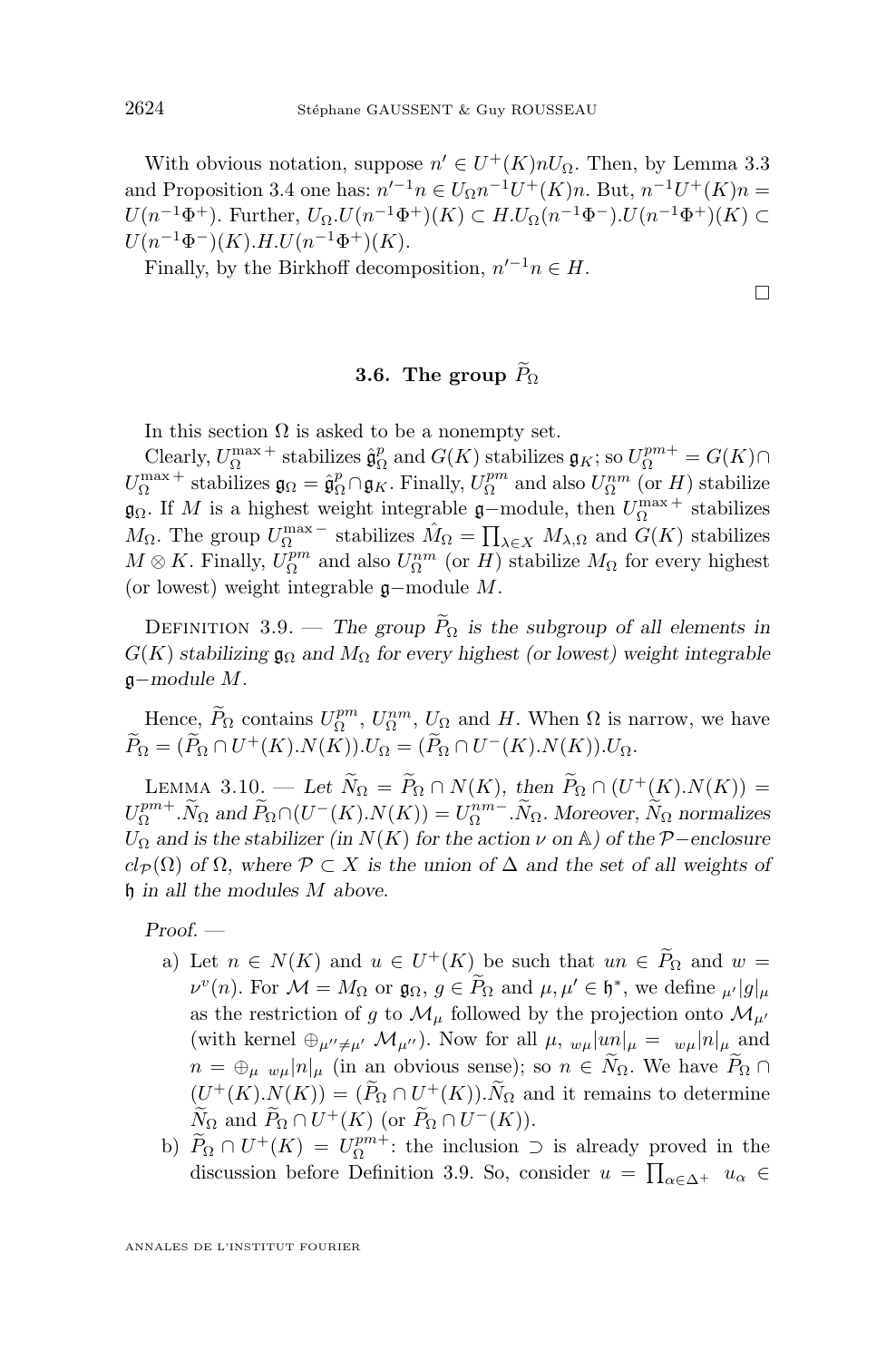<span id="page-21-0"></span> $U^{\max}$  + (K) such that u stabilizes  $\mathfrak{g}_{\Omega}$  (the order on the  $u_{\alpha} \in U_{\alpha}(K)$  is chosen such that the height of  $\alpha$  is increasing from right to left). We shall prove by induction that each  $u_{\alpha}$  is in  $U_{\alpha,\Omega}$ . We may suppose  $u_{\alpha'} \in U_{\alpha',\Omega}$  for  $u_{\alpha'}$  on the right of  $u_{\alpha}$ ; moreover, as  $U_{\alpha',\Omega}$  stabilizes  $\mathfrak{g}_{\Omega}$ , we may suppose these  $u_{\alpha'}$  equal to 1. So  $u = (\prod_{\beta \neq \alpha} u_{\beta}) u_{\alpha}$ where the  $u_{\beta}$  are in  $U_{\beta}(K)$  and  $ht(\beta) \geqslant ht(\alpha)$ . But  $\alpha|u|_0 = \alpha|u_{\alpha}|_0$ sends  $\mathfrak{h}_{\mathcal{O}}$  into  $\mathfrak{g}_{\alpha,\Omega}$ , so  $u_{\alpha} \in U_{\alpha,\Omega}$ . Now if  $u \in P_{\Omega} \cap U^+(K)$ , it is in  $U^{\max}+(K) \cap G(K)$  and stabilizes  $\mathfrak{g}_{\Omega}$ ; by the above argument,  $u \in U_{\Omega}^{\max} + \cap G(K) = U_{\Omega}^{pm+}.$ 

c) Let  $n = n_0 t$ ,  $n_0 \in N(\mathbb{C})$ ,  $\nu^v(n) = w$  and  $t \in T(K)$ , then  $nM_{\lambda,k} =$  $M_{w\lambda,k+\omega(\lambda(t))}$ . Consider now the action on A:  $nD(\lambda,k) = n_0D(\lambda,k+$  $\omega(\lambda(t)) = D(w\lambda, k + \omega(\lambda(t)))$ . But,  $\mathfrak{g}_{\Omega}$  is generated by  $\mathfrak{h}_{\mathcal{O}}$  and the  $\mathfrak{g}_{\alpha,\Omega}$  for  $\alpha \in \Delta$ , so n is in  $P_{\Omega}$  if and only if, for all  $\lambda \in \mathcal{P}$   $f_{\Omega}(\lambda)$  +  $\omega(\lambda(t)) = f_{\Omega}(w\lambda)$  if and only if, for all  $\lambda \in \mathcal{P}$ ,  $nD(\lambda, f_{\Omega}(\lambda)) =$  $D(w\lambda, f_{\Omega}(w\lambda))$ . This is equivalent to the fact that n stabilizes the set  $cl_{\mathcal{P}}(\Omega)$ . Moreover, as  $N_{\Omega}$  stabilizes  $\mathfrak{g}_{\Omega}$ , it normalizes  $U_{\Omega}$ .

 $\Box$ 

We know that  $N_{\Omega}^{\min} = H_{\Omega}^N \subset N_{\Omega}$ . So, to determine  $N_{\Omega}$ , we only have to determine the subgroup  $\widetilde{W}_{\Omega} = \widetilde{N}_{\Omega}/H = \nu(\widetilde{N}_{\Omega})$  of  $\nu(N(K))$ ; it contains  $W_{\Omega}^{\min} = \nu(N_{\Omega}^{\min}).$ 

- *Examples 3.11.* 1) *Let us now assume that*  $\Omega$  *is bounded.* As  $P \supset$  $\Delta \cup X^+ \cup X^-$ , it is easy to prove that each  $\chi \in X$  is a positive linear combination of some  $\lambda \in \mathcal{P}$ . Hence, the intersection  $cl_{\mathcal{P}}(\Omega)$  of all  $D(\lambda, f_{\Omega}(\lambda))$ 's (for  $\lambda \in \mathcal{P}$ ) is a nonempty convex compact set. But  $N_{\Omega}$  stabilizes  $cl_{\mathcal{P}}(\Omega)$  and, as it acts affinely, it fixes a point  $x_{\Omega}$  in  $cl_{\mathcal{P}}(\Omega)$ .
	- 2) *Suppose now* Ω *narrow*, then

$$
\widetilde{P}_{\Omega} = U_{\Omega}^{pm+}.\widetilde{N}_{\Omega}.U_{\Omega} = U_{\Omega}^{pm+}.\widetilde{U}_{\Omega}.\widetilde{N}_{\Omega} = U_{\Omega}^{pm+}.\widetilde{U}_{\Omega}.\widetilde{N}_{\Omega}
$$

and

$$
\widetilde{P}_{\Omega} = U_{\Omega}^{nm-} \cdot \widetilde{N}_{\Omega} \cdot U_{\Omega} = U_{\Omega}^{nm-} \cdot U_{\Omega} \cdot \widetilde{N}_{\Omega} = U_{\Omega}^{nm-} \cdot U_{\Omega}^{+} \cdot \widetilde{N}_{\Omega}.
$$

In particular  $\widetilde{P}_{\Omega}$ , which contains always  $P_{\Omega}^{pm}$  and  $P_{\Omega}^{nm}$ , is not much greater than them in this case.

## **3.7.** The (parahoric) group  $P_{\Omega}$  and the "fixator"  $\hat{P}_{\Omega}$

*From now on, we suppose* g *symmetrizable.*

TOME 58 (2008), FASCICULE 7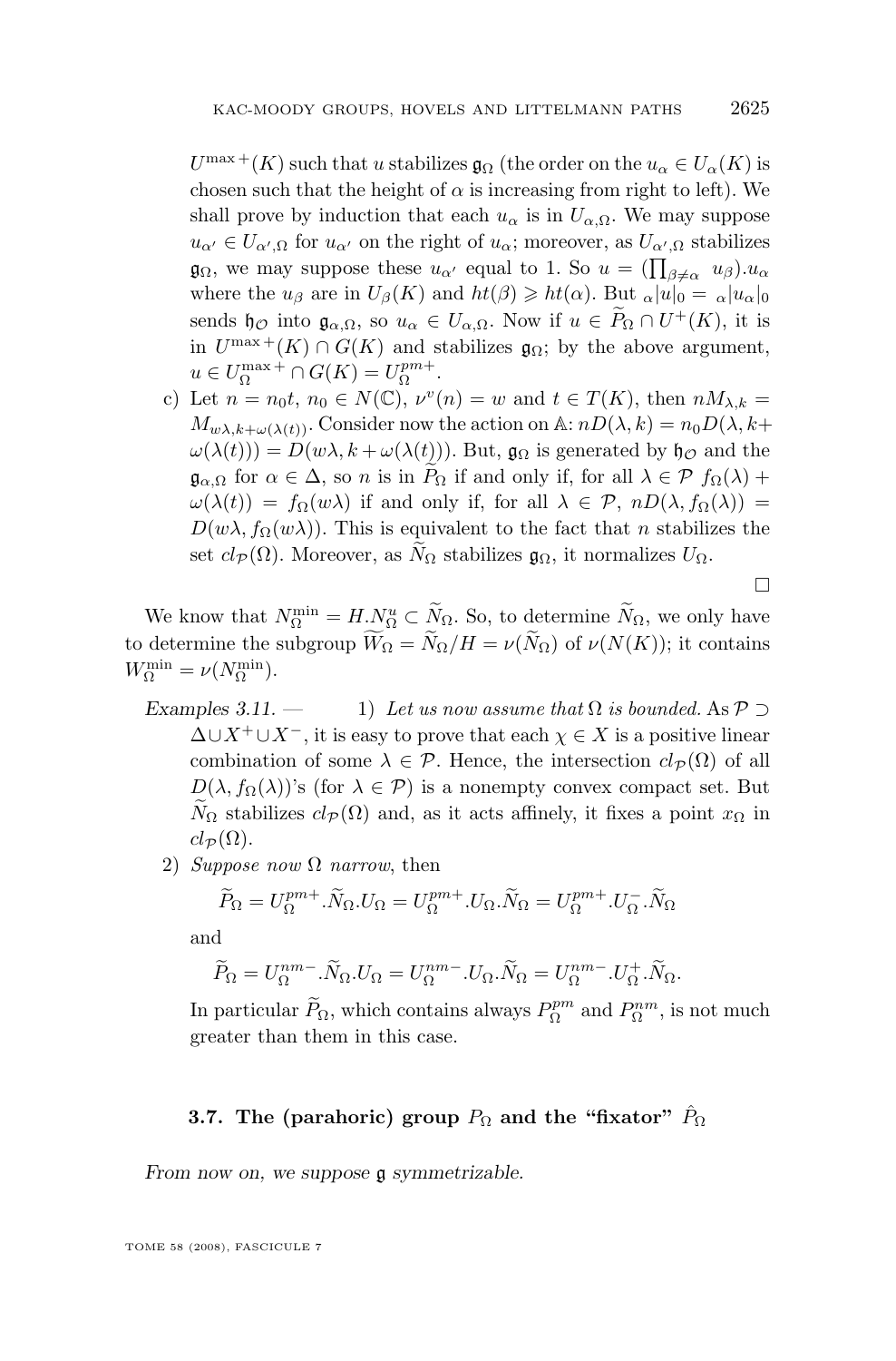<span id="page-22-0"></span>As  $\mathfrak{g}_{\Omega}$  is generated by  $\mathfrak{h}_{\mathcal{O}}$  and the  $\mathfrak{g}_{\alpha,\Omega}$  for  $\alpha \in \Delta$ , the derived algebra of  $\mathfrak{g}_{\Omega}$  is  $\mathfrak{g}'_{\Omega} = (\sum_{\alpha \in \Delta} [\mathfrak{g}_{\alpha,\Omega}, \mathfrak{g}_{-\alpha,\Omega}] \oplus (\oplus_{\alpha \in \Delta} \mathfrak{g}_{\alpha,\Omega}).$  Consider the quotient algebra  $\overline{\mathfrak{g}_{\Omega}} = \mathfrak{g}_{\Omega}/\overline{\omega} \overline{\mathfrak{g}_{\Omega}} = (\mathfrak{h} \otimes \kappa) \oplus (\oplus_{\alpha \in \Delta} \mathfrak{g}_{\alpha,\Omega}/\overline{\omega} \mathfrak{g}_{\alpha,\Omega}).$  As  $\mathfrak{g}$  is symmetrizable,  $[\mathfrak{g}_{\alpha}, \mathfrak{g}_{-\alpha}] = \mathbb{C}\alpha^{\vee}$  for all  $\alpha \in \Delta$ , so the derived algebra of  $\overline{\mathfrak{g}}_{\Omega}$  is  $\overline{\mathfrak{g}}'_{\Omega} =$  $(\sum_{\alpha \in \Delta_{\Omega}} \kappa \alpha^{\vee}) \oplus (\bigoplus_{\alpha \in \Delta} \mathfrak{g}_{\alpha} \otimes \kappa)$ , where  $\Delta_{\Omega} = {\alpha \in \Delta \mid f_{\Omega}(\alpha) + f_{\Omega}(-\alpha) = 0}$ is the set of  $\alpha \in \Delta$  such that  $\alpha(\Omega)$  is reduced to a point in  $\mathbb{Z}$ .

As  $\mathfrak g$  is symmetrizable, the orthogonal  $(\overline{\mathfrak g}_\Omega')^\perp$  of  $\overline{\mathfrak g}_\Omega'$  in  $\overline{\mathfrak g}_\Omega$  is  $\{x \in \mathfrak h \otimes \kappa \mid \Omega\}$  $\alpha(x) = 0, \forall \alpha \in \Delta_{\Omega}$ . If  $\Omega$  is a set, the action of  $\widetilde{P}_{\Omega}$  (by inner automorphisms) is compatible with the invariant bilinear form; so  $\widetilde{P}_{\Omega}$  stabilizes  $\mathfrak{g}_{\Omega}$ ,  $\overline{\mathfrak{g}}_{\Omega}, \overline{\mathfrak{g}}'_{\Omega}$  and  $(\overline{\mathfrak{g}}'_{\Omega})^{\perp}$ . Let  $\widetilde{P}'_{\Omega}$  be the fixator of  $(\overline{\mathfrak{g}}'_{\Omega})^{\perp}$  for this action of  $\widetilde{P}_{\Omega}$ .

DEFINITION 3.12. — *For a filter*  $\Omega$ ,  $P_{\Omega} = \bigcup_{S \in \Omega} (\bigcap_{S' \subset S} \widetilde{P}'_{S'})$  *is a "parahoric" group associated to* Ω*.*

*An element g of*  $U_{\Omega}$  *(or*  $U_{\Omega}^{pm+}$ *,*  $U_{\Omega}^{nm-}$ *) is in some*  $U_S$  *(or*  $U_S^{pm+}$ *,*  $U_S^{nm-}$ *) for*  $S \in \Omega$ , hence in  $U_{S'}$  (or  $U_{S'}^{pm+}$ ,  $U_{S'}^{nm-}$ ) for any  $S' \subset S$ . But  $U_{S'}^{max+}$  and H *induce the identity on*  $\mathfrak{h}_{\mathcal{O}}$ *, so*  $\widetilde{P}_{S'}^{\prime}$  *contains*  $H, U_{S'}^{pm+}$  *and also*  $U_{S'}^{nm-}$ *. Moreover*  $U_{S'}$  *is generated by elements in*  $U_{S'}^{pm}$  *or*  $U_{S'}^{nm}$ *. Finally*  $P_{\Omega}$  *contains*  $U_{\Omega}$ *,*  $U_{\Omega}^{pm+}$ *,*  $U_{\Omega}^{nm-}$  and H.

*The group*  $N_{\Omega} = P_{\Omega} \cap N(K)$  *contains*  $N_{\Omega}^{\min}$  *(and is often equal to it, as we shall see). The quotient group*  $W_{\Omega} = N_{\Omega}/H$  *contains*  $W_{\Omega}^{\min}$  *and is included*  $\lim_{\Omega} W_{\Omega} := \bigcup_{S \in \Omega} W_S$ . Actually,  $W_{\Omega} = \bigcup_{S \in \Omega} (\bigcap_{S' \subset S} W'_{S'})$  with  $W'_{S'} =$  $(N(K) \cap P_{S'})/H$ . If S' is a non empty bounded set, then, by Example [3.11,](#page-21-0)  $\widetilde{W}_{S}$ <sup>*f*</sup> fixes a point  $x_{S}$ <sup>*i*</sup> in  $cl_{\mathcal{P}}(S') \subset \{x \in \mathbb{A} \mid \alpha(x) = \alpha(S') \quad \forall \alpha \in \Delta_{S'}\} \subset$  ${x \in \mathbb{A} \mid \alpha(x) = \alpha(S) \quad \forall \alpha \in \Delta_S}$  *(if*  $S' \subset S$ *); in particular, it is isomorphic to its image in*  $W^v$ . But, by definition, the image in  $W^v$  of  $W'_{S'}$  is the fixator  $(in the image of W_{S'})$  *of the direction of the affine space*  $\{x \in A \mid \alpha(x) = a\}$  $\alpha(S') \quad \forall \alpha \in \Delta_{S'}\} \supset cl_{\mathcal{P}}(S')$ . Hence, by Lemma [3.10,](#page-20-0)  $W'_{S'}$  is the fixator in  $W_Y$  *of*  $\{x \in \mathbb{A} \mid \alpha(x) = \alpha(S') \quad \forall \alpha \in \Delta_{S'}\}$ . It follows that  $W_{\Omega}$  is always *the fixator in*  $W_Y$  *of*  $\{x \in \mathbb{A} \mid \alpha(x) = \alpha(\Omega) \quad \forall \alpha \in \Delta_{\Omega}\}\$ . In particular  $N_{\Omega}$ *normalizes*  $U_{\Omega}$ *.* 

*When there exists*  $x, y \in \{x \in \mathbb{A} \mid \alpha(x) = \alpha(\Omega) \quad \forall \alpha \in \Delta_{\Omega}\}\$  such that  $y - x$  *is in the open-Tits-cone (in particular when*  $\Omega$  *is a spherical face), it is known that*  $W_{\Omega} = W_{\Omega}^{\min}$ .

*When*  $\Omega$  *is narrow,*  $P_{\Omega} = U_{\Omega}^{pm+} . U_{\Omega}^- . N_{\Omega} = U_{\Omega}^{nm-} . U_{\Omega}^+ . N_{\Omega} = U_{\Omega}^{pm} . N_{\Omega} =$  $U_{\Omega}^{nm}.N_{\Omega}$ .

*In particular, when*  $\Omega$  *is a spherical face (or a special point),*  $N_{\Omega} = N_{\Omega}^{\min}$ and  $P_{\Omega} = P_{\Omega}^{pm} = P_{\Omega}^{nm}$  is called the *parahoric subgroup* associated to  $\Omega$ *.* 

DEFINITION 3.13. — *The "fixator"*  $\hat{P}_{\Omega}$  associated to  $\Omega$  is the group gen*erated by*  $P_{\Omega}$  *and the fixator*  $\hat{N}_{\Omega}$  *(in*  $N(K)$  *for the action*  $\nu$ *) of*  $\Omega$ *.* 

ANNALES DE L'INSTITUT FOURIER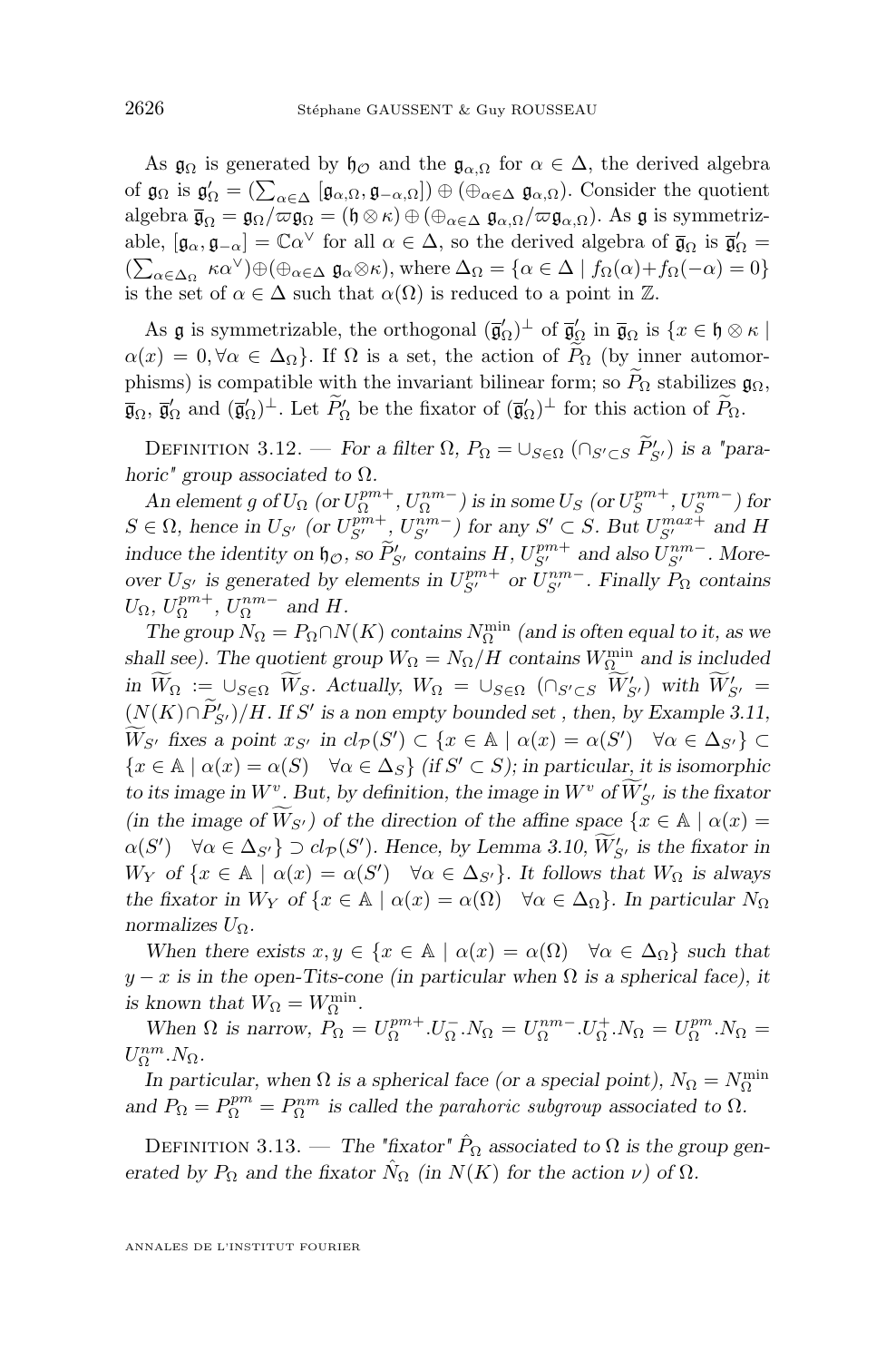<span id="page-23-0"></span>Actually,  $\hat{N}_{\Omega}$  is also the fixator of the *support* of  $\Omega$ : the smallest affine subspace of A generated by a set in  $\Omega$ . Clearly supp $(\Omega) \subset \{x \in \mathbb{A} \mid \alpha(x) =$  $\alpha(\Omega) \quad \forall \alpha \in \Delta_{\Omega}$ , so  $\hat{N}_{\Omega} \supset N_{\Omega}$ . As  $\hat{N}_{\Omega}$  normalizes  $P_{\Omega}$  (and all the groups previously defined), we have  $\hat{P}_{\Omega} = P_{\Omega} \cdot \hat{N}_{\Omega}$ . Clearly,  $\hat{P}_{\Omega} \cap N(K) = \hat{N}_{\Omega}$  and  $\hat{P}_{\Omega} \supset U_{\Omega}^{pm+}, U_{\Omega}^{nm-}.$ 

When  $\Omega$  is narrow,  $\hat{P}_{\Omega} = U_{\Omega}^{pm+} . U_{\Omega}^- . \hat{N}_{\Omega} = U_{\Omega}^{nm-} . U_{\Omega}^+ . \hat{N}_{\Omega}$ .

This group should be the fixator of  $\Omega$  for the action of  $G(K)$  on the "ugly-building" we shall build now. But this will be proved only for some  $\Omega$ , see [4.2](#page-27-0) below.

*Examples 3.14.* — An explicit computation: Suppose  $\Omega$  reduced to the special point 0, the origin of  $V = A$  chosen as in Remark [3.2.](#page-14-0)2). Then  $f_0(\alpha) = 0, \forall \alpha, \mathfrak{g}_0 = \mathfrak{g} \otimes_{\mathbb{C}} \mathcal{O}$  and  $M_0 = M \otimes_{\mathbb{C}} \mathcal{O}$ . Hence, the definition of the ind-group structure of G [\[9,](#page-53-0) 7.4.6 and 7.4.7] tells us that  $P_0 \subset G(\mathcal{O})$ . Moreover,  $Lie(G) = \mathfrak{g}$  and the highest or lowest weight modules are defined by morphisms of ind-varieties [loc. cit.; 7.4.E(6) and 7.4.13] so  $P_0 = G(\mathcal{O})$ . Now  $\bar{\mathfrak{g}}_0 = \mathfrak{g} \otimes_{\mathbb{C}} \kappa$  and (as 0 is special)  $\hat{N}_0 = N_0^{\min}$ ,  $(\bar{\mathfrak{g}}'_0)^{\perp} = \mathfrak{c} \otimes_{\mathbb{C}} \kappa$  where c is the center of g; so  $G(\mathcal{O}) = \widetilde{P}_0 = P_0 = \hat{P}_0$  (=  $G_0$  with the notation of [4.1\)](#page-24-0).

In the classical case of reductive groups,  $W_{\Omega}$  is always equal to  $W_{\Omega}^{\min}$ . If  $\Omega$  is narrow *(i.e.* included in a closed-face),  $P_{\Omega} = P_{\Omega}^{\min}$  and  $\hat{P}_{\Omega}$  are as defined by Bruhat and Tits (cf. Remark [3.5\)](#page-17-0). In particular,  $\hat{P}_x$  is the same as in Bruhat-Tits and the following definition gives the (pretty) Bruhat-Tits building.

#### **3.8. The hovel and its apartments**

DEFINITION 3.15. — The hovel  $\mathcal{I} = \mathcal{I}(G, K)$  of G over K is the quotient *of the set*  $G(K) \times A$  *by the relation:* 

 $(g, x) \sim (h, y) \quad \Leftrightarrow \quad \exists n \in N \text{ such that } y = \nu(n)x \text{ and } g^{-1}hn \in \hat{P}_x.$ 

One proves easily [\[3,](#page-52-0) 7.4.1] that  $\sim$  is an equivalence relation. Moreover,  $\hat{P}_x \cap N(K) = \hat{N}_x$ . So, the map  $x \mapsto cl(1, x)$  identifies A with its image  $A_f = A(T, K)$ , the *apartment of* T *in*  $\mathcal{I}(G, K)$ .

The left action of  $G(K)$  on  $G(K) \times A$  descends to an action on  $\mathcal I$ . The *apartments* of I are the g. $A_f$  for  $g \in G(K)$ . The action of  $N(K)$  on  $\mathbb{A} = A_f$ is through  $\nu$ ; in particular, H fixes (pointwise)  $A_f$ . By construction, the fixator of  $x \in \mathbb{A}$  is  $\hat{P}_x$  and, for  $g \in G(K)$ , one has  $gx \in \mathbb{A} \Leftrightarrow g \in N(K)\hat{P}_x$ .

From the definition of the groups  $\hat{P}_x$ , it is clear that, for  $\alpha \in \Phi$  and  $u \in K$ ,  $x_{\alpha}(u)$  fixes  $D(\alpha, \omega(u))$ . Hence, for  $k \in \mathbb{Z}$ , the group  $H.U_{\alpha,k}$  fixes  $D(\alpha, k)$ .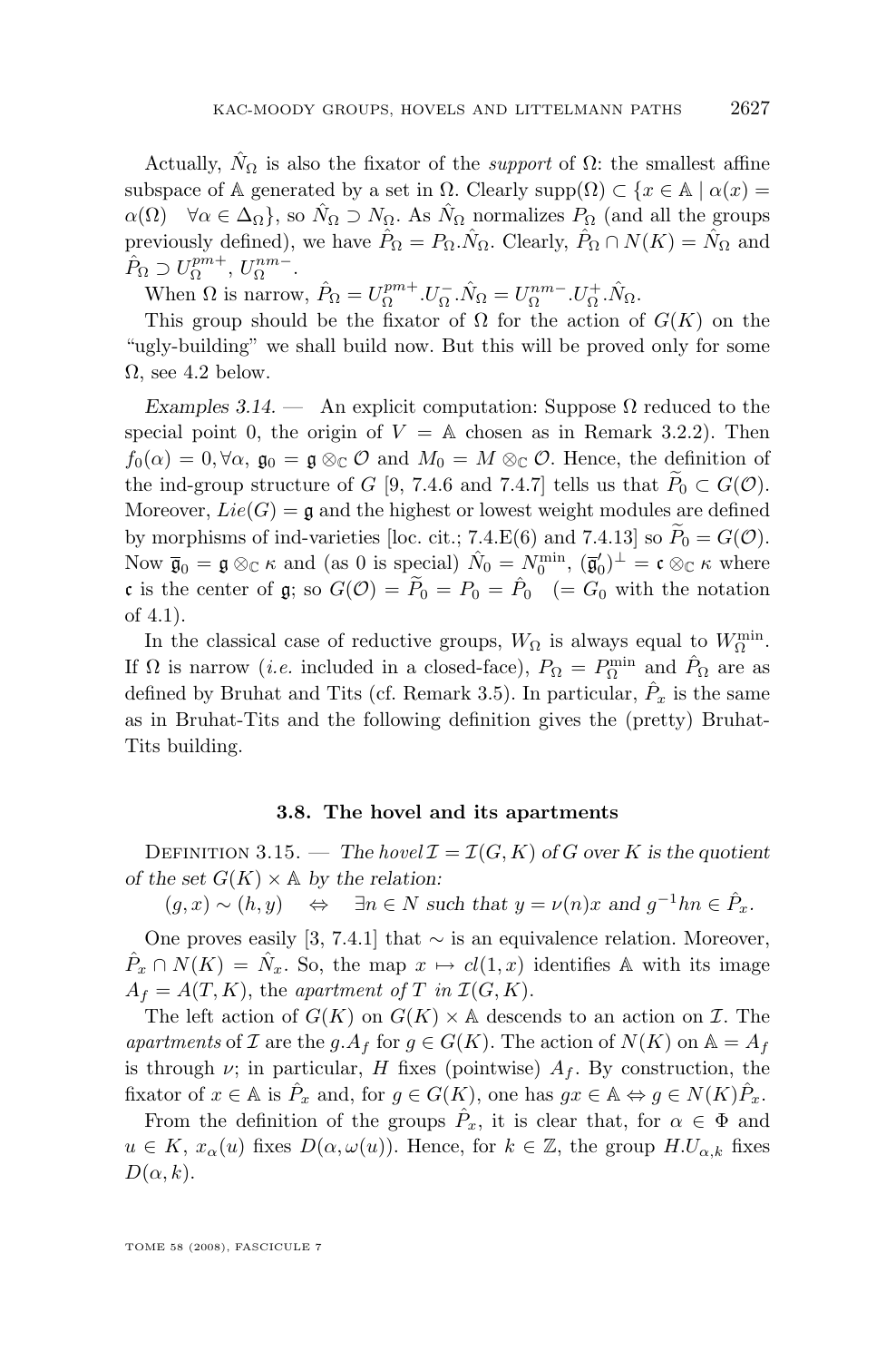#### **4. The hovel, first properties**

<span id="page-24-0"></span>First, we define the notion of good fixator for a filter  $\Omega$  of A. It formalizes the fact that the fixator  $G_{\Omega}$  of  $\Omega$  for the action of  $G(K)$  on  $\mathcal I$  has a nice decomposition and the fact that  $G_{\Omega}$  acts transitively on the apartments containing  $\Omega$  (4.1). Thanks to a technical proposition (Proposition [4.3\)](#page-25-0), we can show, in particular, that faces, sectors, sector-germs, walls and halfapartments in  $A$  do have a good fixator  $(4.2)$ . This, in turn, gives a lot of applications [\(4.3\)](#page-27-0), like the retraction associated to a sector-germ. We finish this section with the structure of the residue buildings [\(4.5\)](#page-30-0).

#### **4.1. Good fixators**

When  $\Omega \subset \Omega' \subset \mathbb{A}$ , then  $\hat{P}_{\Omega} \supset \hat{P}_{\Omega'}$ . As  $\hat{P}_x$  is the fixator of  $x \in \mathbb{A}$ ,  $\hat{P}_{\Omega}$  is included in the fixator  $G_{\Omega}$  of  $\Omega$  (for the action of  $G(K)$  on  $\mathcal{I} \supset \mathbb{A}$ ). Actually, when  $\Omega$  is a set  $G_{\Omega} = \bigcap_{x \in \Omega} \hat{P}_x$ , and when  $\Omega$  is a filter  $G_{\Omega} = \bigcup_{S \in \Omega} G_S$ .

We have  $G_{\Omega} \cap N(K) = \hat{N}_{\Omega}$  and  $G_{\Omega} \supset \hat{P}_{\Omega}$  which contains  $U_{\Omega}^{pm} \cdot U_{\Omega}^{nm} \cdot \hat{N}_{\Omega}$ and  $U_{\Omega}^{nm-}.U_{\Omega}^{pm+}.\hat{N}_{\Omega}$ .

For  $\Omega$  a filter of subsets in A, the subset of  $G(K)$  consisting of the  $g \in G(K)$  such that  $g.\Omega \subset \mathbb{A}$  is:  $G(\Omega \subset \mathbb{A}) = \bigcup_{S \in \Omega} (\bigcap_{x \in S} N(K).\hat{P}_x).$ Indeed  $g.\Omega \subset \mathbb{A} \Leftrightarrow \exists S \in \Omega, g.S \subset \mathbb{A} \Leftrightarrow \exists S \in \Omega, \forall x \in S, gx \in \mathbb{A} \Leftrightarrow$ (by [3.15\)](#page-23-0)  $\exists S \in \Omega, \ \forall x \in S, \ g \in N(K) \hat{P}_x.$ 

Definition 4.1. — *Consider the following properties:*

$$
(GF+) G_{\Omega} = \hat{P}_{\Omega} = U_{\Omega}^{pm+} U_{\Omega}^{nm-} . \hat{N}_{\Omega},
$$
  
\n
$$
(GF-) G_{\Omega} = \hat{P}_{\Omega} = U_{\Omega}^{nm-} . U_{\Omega}^{pm+} . \hat{N}_{\Omega},
$$
  
\n
$$
(TF) G(\Omega \subset A) = N(K) . G_{\Omega}.
$$

We say that  $\Omega$  *in*  $\mathbb A$  *has a good fixator* if it satisfies these three properties. *We say that*  $\Omega$  *in* A *has an half-good fixator if it satisfies (TF)* and (GF+) *or (GF*−*).*

*We say that*  $\Omega$  *in*  $\mathbb A$  *has a transitive fixator if it satisfies (TF).* 

By point a) in the proof of Proposition [3.4,](#page-17-0) this definition doesn't depend on the choice of  $\Delta^+$  in its W<sup>v</sup>−conjugacy class and  $N(K)$  permutes the filters with good fixators and the corresponding fixators. By [3.13](#page-22-0) and [3.15,](#page-23-0) a point has a good fixator.

In the classical case of reductive groups, every  $\Omega$  has a good fixator and  $P_{\Omega}$  is as defined by Bruhat and Tits [\[3,](#page-52-0) 7.1.8, 7.1.11, 7.4.8].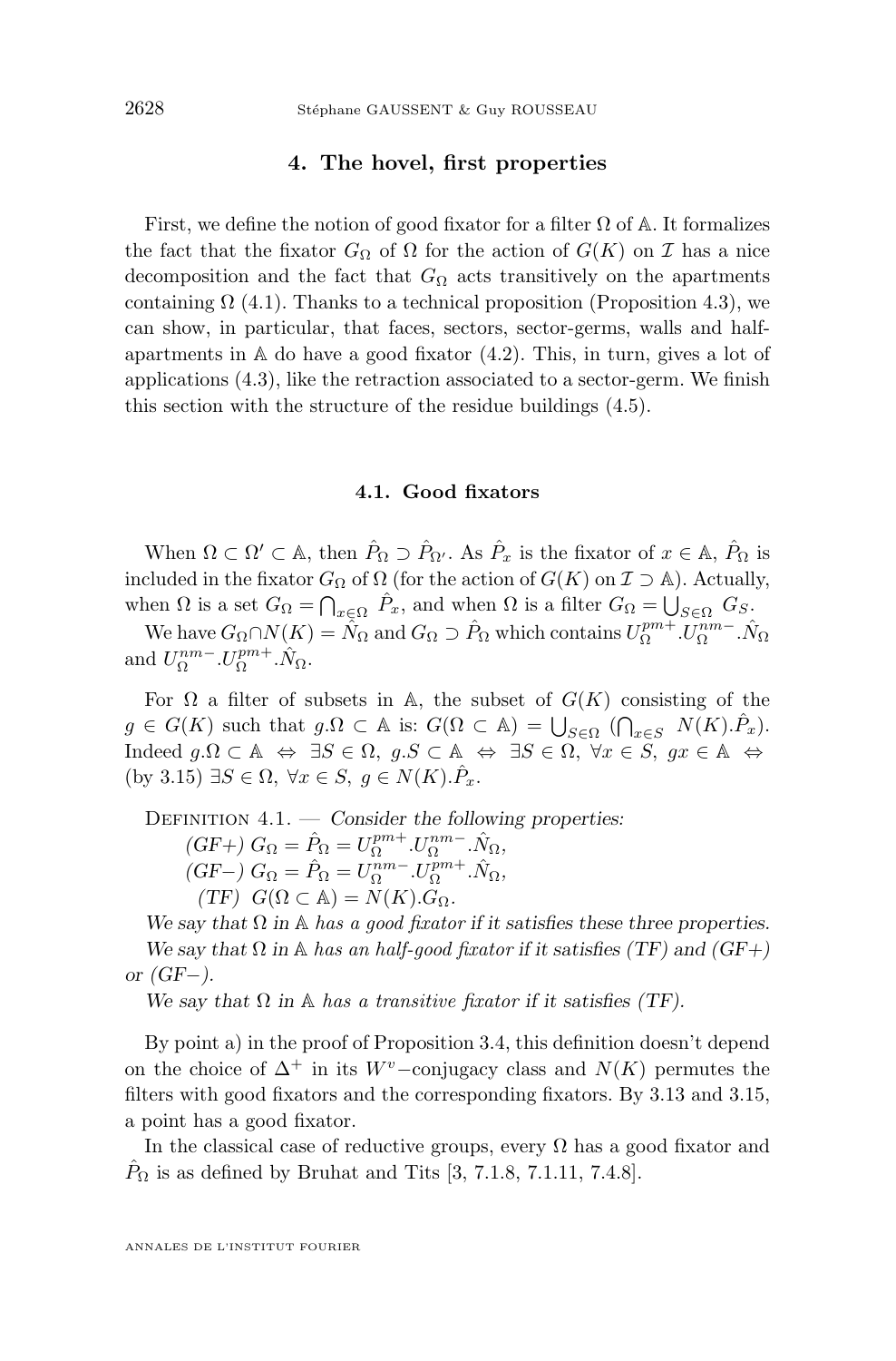<span id="page-25-0"></span>*Remark 4.2.* — If  $\Omega$  in A has a transitive fixator. Then  $G_{\Omega}$  is transitive on the apartments containing  $\Omega$ : if  $g \in G(\Omega \subset \mathbb{A})$ , there exists  $n \in N(K)$ such that  $g|_{\Omega} = n|_{\Omega}$ ; moreover if  $g \land \Omega$ , then  $g^{-1}\Omega \subset \mathbb{A}$  and  $g^{-1} = np \in$  $N(K)$ . $G_{\Omega}$ , so  $g.\mathbb{A} = p^{-1}n^{-1}.\mathbb{A} = p^{-1}.\mathbb{A}$ . In particular  $G_{\Omega}$  and all invariant subgroups of  $G_{\Omega}$  do not depend of the particular choice of the apartment A containing Ω.

PROPOSITION  $4.3.$  — 1) Suppose  $\Omega \subset \Omega' \subset cl(\Omega)$ . If  $\Omega$  *in* A *has a good (or half-good) fixator, then this also holds for*  $\Omega'$  *and*  $G_{\Omega}$  =  $\hat{N}_{\Omega}.G_{\Omega'}, N(K).G_{\Omega} = N(K).G_{\Omega'}$ . In particular, any apartment con*taining*  $\Omega$  *contains its enclosure cl(* $\Omega$ *).* 

*Conversely, if*  $supp(\Omega) = \mathbb{A}$  *(or*  $supp(\Omega') = supp(\Omega)$ *, hence*  $\hat{N}_{\Omega'} =$  $\hat{N}_{\Omega}$ ),  $\Omega$  has an half-good fixator and  $\Omega'$  has a good fixator, then  $\Omega$ *has a good fixator.*

- 2) *If a filter* Ω *in* A *is generated by a family* F *of filters with good (or half-good) fixators, then* Ω *has a good (or half-good) fixator*  $G_{\Omega} = \bigcup_{F \in \mathcal{F}} G_F.$
- 3) *Suppose that the filter* Ω *in* A *is the union of an increasing sequence*  $(F_i)_{i\in\mathbb{N}}$  *of filters with good (or half-good) fixators and that, for some i*, the space supp $(F_i)$  has a finite fixator  $W_0$  in  $W_Y$ , then  $\Omega$  has a *good (or half-good) fixator*  $G_{\Omega} = \bigcap_{i \in \mathbb{N}} G_{F_i}$ .
- 4) Let  $\Omega$  and  $\Omega'$  be two filters in A. Suppose  $\Omega'$  satisfies  $(GF+)$ *(resp. (GF+) and (TF)) and that there exist a finite number of positive, closed, vectorial chambers*  $\overline{C_1^v}, \dots, \overline{C_n^v}$  such that:  $\Omega \subset$  $\cup_{i=1,n}$   $\Omega' + \overline{C_i^v}$ . Then  $\Omega \cup \Omega'$  satisfies (GF+) (resp. (GF+) and  $(TF)$ *)* and  $G_{\Omega\cup\Omega'} = G_{\Omega} \cap G_{\Omega'}$ .

*Remark 4.4.* — In 4) above, the same results are true when changing +  $to -$ .

If  $\Omega'$  has a good fixator,  $\Omega \subset \cup_{i=1,n} \Omega' + \overline{C_i^v}$  and  $\Omega \subset \cup_{i=1,n} \Omega' - \overline{C_i^v}$ , then  $\Omega \cup \Omega'$  has a good fixator.

If  $\Omega$  satisfies (GF-),  $\Omega'$  satisfies (GF+),  $\Omega$  or  $\Omega'$  satisfies (TF),  $\Omega \subset$  $\cup_{i=1,n} \Omega' + \overline{C_i^v}$  and  $\Omega' \subset \cup_{i=1,n} \Omega - \overline{C_i^v}$ , then  $\Omega \cup \Omega'$  has a good fixator.

*Proof. —*

1) When  $\Omega \subset \Omega' \subset cl(\Omega)$ , we always have  $U_{\Omega}^{pm+} = U_{\Omega'}^{pm+} = U_{cl(\Omega)}^{pm+}$ ,  $U_{\Omega}^{nm-} = U_{\Omega'}^{nm-} = U_{cl(\Omega)}^{nm-}$ ,  $G_{\Omega'} \subset G_{\Omega}$ ,  $G(\Omega' \subset A) \subset G(\Omega \subset A)$ and  $\hat{N}_{\Omega'} = N(K) \cap G_{\Omega'} \subset \hat{N}_{\Omega}$  (with equality when  $supp(\Omega') =$  $supp(\Omega)$ ; so the first assertion of 1) is clear. The second assertion is a consequence of Remark [4.2.](#page-24-0)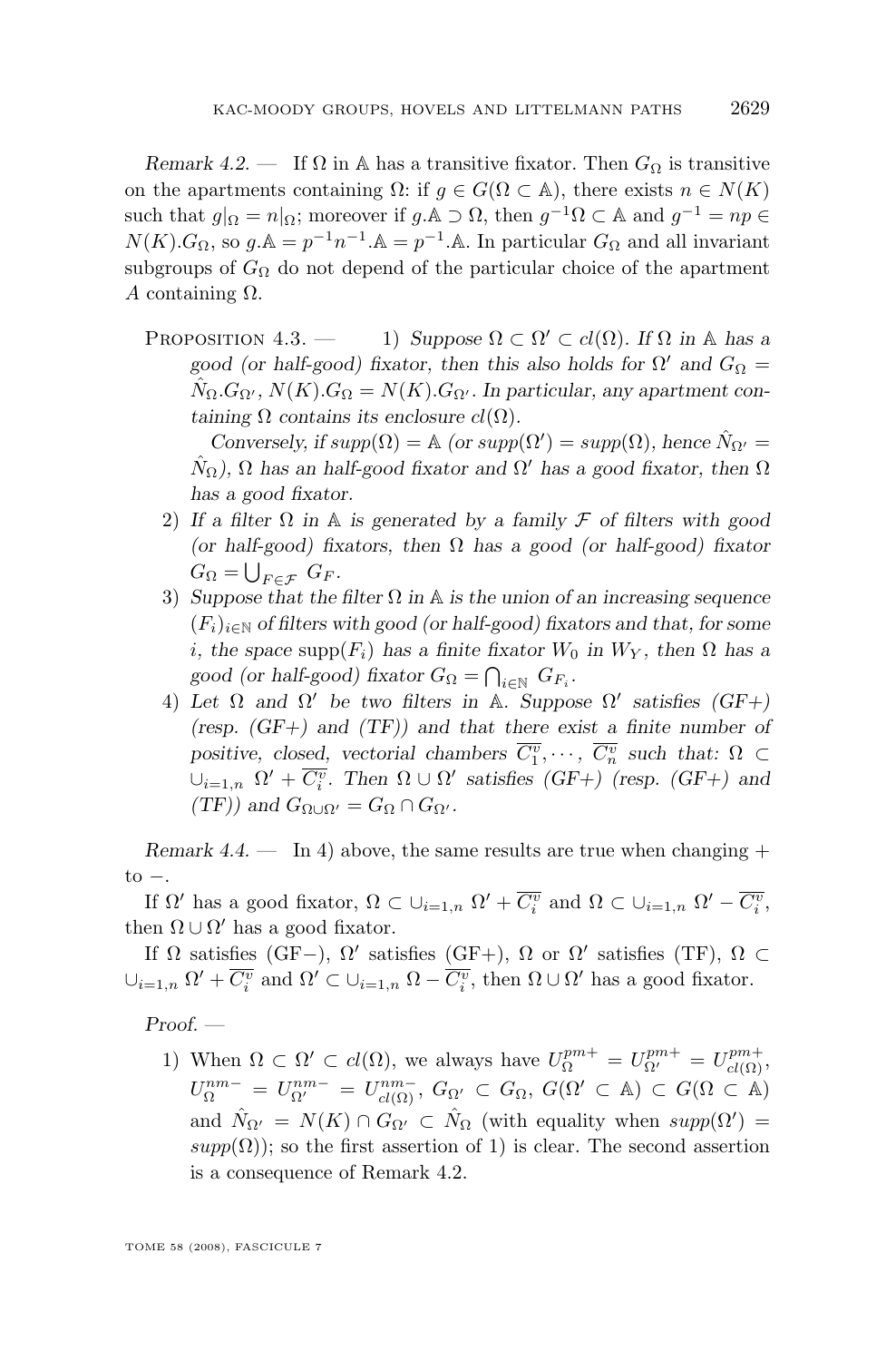For the last assertion we know that  $G_{\Omega'} = U_{\Omega}^{pm+} \cdot U_{\Omega}^{nm-} \cdot \hat{N}_{\Omega'}$  $U_{\Omega}^{nm-}.U_{\Omega}^{pm+}.\hat{N}_{\Omega}, \ \hat{N}_{\Omega'} = \hat{N}_{\Omega}$  and  $G_{\Omega'} = G_{\Omega}$ ; so the fixator  $G_{\Omega}$  is good.

2) If  $\Omega$  is generated by the family  $\mathcal F$  of filters, we have

$$
G_{\Omega} = \bigcup_{F \in \mathcal{F}} G_F, \ U_{\Omega}^{pm+} = \bigcup_{F \in \mathcal{F}} U_F^{pm+},
$$
  

$$
U_{\Omega}^{nm-} = \bigcup_{F \in \mathcal{F}} U_F^{nm-}, \ \hat{N}_{\Omega} = \bigcup_{F \in \mathcal{F}} \hat{N}_F
$$

and  $G(\Omega \subset \mathbb{A}) = \bigcup_{F \in \mathcal{F}} G(F \subset \mathbb{A})$ ; so 2) is clear.

3) If  $\Omega$  in A is the union of an increasing sequence  $(F_i)_{i\in\mathbb{N}}$  of filters, we have  $G_{\Omega} = \bigcap_{i \in \mathbb{N}} G_{F_i}, U_{\Omega}^{pm+} = \bigcap_{i \in \mathbb{N}} U_{F_i}^{pm+}, U_{\Omega}^{nm-} = \bigcap_{i \in \mathbb{N}} U_{F_i}^{nm-}$ and  $G(\Omega \subset \mathbb{A}) = \bigcap_{i \in \mathbb{N}} G(F_i \subset \mathbb{A})$ . By hypothesis we may suppose that all supp $(F_i)$  have the same finite fixator  $W_0$ , so,  $\hat{N}_{\Omega} = \hat{N}_{F_i} =$  $W_0.H.$ 

If  $g \in \bigcap_{i \in \mathbb{N}} G_{F_i} = \bigcap_{i \in \mathbb{N}} U_{F_i}^{pm+} . U_{F_i}^{nm-} . H . W_0$ , by extracting a subsequence, there exists  $n_0 \in N(K)$  such that  $gn_0^{-1} \in \bigcap_{i \in \mathbb{N}}$  $U_{F_i}^{pm+}.U_{F_i}^{nm-}.H$ , and, because  $U^{\pm}(K) \cap B^{\mp}(K) = \{1\}$  [\(2.1.7\)](#page-8-0), this intersection is equal to  $U_{\Omega}^{pm+}.U_{\Omega}^{nm-}.H$ . So,  $G_{\Omega} = U_{\Omega}^{pm+}.U_{\Omega}^{nm-}.\hat{N}_{\Omega}$ .

If  $g \in G(\Omega \subset \mathbb{A}) = \bigcap_{i \in \mathbb{N}} N(K)G_{F_i}$ , then, for all  $i, g \in w_i G_{F_i}$  for some  $w_i \in \hat{W}$ , unique modulo  $W_0$  as  $G_{F_i} \cap N(K) = \hat{N}_{F_i} = W_0.H$ . Extracting a subsequence, we may suppose that  $w_i$  is independent on *i*, so  $g \in w_i$ .( $\bigcap_j G_{F_j}$ ) =  $w_i$ . $G_{\Omega}$  and  $G(\Omega \subset \mathbb{A}) \subset N(K)$ . $G_{\Omega}$ .

4) By induction, we may suppose  $\Omega \subset \Omega' + \overline{C_1^v}$ . We may also assume that  $\overline{C_1^v}$  is the closed positive fundamental chamber  $\overline{C_f^v}$ .

Suppose (GF+) and (TF) for  $\Omega'$ . Let  $u \in U_{\Omega'}^{pm+}$ ,  $v \in U_{\Omega'}^{nm-}$  and  $n \in N(K)$  be such that  $uvw \in (G_{\Omega}.N(K)) \cap (G_{\Omega}.N(K))$ ; we now replace  $\Omega$  and  $\Omega'$  by appropriate sets in these filters. Clearly,  $U_{\Omega'}^{pm+} =$  $U^{pm+}_{\alpha\beta}$  $p_{\Omega' + \overline{C}^v_f}^{pm+} \subset U_{\Omega \cup \Omega'}^{pm+} \subset U_{\Omega}^{pm+}$ . So, for all  $x \in \Omega$ ,  $vn \in G_x.N(K)$  and, as a point has a good fixator, we may write  $vn = v'_x u'_x n'_x$  with  $v'_x \in$  $U_x^{nm-}, u'_x \in U_x^{pm+}$  and  $n'_x \in N(K)$ . Hence  $n'_x n^{-1} = (u'_x)^{-1} (v'_x)^{-1} v'_x$ and, by Birkhoff (2.1.7),  $n'_x = n$ ,  $u'_x = 1$ ,  $v'_x = v \in U^{nm-}_{\Omega'} \cap U^{nm-}_{x} =$  $U_{\Omega' \cup \{x\}}^{nm-}$ . Now, we have  $u \in U_{\Omega \cup \Omega'}^{pm+}$  and  $v \in \cap_{x \in \Omega} U_{\Omega' \cup \{x\}}^{nm-} = U_{\Omega \cup \Omega'}^{nm-}$ , so  $uvn \in U_{\Omega \cup \Omega'}^{pm+} U_{\Omega \cup \Omega'}^{nm-} N(K) \subset (G_{\Omega} \cap G_{\Omega'}) . N(K)$ .

Suppose (GF+) for  $\Omega'$ . Let uvn as above be in  $G_{\Omega} \cap G_{\Omega'}$ , we have still the same results, but moreover  $n \in \hat{N}_{\Omega'}$  and  $n'_x \in \hat{N}_x$ . So  $n = n'_x \in \hat{N}_{\Omega' \cup \{x\}}, \forall x \in \Omega$ , hence  $n \in \hat{N}_{\Omega \cup \Omega'}$ . Therefore we get  $uvn \in U^{pm+}_{\Omega \cup \Omega'}$ . $U^{nm-}_{\Omega \cup \Omega'}$ . $\hat{N}_{\Omega \cup \Omega'}$ .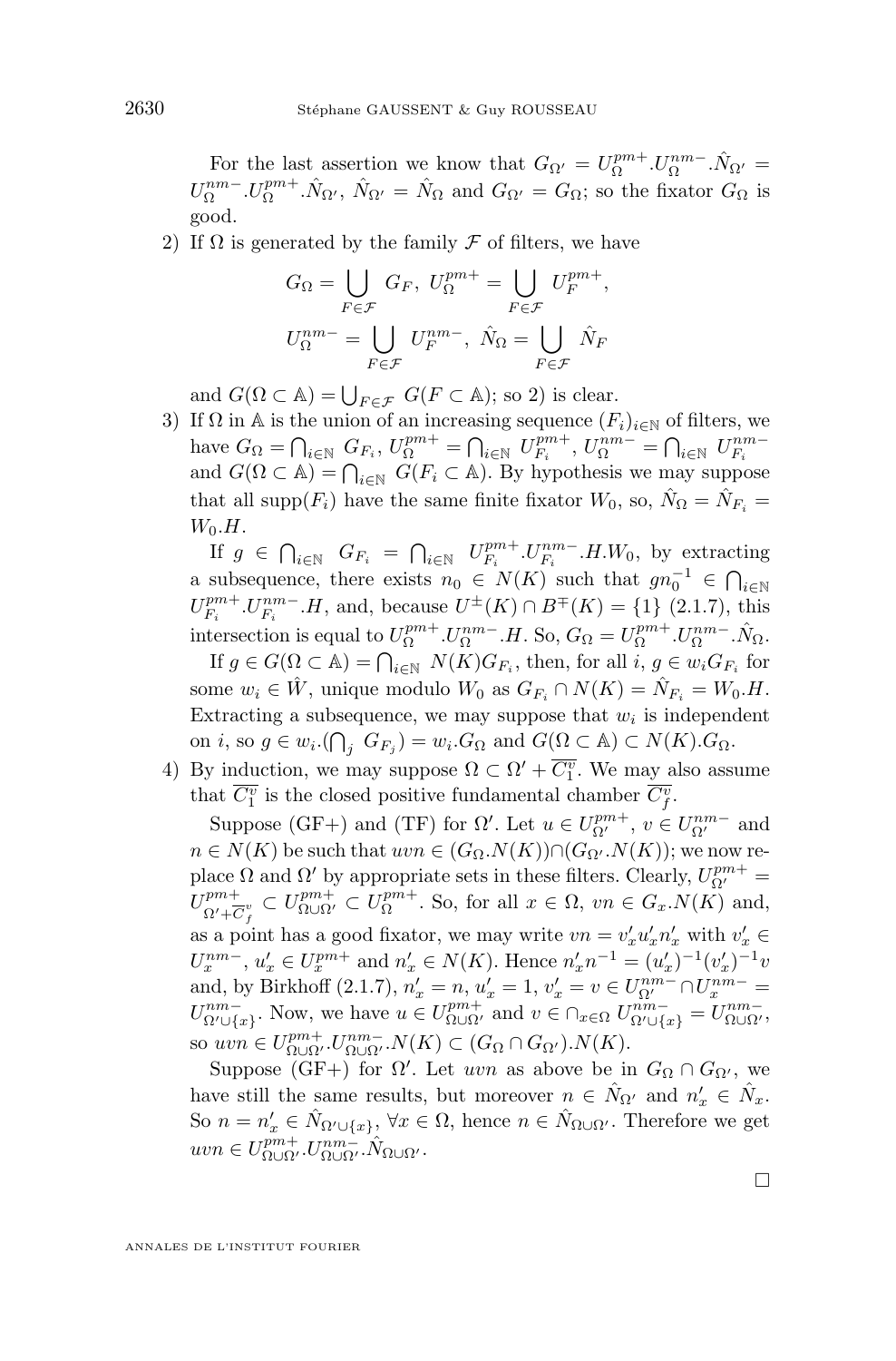#### **4.2. Examples of filters with good fixators**

- <span id="page-27-0"></span>1) If  $x \leq y$  in A, then  $\{x, y\}$ ,  $[x, y]$  and  $cl(\{x, y\})$  have good fixators and  $G_{\{x,y\}} = G_{[x,y]}$ . Moreover, if  $x \neq y$ ,  $[x,y] = [x,y] \setminus \{x\}$  has a good fixator: it satisfies (GF-) and (TF) by Proposition [4.3](#page-25-0) 4) and, as  $[x, y] \subset [x, y] \subset cl([x, y])$ , it has a good fixator by Proposition [4.3](#page-25-0) 1).
- 2) A local face in A has a good fixator:  $\mathrm{germ}_x(x + F^v)$  is generated by the sets  $F_n = (x + F^v) \cap (y_n - \overline{F^v})$  for  $y_n = x + \frac{1}{n}\xi$ ,  $\xi \in F^v$ and  $n \in \mathbb{N}$ ; moreover (for  $F^v \neq \{0\}$ )  $[x, y_n] \subset F_n \subset cl([x, y_n])$ , so by 1) above and Proposition [4.3](#page-25-0) (1) and 2))  $F_n$  and the local face have a good fixator. Now  $\mathrm{germ}_x(x + F^v) \subset F(x, F^v) \subset \overline{F}(x, F^v) =$  $cl(\operatorname{germ}_x(x+F^v));$  so, by Proposition [4.3](#page-25-0) 1), any face or closed face has a good fixator.
- 3) A sector in A has a good fixator:  $x + C^v$  is the increasing union of the sets  $F_n = (x+C^v) \cap cl(|x,y_n|)$  where  $y_n = x+n\xi, \xi \in C^v$  and  $n \in \mathbb{N}$ . Moreover these  $F_n$  have A as support and  $[x, y_n] \subset F_n \subset cl(|x, y_n|)$ , so  $F_n$  and  $x + C^v$  have good fixators.
- 4) A sector-germ has a good fixator. The fixator of  $\mathfrak{S}_{+\infty}$  is  $H.U^{\pm}(K)$ , since every element in  $U^{\pm}(K)$  is a finite product of elements in groups  $U_{\alpha}(K)$  for  $\alpha \in \Phi^{\pm}$ .

On the contrary,  $U^{\max +}(K)$  is not the union of the  $U_{\Omega}^{\max +}$  for  $\Omega \in \mathfrak{S}_{+\infty}$ .

- 5) The apartment A itself has a good fixator  $G_{\mathbb{A}} = H:$  A is the increasing union of  $cl({\lbrace -n\xi, n\xi \rbrace})$  for  $\xi \in C_f^v$ .
- 6) For the same reasons, a wall  $M(\alpha, k)$  has a good fixator which is

$$
U_{\alpha,k}.U_{-\alpha,-k}.\{1,r_{\alpha,k}\}.\mathit{H}.
$$

7) Exercise: An half-apartment  $D(\alpha, k)$  has a good fixator  $HU_{\alpha, k}$ . If  $x_+ - x_- \in \mathcal{T}^o$ , then  $cl({F(x_-, F^v_-), F(x_+, F^v_+)} )$  has a good fixator for all vectorial faces  $F_{\varepsilon}^{v}$  (where  $\varepsilon = \pm$ ).

#### **4.3. Applications**

1) By 4.2.5), the fixator (resp. stabilizator) of the apartment  $\mathbb{A} =$  $A_f$  is H (resp. N(K)). In particular, the maps  $g \mapsto g.\mathbb{A}$  and  $g \mapsto$  $g.T.g^{-1}$  give bijections {apartments of  $\mathcal{I}(G,K)$ }  $\leftrightarrow$   $G(K)/N(K)$   $\leftrightarrow$ {maximal split tori of  $G(K)$ }.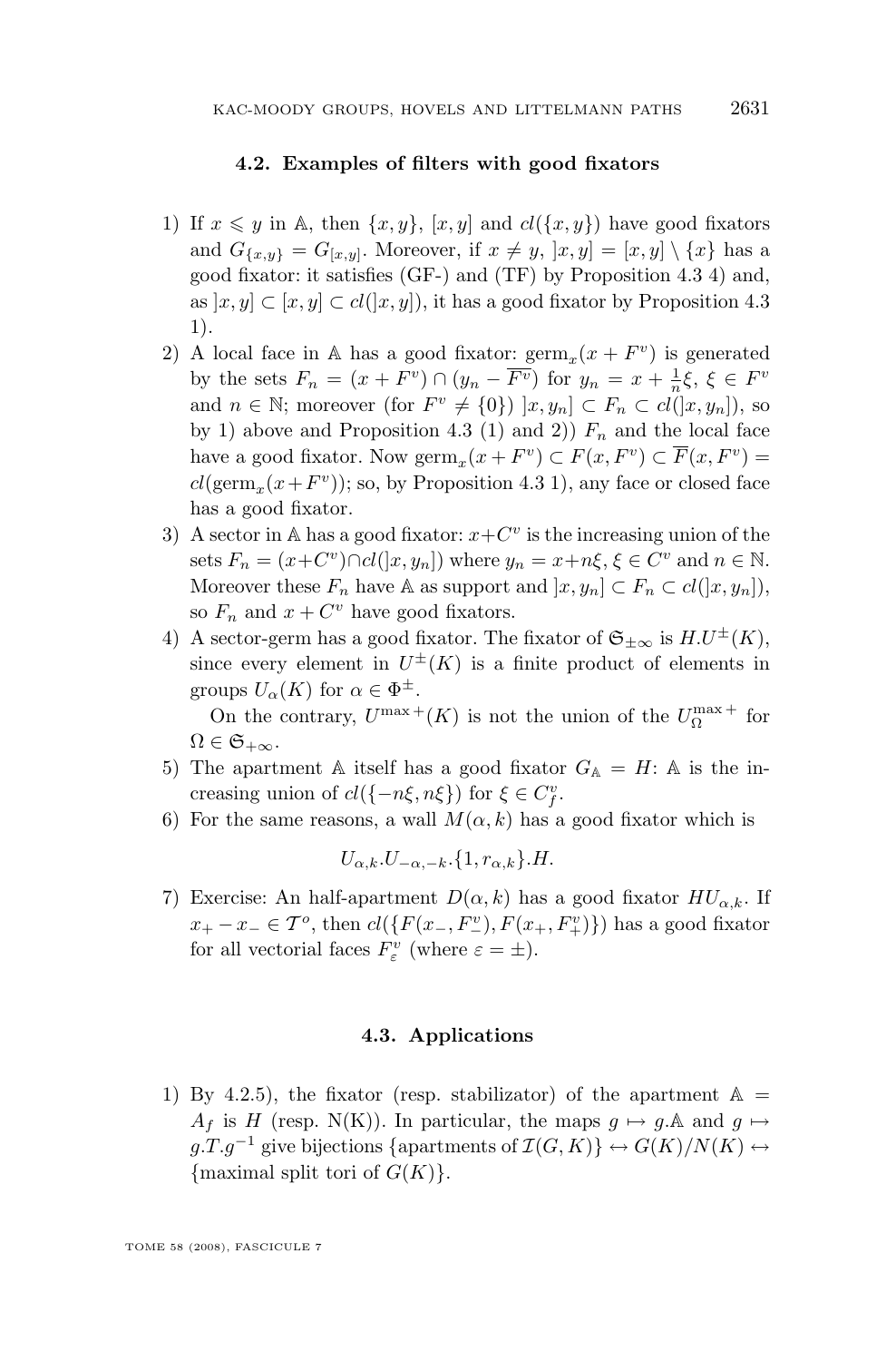Moreover, the action of  $N(K)$  on A preserves the affine structure of  $A$ , its lattice of cocharacters  $Y$ ,  $T$  and  $T<sup>o</sup>$ . So, any apartment A in  $\mathcal{I}(G, K)$  is endowed with a canonical structure of real affine space, an affine action of a Weyl group  $W(A)$ , a lattice  $Y(A)$  of cocharacter points, Tits cones and a preorder relation. More generally, all structures in A invariant under  $N(K)$  are transferred to any apartment by the  $G(K)$ –action: in an apartment, the notions of (spherical) face, special point, cocharacter point, wall, sector, sector-germ or filter with good fixator are well defined (independently of the apartment containing them, as they all have good fixators).

When we speak of an isomorphism between apartments, we mean an affine isomorphism exchanging the walls and the Tits cones.

2) Let  $A_1, A_2$  be two apartments and  $x, y$  be two points in  $A_1 \cap A_2$ . If  $x \leq y$  in  $A_1$ , then, by Remark [4.2](#page-24-0) and [4.2.](#page-27-0)1), there exists  $g \in$  $\hat{P}_{cl(x,y)}$ , such that  $A_2 = g.A_1$ , hence  $A_1 \cap A_2 \supset cl(x,y)$  and  $x \leq y$ in  $A_2$ . In particular, the relation  $\leq$  is defined on the whole hovel  $\mathcal{I}(G, K)$  (note that  $x \leq y$  implies by definition that x and y are in a same apartment). We shall see below [\(6.5\)](#page-50-0) that this relation is transitive, so it is a preorder-relation (reflexive, transitive, perhaps not antisymmetric).

The intersection of two apartments  $A_1, A_2$  is *order-convex*: if  $x, y \in A_1 \cap A_2$  and  $x \leq y$ , then the segment  $[x, y]$  of  $A_1$  is in  $A_1 \cap A_2$  and equal to the corresponding segment in  $A_2$ . In particular, any affine subspace of  $A_1$  whose direction meets the open Tits cone  $\mathcal{T}^{\circ}(A_1)$  and which is contained in  $A_1 \cap A_2$  is also an affine subspace of  $A_2$ .

3) For any face (or any narrow filter) F and any sector germ  $\mathfrak S$  in  $\mathcal{I}(G, K)$ , there exists an apartment A containing F and G: Using the  $G(K)$ –action one may suppose  $\mathfrak{S} = \mathfrak{S}_{\pm \infty}$ . Now  $F = g.F'$ with  $F'$  a face in A. By the Iwasawa decomposition,  $g = unv$  with  $u \in U^{\pm}(K) \subset G_{\mathfrak{S}}, n \in N(K)$  and  $v \in U_{F'} \subset G_{F'}$ . So  $F = un.F' \subset$  $un.\mathbb{A} = u.\mathbb{A}$  and  $\mathfrak{S} \subset u.\mathbb{A}$ .

By order-convexity, any apartment containing F and  $\mathfrak{S} = \text{germ}$  $(y+\overline{C^v})$  contains  $F+C^v$  (and even  $cl(F+C^v) \supset F+\overline{C^v}$ , when F has a good fixator, by 1) and 4) of Proposition [4.3\)](#page-25-0). In particular, any apartment containing  $x$  and  $\mathfrak S$  contains the sector  $\mathfrak s$  of direction  $\mathfrak S$  and base point x. By [4.2.](#page-27-0)3) and Remark [4.2,](#page-24-0) any two such apartments are conjugated by  $G_{\mathfrak{s}}$ .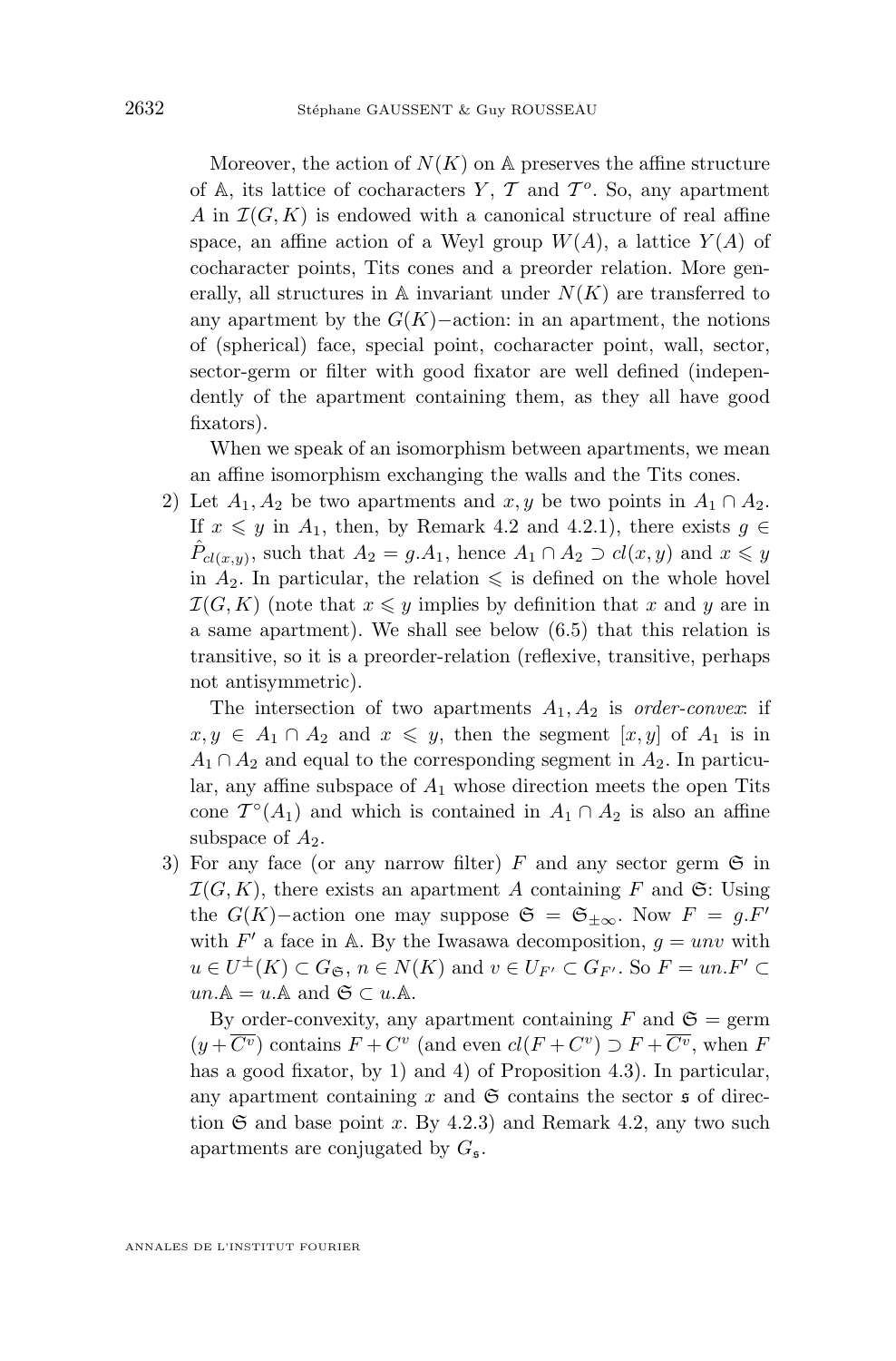<span id="page-29-0"></span>4) If  $\Omega_1 = F(x, F_1^v)$  is a face of base point x and  $\Omega_2$  a narrow filter containing  $x$ , there exists an apartment  $A$  containing both of them: in an apartment  $A_1$  containing  $\Omega_1$  we choose a vectorial chamber  $C^v$  such that  $\overline{C^v} \supset F_1^v$ ; now an apartment A containing  $\Omega_2$  and the germ of the sector  $x + C^v$  contains  $\Omega_1$  and  $\Omega_2$ . If moreover  $\Omega_2$  is also a face, then  $G_{\Omega_1 \cup \Omega_2}$  acts transitively on the apartments containing  $\Omega_1$  and  $\Omega_2$  by [4.2.](#page-24-0)2, Proposition [4.3](#page-25-0) 4) and Remark 4.2. Actually, one can prove that  $\Omega_1 \cup \Omega_2$  has a good fixator when the faces  $\Omega_1$ and  $\Omega_2$  are of opposite signs or if one of them is spherical.

If  $C = F(x, C^v)$  is a chamber (in A) and  $M(\alpha, k)$  one of its walls (with  $C \subset D(\alpha, k)$ ), then  $U_{\alpha, k} = U_{\alpha, C}$  acts transitively on the chambers C' adjacent to C along  $M(\alpha, k)$ : this is a consequence of [4.2.](#page-27-0)2 and Remark [4.2](#page-24-0) as  $G_C$  may be written

$$
U_{\alpha,C}.U_C^{pm}(\Phi^+\setminus\{\alpha\}).U_C^{nm-}.H
$$

and, in this decomposition, all factors but  $U_{\alpha,C}$  fix the chamber  $C_0'$ in A adjacent to C along  $M(\alpha, k)$ . In particular, any such chamber C' and  $D(\alpha, k)$  are contained in a same apartment.

#### **4.4. Retraction with respect to a sector-germ**

Let G be a sector-germ in an apartment A of  $\mathcal{I}(G, K)$ . For  $x \in \mathcal{I}(G, K)$ , choose an apartment  $A'$  containing  $\mathfrak S$  and x. As  $\mathfrak S$  has a good fixator, there exists a g in  $\hat{P}_{\mathfrak{S}}$  such that  $A = g.A'$ . If g and g' are two such elements, then  $g^{-1}g'$  induces an automorphism of A' fixing the sector germ  $\mathfrak{S}$ , hence this automorphism is the identity: the map  $A' \rightarrow A$ ,  $y \mapsto q.y$  is unique. Moreover,  $\mathfrak{S} \cup \{x\}$  has a good fixator (see Remark [4.4\)](#page-25-0), so  $P_{\mathfrak{S} \cup \{x\}}$  is transitive on the possible apartments  $A'$ : the point  $g.x$  does not depend on the choice of A'. So, one may define  $\rho_{A,\mathfrak{S}}(x) = g.x$ .

DEFINITION 4.5. — *The map*  $\rho = \rho_{A,\mathfrak{S}}: \mathcal{I} \to A$ ,  $x \mapsto \rho_{A,\mathfrak{S}}(x)$  *is the retraction of*  $I$  *onto*  $A$  *with center*  $\mathfrak{S}$ *. It depends only on*  $A$  *and*  $\mathfrak{S}$ *.* 

The restriction of  $\rho$  to A is the identity. It is clear that, up to canonical isomorphisms,  $\rho_{A,\mathfrak{S}}$  depends only on  $\mathfrak{S}$ . We set  $\rho_{\pm\infty} = \rho_{\mathbb{A},\mathfrak{S}_{+\infty}}$ .

A segment-germ  $[x, y)$  for  $x \neq y$  in an apartment A (cf. [2.2.2\)](#page-10-0) is a narrow filter. When  $x \leq y$  (resp.  $y \leq x$ ), its enclosure is a closed-face and  $[x, y)$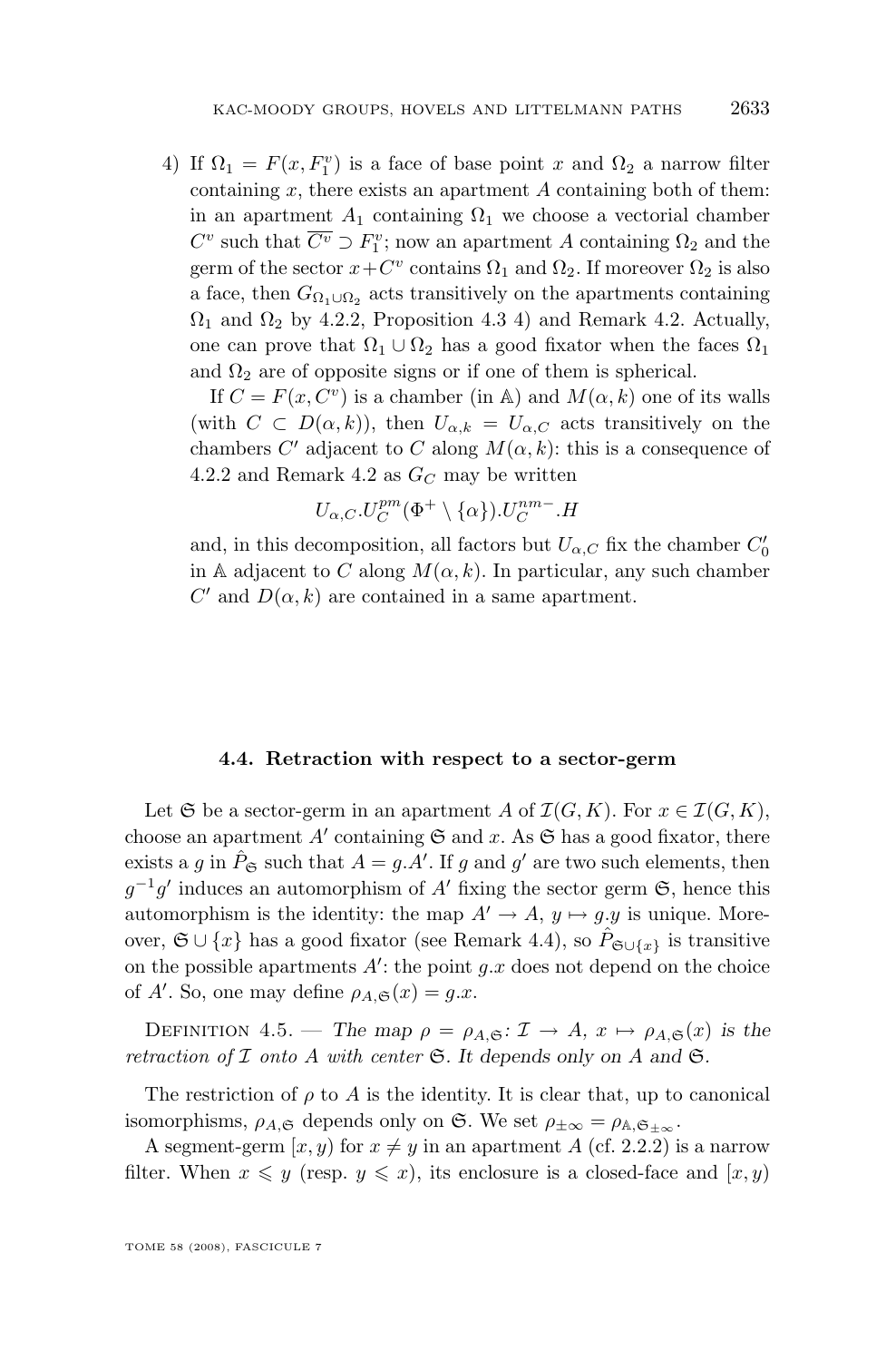<span id="page-30-0"></span>has a good fixator [\(4.2.](#page-27-0)1) and 3) of Proposition [4.3\)](#page-25-0); we say that  $[x, y)$  is *positive* (resp. *negative*) and that  $[x, y]$  and  $[x, y]$  are *generic*.

For any sector-germ  $\mathfrak{S}$  and any segment-germ  $[x, y)$ , there exists an apartment containing  $\mathfrak{S}$  and  $[x, y)$ , *i.e.* containing  $[x, z]$  for some  $z \in \mathfrak{S}$  $[x, y] \setminus \{x\}.$ 

A segment  $[x, y]$  in an apartment is compact and, for  $z \in [x, y]$ , the set  $[z, x) \cup [z, y)$  is an open neighbourhood of z. So, if G is a sector-germ, there exist an integer n, points  $x_0 = x, x_1, \ldots, x_n = y \in [x, y]$  and apartments  $A_1, A_2, \ldots, A_n$  such that  $A_i$  contains  $\mathfrak{S}$  and  $[x_{i-1}, x_i]$ . As a consequence, for all apartments A' containing  $\mathfrak{S}, \rho_{A', \mathfrak{S}}([x, y])$  is the piecewise linear path  $[\rho x_0, \rho x_1] \cup [\rho x_1, \rho x_2] \cup \cdots \cup [\rho x_{n-1}, \rho x_n].$ 

We shall give a better description of this piecewise linear path when  $x \leq y$  in the last section.

*Remark 4.6.* — The fixator of some spherical sector-face-germ  $\mathfrak{F}$  = germ $(x + F^v)$  contains clearly the group  $P(F^{\mu})$  associated in [\[17\]](#page-53-0) to a microaffine face  $F^{\mu} = F^{\nu} \times \mathcal{F}$  (for some  $\mathcal F$  containing x); and it was proved in [loc. cit.; 3.5] that  $G = P(F^{\mu}).N.P(E^{\mu})$  for any microaffine faces  $F^{\mu}$ and  $E^{\mu}$  of the same sign. Actually, using Proposition [3.6](#page-18-0) above, the proof of this result is still valid if only one among  $E^v$  and  $F^v$  is spherical and the signs of  $E^v$  and  $F^v$  may be opposite. So, any two sector-face-germs in  $\mathcal I$  are contained in a same apartment, if at least one of these sector-face-germs is spherical. For an abstract definition of affine hovels, this property is used in [\[20\]](#page-53-0) as a good substitute to axioms  $(A3)$  and  $(A4)$  in Tits' definition of affine buildings [\[21\]](#page-53-0), see also [\[16,](#page-53-0) Appendix 3].

#### **4.5. Residue buildings**

Let us denote the set of all positive (resp. negative) segment-germs  $(x, y)$ with  $x < y$  (resp.  $y < x$ ) by  $\mathcal{I}_x^+$  (resp.  $\mathcal{I}_x^-$ ). The set  $\mathcal{I}_x^+$  (resp.  $\mathcal{I}_x^-$ ) can be given two structures of a building. An apartment  $a_+$  in  $\mathcal{I}^+_x$  (resp.  $a_$ in  $\mathcal{I}_x^-$ ) is the intersection  $A \cap \mathcal{I}_x^+$  (resp.  $A \cap \mathcal{I}_x^-$ ) of an apartment A of  $\mathcal{I}_x$ containing x with  $\mathcal{I}_x^+$  (resp.  $\mathcal{I}_x^-$ ) (or, more precisely, the set of all  $[x, y)$  for  $y \in A$  and  $x < y$  (resp.  $x > y$ )). Now, on any apartment  $a_{\pm}$ , one can put two structures of a Coxeter complex:

• the restricted one, modelled on  $(W_x^{\min}, S_x)$ , where  $W_x^{\min}$  is the subgroup of  $W$  generated by all reflections with respect to true walls passing through  $x$ , and where

$$
S_x = \{ s_H \mid H \text{ is a wall of } F(x, C_f^v) \text{ containing } x \}
$$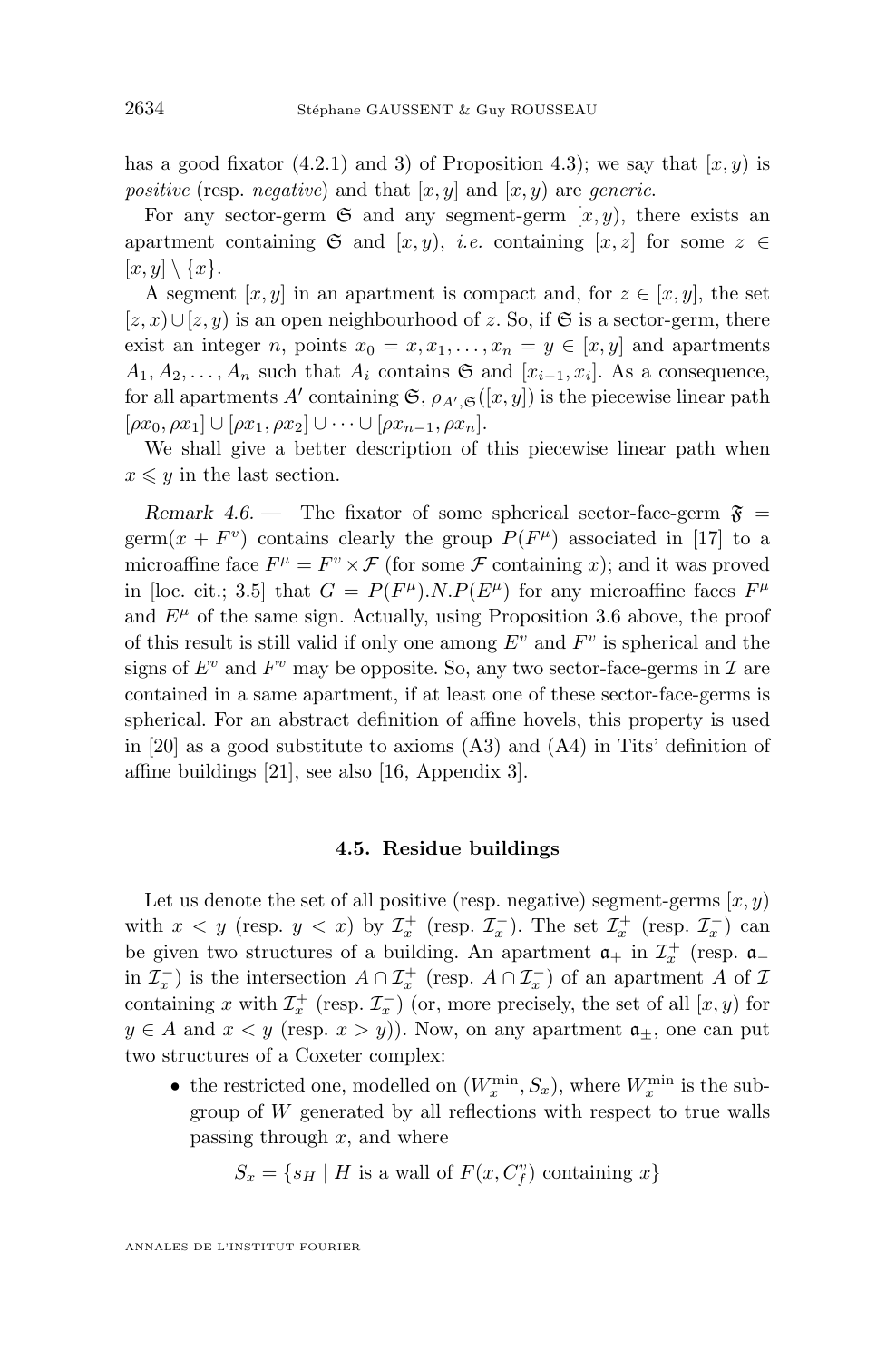may be infinite. We restrain the action of  $W_x^{\min}$  on  $\mathfrak{a}_{\pm}$ . The faces of this structure are the faces  $F(x, F^v)$  with  $F^v$  positive (resp. negative) (or, more precisely, the set of all segment-germs  $(x, y)$  contained in  $F(x, F<sup>v</sup>)$ .

• the unrestricted one, modelled on  $(W^v, S^v)$ , where we force x to be a special point and consider the faces  $\operatorname{germ}_x(x + F^v)$  (local-face in x) with  $F^v$  positive (resp. negative) (note that  $\operatorname{germ}_x(x + F^v) \subset$  $F(x, F^v)$ ). So we add new (ghost) walls  $M(\alpha, k)$  for  $\alpha \in \Phi$  and  $k \in \mathbb{R} \setminus \mathbb{Z}, \alpha(x) + k = 0.$ 

PROPOSITION 4.7. — The set  $\mathcal{I}^+_x$  or  $\mathcal{I}^-_x$ , endowed with its apartments *with their restricted (resp. unrestricted) structures of Coxeter complex, is a building.*

*Proof.* — We have to verify the last two axioms of a building (as in [\[2,](#page-52-0) IV.1] or [\[15,](#page-53-0) 2.4.1]). We focus on the positive case, the negative one is obtained in the same way. In both Coxeter structures, [4.3.](#page-27-0)4) shows that, given two faces  $F_1$  and  $F_2$ , there exists an apartment containing x and both of them. Further, the group  $G_{F_1\cup F_2}$  acts transitively on the apartments containing  $F_1 \cup F_2$ . Hence, for any two such apartments A and A', there exists an element  $g \in G_{F_1 \cup F_2}$  such that  $A' = g \cdot A$  which also gives an isomorphism  $\mathfrak{a}_+ \simeq \mathfrak{a}'_+$  fixing  $F_1 \cup F_2$ .

Note that the unrestricted building structure can be thick only when it coincides with the restricted one, *i.e.* when  $x$  is special (thick means that any panel is a face of at least three chambers). The buildings  $\mathcal{I}_x^{\pm}$  may be spherical for the restricted structures, as  $W_x^{\min}$  may be finite when x is not special.

Now, we consider  $\mathcal{I}_x^{\pm}$  endowed with the unrestricted structure. On the set of chambers  $Ch(\mathcal{I}_{x}^{\varepsilon})$  of  $\mathcal{I}_{x}^{\varepsilon}$  (for a sign  $\epsilon \in \{+, -\}$ ), we have a distance  $d_{\varepsilon}: Ch(\mathcal{I}_{x}^{\pm}) \times Ch(\mathcal{I}_{x}^{\pm}) \to W^{v}$  defined as follows, cf. [\[15,](#page-53-0) 2.2 to 2.4].

If  $c, c' \in Ch(\mathcal{I}_x^{\varepsilon})$ , choose an apartment A containing  $c, c'$  and a chamber  $c_0 = \text{germ}_x(x + \varepsilon C_0)$  in  $\mathfrak{a}_{\varepsilon} = A \cap \mathcal{I}_{x}^{\varepsilon}$ ; identify  $(A, C_0)$  to  $(A_f, C_f^v)$ ; this enables us to identify  $W^{v}(A)$  to  $W^{v} = W^{v}(A_{f})$ . Now, if  $c = wc_0$  and  $c' = w'c_0$  for some  $w, w' \in W^v$ , then  $d_{\varepsilon}(c, c') = w^{-1}w'$ . Note that if we choose  $c_0 = c$ , then  $c' = d_{\varepsilon}(c, c')$ .c.

Now, we define a codistance

$$
d_x^* : (Ch(\mathcal{I}_x^+) \times Ch(\mathcal{I}_x^-)) \cup (Ch(\mathcal{I}_x^-) \times Ch(\mathcal{I}_x^+)) \to W^v
$$

in the following way. If  $(c, e) \in Ch(\mathcal{I}_x^{\varepsilon}) \times Ch(\mathcal{I}_x^{-\varepsilon})$ , by [4.3.](#page-27-0)4), there exists an apartment A containing x, c and e, unique up to isomorphism. If  $c' =$  $\operatorname{germ}_x(x+C')$  is a chamber in A, we denote the chamber opposite  $c'$  in A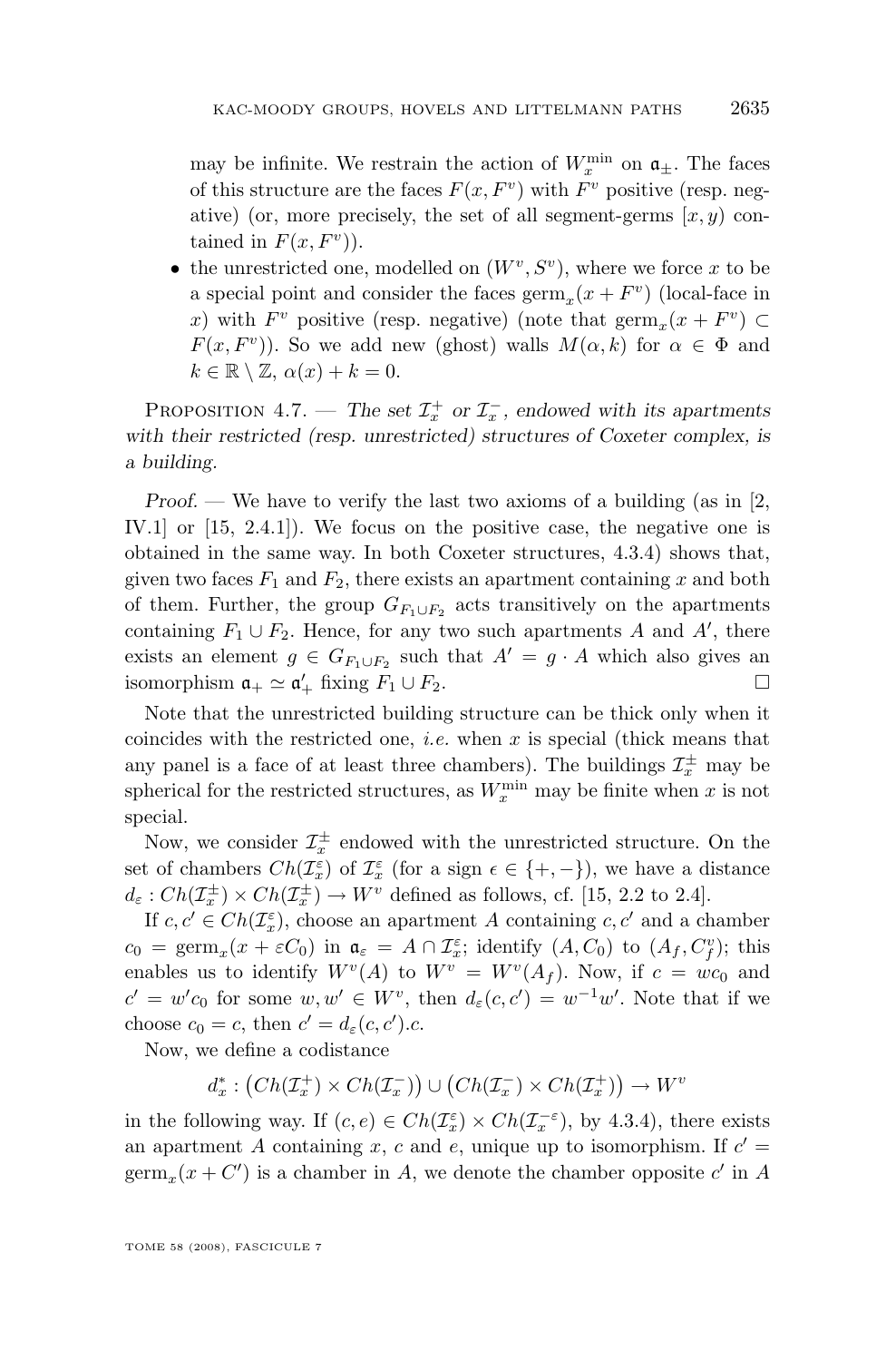<span id="page-32-0"></span>by  $-c'$ , *i.e.*  $-c' = \text{germ}_x(x - C')$ . Choose a chamber  $c_0 = \text{germ}_x(x \pm \varepsilon C_0)$ in  $\mathfrak{a}_{\pm\varepsilon} = A \cap \mathcal{I}_{x}^{\pm\varepsilon}$  and identify  $(A, C_0)$  to  $(A_f, C_f^v)$ . If  $c = \pm w_1.c_0$  and  $e = \mp w_2.c_0$ , the codistance between c and e is then  $d_x^*(c, e) = d_{-\varepsilon}(-c, e)$  $d_{\varepsilon}(c, -e) = w_1^{-1}w_2$ . It does not depend on the choices.

PROPOSITION 4.8. — *The two buildings*  $\mathcal{I}_x^+$  *and*  $\mathcal{I}_x^-$ *, endowed with their unrestricted structures of buildings and the codistance*  $d_x^*$ , form a twinned *pair of buildings.*

*N.B.* — With analogue arguments, one shows that this still holds if  $\mathcal{I}_x^+$ and  $\mathcal{I}_x^-$  are endowed with the restricted structures.

*Proof.* — We have to check the axioms of twinning as given in [\[23,](#page-53-0) 2.2], see also [\[15,](#page-53-0) 2.5.1].

Indeed, the first axiom (Tw1) is fulfilled:  $d_x^*(e, c) = w_2^{-1}w_1 = d_x^*(c, e)^{-1}$ . Let now  $c \in Ch(\mathcal{I}_x^{\varepsilon})$  and  $e, e' \in Ch(\mathcal{I}_x^{-\varepsilon})$  be chambers such that  $d_x^*(c, e) =$ w and  $d_{-\epsilon}(e, e') = s \in S^v$  with  $\ell(ws) = \ell(w) - 1$ . Let A be an apartment containing x, c and e and choose  $c_0 = -c$ ; since  $\ell(ws) = \ell(w)-1$ , the wall H generated by the panel of e of type  $\{s\}$  separates the latter from  $-c$ . In other words, c and  $e$  are on the same side of  $H$ . Therefore, by [4.3.](#page-27-0)4) there exists an apartment A' containing c, e and e'. In this apartment,  $e = w.(-c)$ and  $e' = (wsw^{-1}).e$ , so,  $e' = ws.(-c)$  and  $d_x^*(c, e') = ws$ . This is the second axiom (Tw2).

To check the third axiom  $(Tw3)$ , let again c and e be two chambers such that  $d_x^*(c, e) = w$ , and let  $s \in S^v$ . In an apartment A containing c and e, the chamber h adjacent to e along the panel of type  $\{s\}$  satisfies  $d_{-\epsilon}(e, h) = s$ and  $d_x^*(c, h) = ws$ .

An apartment A of I containing x gives a twin apartment  $\mathfrak{a} = \mathfrak{a}_+ \cup \mathfrak{a}_-,$ where  $\mathfrak{a}_{\pm} = A \cap \mathcal{I}_{x}^{\pm}$ . If  $c_0$  is a chamber in  $\mathfrak{a}$ , there is (as in any twin building) a retraction  $\rho$  of center  $c_0$  of  $\mathcal{I}_x^+$  onto  $\mathfrak{a}_+$  and of  $\mathcal{I}_x^-$  onto  $\mathfrak{a}_-$ ; it preserves the distances or codistances to  $c_0$ .

#### **5. Littelmann paths**

In this paragraph, we give a brief account and some new results on Littelmann's theory of paths [\[10\]](#page-53-0), [\[11\]](#page-53-0), [\[12\]](#page-53-0). First, we recall the definitions of  $\lambda$ −paths, billiard paths, LS paths, and Hecke paths; we then compare the last two notions (see Section [5.1\)](#page-33-0). In analogy with [\[5\]](#page-52-0) where the dimension of a gallery is defined, we introduce some statistics on paths used to characterize the LS paths (see Section [5.2](#page-35-0) and [5.3\)](#page-37-0). Note that the symmetrizability of g assumed since [3.7](#page-21-0) is useless in this section.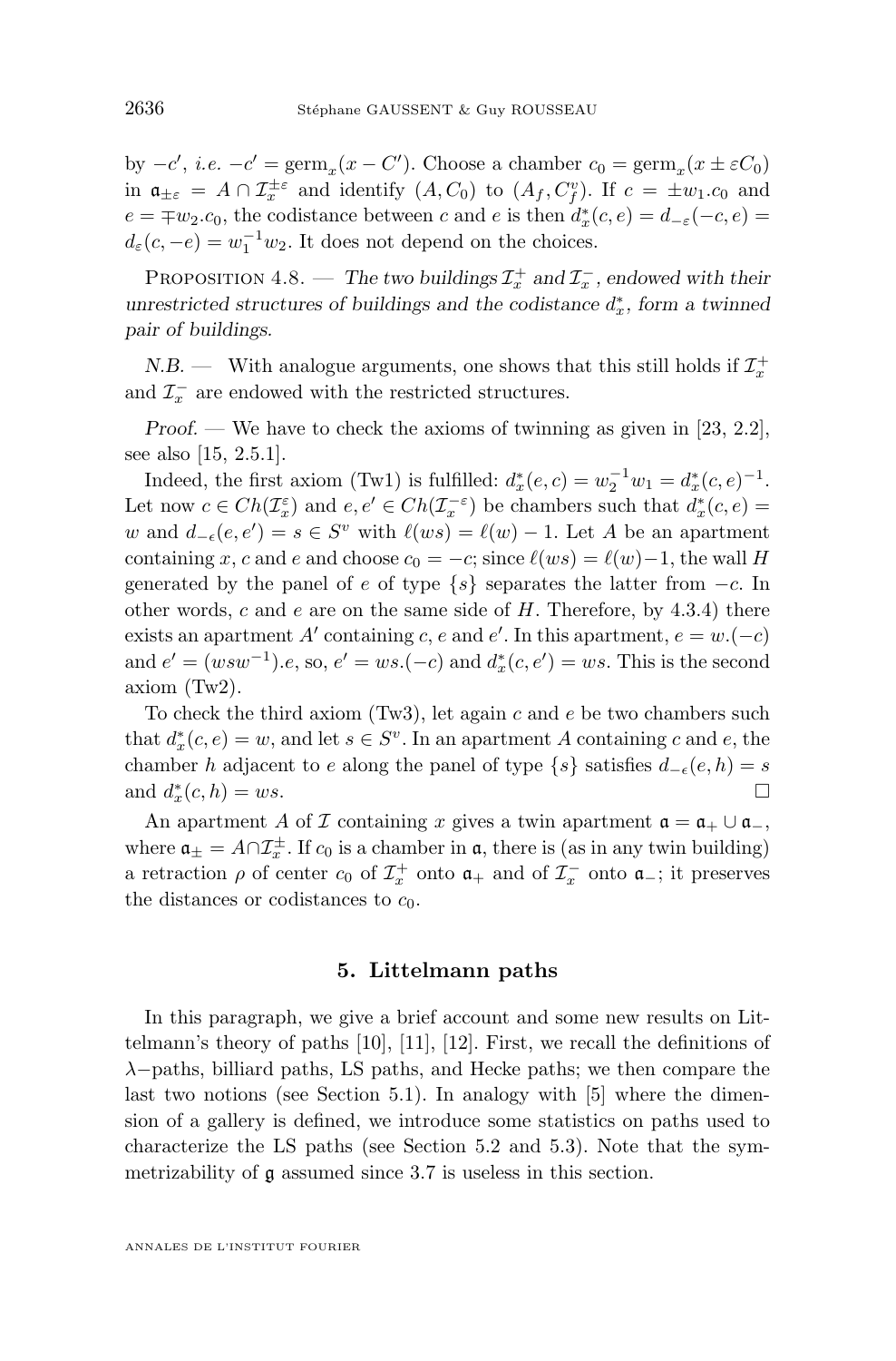#### **5.1.** λ−**paths**

<span id="page-33-0"></span>We consider piecewise linear continuous paths  $\pi : [0, 1] \rightarrow \mathbb{A}$  such that each (existing) tangent vector  $\pi'(t)$  is in an orbit  $W^v \lambda$  of some  $\lambda \in \overline{C_f^v}$ under the vectorial Weyl group  $W^v$ . Such a path is called a  $\lambda$ *-path*; it is increasing with respect to the preorder relation of [2.2.1.](#page-9-0) If  $\pi(0)$ ,  $\pi(1)$  and  $\lambda$ are in Y, we say that  $\pi$  is "in Y".

For any  $t \neq 0$  (resp.  $t \neq 1$ ), we let  $\pi'_{-}(t)$  (resp.  $\pi'_{+}(t)$ ) denote the derivative of  $\pi$  at t from the left (resp. from the right). Further, we define  $w_{\pm}(t) \in W^v$  to be the smallest element in its  $W^v_{\lambda}$ -class such that  $\pi'_{\pm}(t) = w_{\pm}(t) \cdot \lambda$  (where  $W_{\lambda}^{v}$  is the fixator in  $W^{v}$  of  $\lambda$ ). Moreover, we denote by  $\pi_-(t) = \pi(t) - [0,1]\pi_-'(t) = [\pi(t), \pi(t-\varepsilon))$  (resp.  $\pi_+(t) =$  $\pi(t) + [0,1]\pi'_{+}(t) = [\pi(t), \pi(t+\varepsilon))$  (for  $\varepsilon > 0$  small) the positive (resp. negative) segment-germ of  $\pi$  at t (cf. [2.2.2\)](#page-10-0).

The reverse path  $\bar{\pi}$  defined by  $\bar{\pi} = \pi(1-t)$  has symmetric properties, it is a  $(-\lambda)$ -path.

If, for all  $t, w_+(t) \in W^v_{\pi(t)} \cdot w_-(t)$ , we shall say that  $\pi$  is a *billiard path*. This corresponds to what is stated in [\[8,](#page-53-0) Lemma 4.4], but seems stronger than the definition given in [loc. cit.; 2.5] which looks more like our definition of  $\lambda$ −path.

For any choices of  $\lambda \in \overline{C^v_f}$ ,  $\pi_0 \in \mathbb{A}$ ,  $r \in \mathbb{N} \setminus \{0\}$  and sequences  $\underline{\tau} =$  $(\tau_1, \tau_2, \dots, \tau_r)$  of elements in  $W^v/W^v_\lambda$  and  $\underline{a} = (a_0 = 0 < a_1 < a_2 < \dots <$  $a_r = 1$ ) of elements in R, we define a  $\lambda$ -path  $\pi = \pi(\lambda, \pi_0, \underline{\tau}, \underline{a})$  by the formula:

$$
\pi(t) = \pi_0 + \sum_{i=1}^{j-1} (a_i - a_{i-1})\tau_i(\lambda) + (t - a_{j-1})\tau_j(\lambda) \quad \text{for} \quad a_{j-1} \leq t \leq a_j.
$$

Any  $\lambda$ -path may be defined in this way. We shall always assume  $\tau_i \neq \tau_{i+1}$ .

#### 5.1.1. LS and Hecke paths

We consider now more specific paths.

Definition 5.1. — [\[10\]](#page-53-0) *A Lakshmibai-Seshadri path (or LS path) of shape*  $\lambda \in Y^+$  *is a*  $\lambda$ -*path*  $\pi = \pi(\lambda, \pi_0, \underline{\tau}, \underline{a})$  *starting in*  $\pi_0 \in Y$  *and such that: for all*  $j = 1, \ldots, r - 1$ *, there exists an*  $a_j$ -*chain* from  $\tau_j$  *to*  $\tau_{j+1}$  *i.e. a* sequence of cosets in  $W^v/W^v_\lambda$ :

 $\sigma_{j,0} = \tau_j$ ,  $\sigma_{j,1} = r_{\beta_{j,1}} \tau_j$ ,...,  $\sigma_{j,s_j} = r_{\beta_{j,s_j}} \dots r_{\beta_{j,1}} \tau_j = \tau_{j+1}$ 

where  $\beta_{j,1}, \ldots, \beta_{j,s_j}$  are positive real roots such that, for all  $i = 1, \ldots, s_j$ :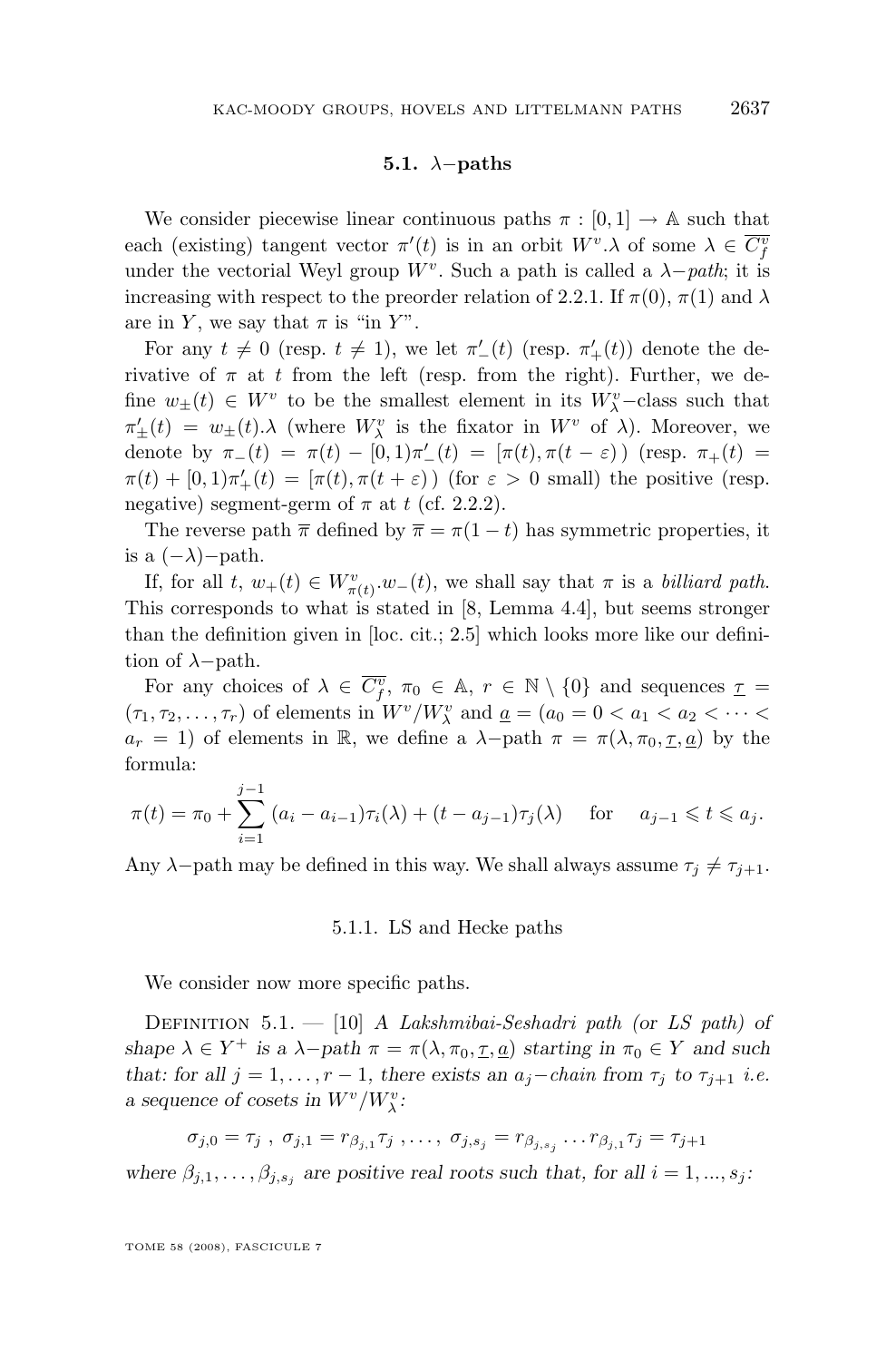- <span id="page-34-0"></span>i)  $\sigma_{j,i} < \sigma_{j,i-1}$ , for the Bruhat-Chevalley order on  $W^v/W^v_{\lambda}$ ,
- ii)  $a_j\beta_{j,i}(\sigma_{j,i}(\lambda)) \in \mathbb{Z}$ ,
- iii)  $\ell_{\lambda}(\sigma_{j,i}) = \ell_{\lambda}(\sigma_{j,i-1}) 1$ , here  $\ell_{\lambda}(-)$  *is the length in*  $W^v/W_{\lambda}^v$ . *N.B. —* Actually Littelmann requires the following additional condition
- iv)  $\pi$  *is normalized i.e.*  $\pi_0 = 0$ *.*

DEFINITION 5.2. — [\[8,](#page-53-0) 3.27] *A Hecke path* of shape  $\lambda$  is a  $\lambda$ -path such that, for all  $t \in [0,1] \setminus \{0,1\}$ ,  $\pi'_{+}(t) \leq_{W^v_{\pi(t)}} \pi'_{-}(t)$ , which means *that there exists a*  $W_{\pi(t)}^v$ -*chain from*  $\pi'_{-}(t)$  *to*  $\pi'_{+}(t)$ *, i.e. finite sequences*  $(\xi_0 = \pi'_-(t), \xi_1, \ldots, \xi_s = \pi'_+(t))$  *of vectors in V and*  $(\beta_1, \ldots, \beta_s)$  *of positive real roots such that, for all*  $i = 1, \ldots, s$ :

 $v)$   $r_{\beta_i}(\xi_{i-1}) = \xi_i,$ vi)  $\beta_i(\xi_{i-1}) < 0$ , vii)  $r_{\beta_i} \in W^v_{\pi(t)}$  *i.e.*  $\beta_i(\pi(t)) \in \mathbb{Z}$ :  $\pi(t)$  is in a wall of direction Ker( $\beta_i$ ).

*Remarks* 5.3. — Conditions v) and vii) tell us that  $\pi$  is a billiard path. More precisely, the path is folded at  $\pi(t)$  by applying successive reflections along the walls  $M(\beta_i, -\beta_i(\pi(t)))$ . Moreover condition vi) tells us that the path is "positively folded" (cf. [\[5\]](#page-52-0)).

The definition of affine paths in [Littelmann-98] is a little bit different; in particular, it is stable by concatenation.

#### 5.1.2. LS versus Hecke

Let  $\pi = \pi(\lambda, \pi_0, \underline{\tau}, \underline{a})$  be a  $\lambda$ -path. The conditions in Definition 5.2 are trivially satisfied for  $t \neq a_1, \ldots, a_{r-1}$ . So, we compare conditions i), ii), iii) to conditions v), vii, vii) at  $t = a_j$ ,  $1 \leq j \leq r - 1$ , for  $s = s_j$  and  $\beta_i = \beta_{j,i}$ . As  $\pi'_{-}(t) = \tau_j(\lambda)$ , the condition v) tells us that  $\xi_i = \sigma_{j,i}(\lambda)$ .

Lemma 5.4. — *Conditions i) and vi) are equivalent. If they are satisfied (for all*  $i = 1, \ldots, s_j$ *), then*  $w_+(t) < w_-(t)$  *in the Bruhat-Chevalley order of*  $W^v/W^v_\lambda$ .

Proof. — This is clear as 
$$
\sigma_{j,i} = r_{\beta_j,i} \sigma_{j,i-1}
$$
 and  $\xi_{i-1} = \sigma_{j,i-1}(\lambda)$ .

*Remark 5.5.* — When  $\lambda$  is in Y, the conditions i) and ii) tell us that  $a_j \in \mathbb{Q}$  (as required by Littelmann for LS paths).

LEMMA 5.6. — *Suppose that*  $\pi_0 \in Y$ ,  $\lambda \in Y^+$  *and that conditions ii*) are satisfied for  $1 \leq j' < j$  and  $1 \leq i \leq s_{j'}$ . Then the set of conditions ii) *for*  $1 \leq i \leq s_j$  *(and this j) is equivalent to the set of conditions vii) for* 

ANNALES DE L'INSTITUT FOURIER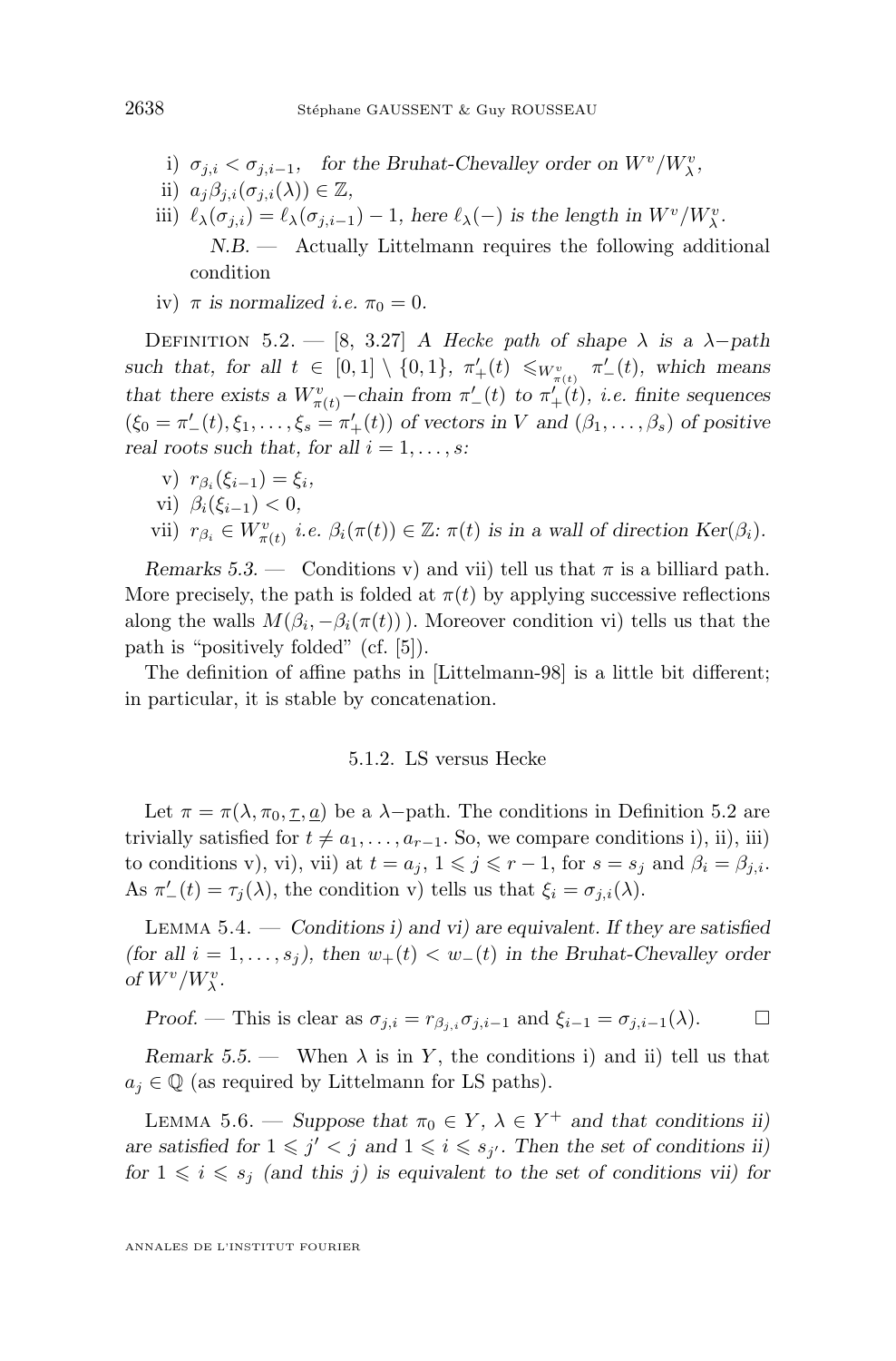<span id="page-35-0"></span> $1 \leq i \leq s_j \text{ (and } t = a_j)$ . If  $\pi_0 \in Y$ ,  $\lambda \in Y^+$  and conditions ii) (or vii)) are *satisfied for all*  $1 \leq j \leq r - 1$  *and*  $1 \leq i \leq s_j$ *, then*  $\pi(1) \in Y$ *, hence*  $\pi$  *is in* Y *.*

*Proof. —* From the definition, one has

$$
\pi(a_j) = \pi_0 + \sum_{i=1}^j (a_i - a_{i-1})\tau_i(\lambda) = \pi_0 + a_j \tau_j(\lambda) + \sum_{i=1}^{j-1} a_i(\tau_i(\lambda) - \tau_{i+1}(\lambda))
$$

and (with the  $\sigma_{j,i}$  as in Definition [5.1\)](#page-33-0):

$$
a_j(\tau_{j+1}(\lambda)-\tau_j(\lambda))=\sum_{i=1}^{s_j} a_j(\sigma_{j,i}(\lambda)-\sigma_{j,i-1}(\lambda))=\sum_{i=1}^{s_j} a_j\beta_{j,i}(\sigma_{j,i}(\lambda))\beta^{\vee}_{j,i}.
$$

Hence, the conditions (ii) for  $1 \leq i \leq s_j$  imply that  $a_i(\tau_{i+1}(\lambda) - \tau_i(\lambda)) \in$  $Q^{\vee} \subset Y$ . In particular, conditions ii) for all  $i, j$  imply that  $\pi(1) \in Y$ .

One has  $a_j\beta_{j,i}(\sigma_{j,i}(\lambda)) = r_{\beta_{j,1}} \cdots r_{\beta_{j,i}}(\beta_{j,i})(a_j\tau_j(\lambda))$ , so the condition ii) above for  $i = 1, \ldots, s_j$  may be written:

$$
r_{\beta_{j,1}} \cdots r_{\beta_{j,i}}(\beta_{j,i})(a_j \tau_j(\lambda)) \in \mathbb{Z}.
$$

It is easy to verify that these conditions, for all  $i = 1, \ldots, s_j$ , mean that the roots  $\beta_{j,i}$  satisfy  $\beta_{j,i}(a_j \tau_j(\lambda)) \in \mathbb{Z}$ . If we assume ii) for each  $j' < j$  and  $i \leq s_{j'}$ , this is equivalent to  $\beta_{j,i}(\pi(a_j)) \in \mathbb{Z}$ .

Any LS path  $\pi$  is a Hecke path in Y. The reverse path  $\overline{\pi}$  has symmetric properties. The reverse path of a Hecke path in  $Y$  has also symmetric properties.

Conversely, any Hecke path  $\pi$  of shape  $\lambda$  in Y is not far from being a LS path. Condition iii) only is missing. Actually, by condition i) one has  $s_j \leq$  $\ell_{\lambda}(\tau_j) - \ell_{\lambda}(\tau_{j+1});$  so condition iii) is equivalent to  $s_j = \ell_{\lambda}(\tau_j) - \ell_{\lambda}(\tau_{j+1}).$ Hence  $\pi$  is a LS path if and only if the  $W^v_{\pi(t)}$  –chains are of maximal lengths. See [\[8,](#page-53-0) Proposition 3.24] for a more precise statement.

#### **5.2. Statistics on paths**

We define two statistics on  $\lambda$ −paths and compare them with the one one would have defined inspired by [\[5\]](#page-52-0).

TOME 58 (2008), FASCICULE 7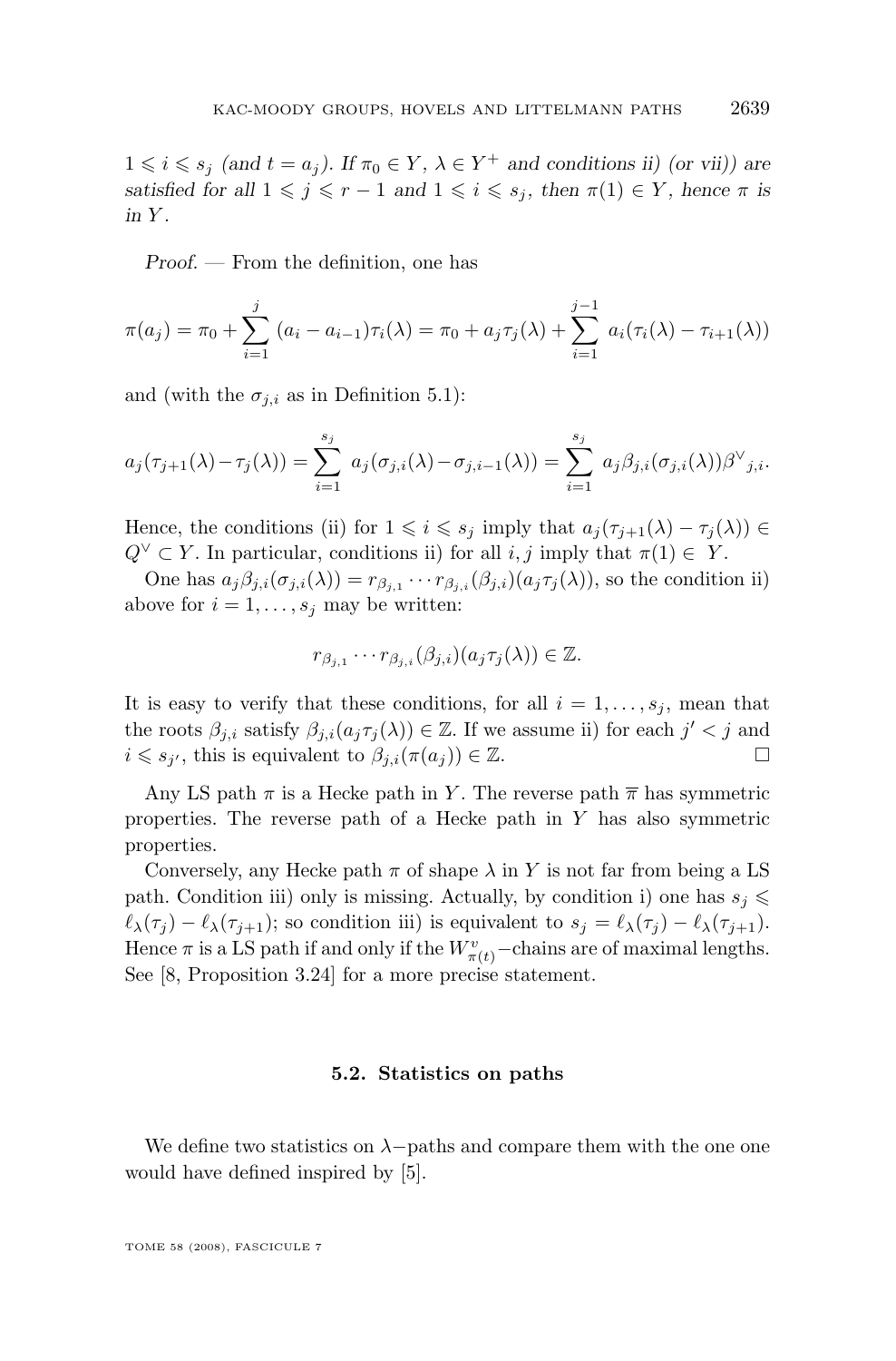#### 5.2.1. Dual and co-dimension

<span id="page-36-0"></span>DEFINITION 5.7. — *The dual dimension* of a  $\lambda$ -*path*  $\pi$ *, denoted by* ddim( $\pi$ ) and the *codimension* of  $\pi$ , denoted by codim( $\pi$ ), are the non neg*ative integers:*

$$
ddim(\pi) = \sum_{t>0} \ell_{\pi(t)}(w_-(t)), \quad \text{codim}(\pi) = \sum_{t<1} \ell_{\pi(t)}(w_+(t)),
$$

*where*  $\ell_{\pi(t)}$ ( ) *is the relative length function on the Coxeter group*  $W^v$  *with respect to*  $W^v_{\pi(t)}$  defined as follows:  $\ell_{\pi(t)}(w)$  is the number of walls  $M(\alpha)$  for  $\alpha \in \Phi^+_{\pi(t)}$  separating the fundamental chamber  $C^v_f$  from  $wC^v_f$ ; it coincides with the usual length on  $W^v_{\pi(t)}$ .

It seems that the sums are infinite, but, actually, there are only a finite number of possible  $w_-(t)$  or  $\pi'_-(t) = w_-(t)\lambda$  (resp.  $w_+(t)$  or  $\pi'_+(t) =$  $w_+(t)\lambda$ . Moreover, for any  $t, \ell_{\pi(t)}(w_-(t))$  (resp.  $\ell_{\pi(t)}(w_+(t))$ ) is the number of roots  $\beta \in \Phi^+_{\pi(t)}$  such that  $\beta(\pi'_{-}(t)) < 0$  (resp.  $\beta(\pi'_{+}(t)) < 0$ ). Hence ddim( $\pi$ ) (resp. codim( $\pi$ )) is the number of pairs  $(t, M(\beta, k))$  consisting of a  $t > 0$  (resp.  $t < 1$ ) and a wall associated to  $\beta \in \Phi^+$  such that  $\pi(t) =$  $\overline{\pi}(1-t) \in M(\beta, k)$  and  $\pi(t-\varepsilon) = \overline{\pi}(1-t+\varepsilon) \in D^{\circ}(\beta, k) = \mathbb{A} \setminus D(-\beta, -k)$ (resp.  $\pi(t + \varepsilon) \notin D(\beta, k)$ ), for all small  $\varepsilon > 0$ ; this number is clearly finite.

To be short,  $ddim(\pi)$  is the number (with multiplicities) of all walls positively leaved by the reverse path  $\bar{\pi}$  (load-bearing walls for  $\bar{\pi}$  as in [\[5\]](#page-52-0)); and  $\text{codim}(\pi)$  is the number (with multiplicities) of all walls negatively leaved by  $\pi$ .

In the following, for  $\beta \in \Phi^+$  and  $\pi$  a  $\lambda$ -path, we define  $pos_{\beta}(\pi)$  (resp.  $neg_\beta(\pi)$ ) as the number (with multiplicities) of walls of direction  $\text{Ker}(\beta)$ leaved positively (resp. negatively) by  $\pi$ . Hence:

$$
ddim(\pi) = \sum_{\beta > 0} pos_{\beta}(\overline{\pi}) \text{ and } codim(\pi) = \sum_{\beta > 0} neg_{\beta}(\pi)
$$

#### 5.2.2. Classical case

Let  $\pi$  be a  $\lambda$ -path in Y and set  $\nu = \pi(1) - \pi(0)$ . If  $\Phi$  is finite, [\[5\]](#page-52-0) suggests us to define the dimension of  $\pi$  as:  $\dim(\pi) = \sum_{\beta > 0} pos_{\beta}(\pi)$  (so, ddim( $\pi$ ) = dim( $\overline{\pi}$ )) and to prove (for Hecke paths) that dim( $\pi$ )  $\leq \rho(\lambda + \nu)$ where  $\rho_{\Phi^+} = \rho$  is defined by  $2\rho = \sum_{\beta > 0} \beta$ .

Actually,  $\beta(\nu) = pos_{\beta}(\pi) - pos_{\beta}(\overline{\pi}) = neg_{\beta}(\overline{\pi}) - neg_{\beta}(\pi)$ . So, dim $(\pi) \leq$  $\rho(\lambda+\nu)$  if and only if  $\sum_{\beta>0} pos_{\beta}(\pi) \leq \rho(\lambda-\nu) + \sum_{\beta>0} \beta(\nu) = \rho(\lambda-\nu) +$  $\sum_{\beta>0} pos_{\beta}(\pi) - \sum_{\beta>0} pos_{\beta}(\overline{\pi})$  if and only if  $ddim(\pi) \leq \rho(\lambda - \nu)$ .

ANNALES DE L'INSTITUT FOURIER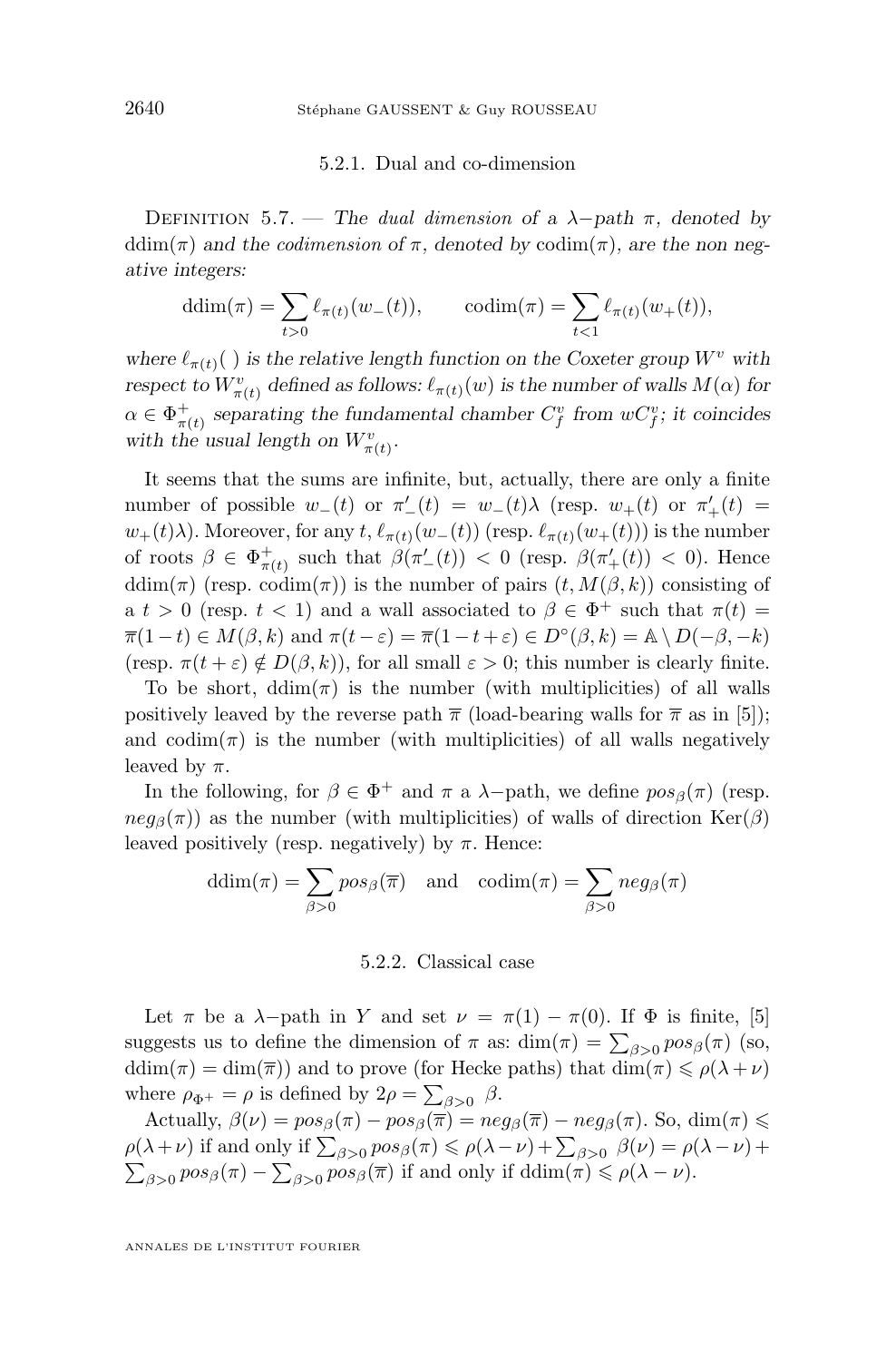<span id="page-37-0"></span>First, one has  $pos_{\beta}(\pi) + neg_{\beta}(\pi) = neg_{\beta}(\pi) + pos_{\beta}(\pi)$ . Further,  $dim(\pi) +$  $\text{codim}(\pi) = \sum_{\beta>0} (pos_{\beta}(\pi) + neg_{\beta}(\pi)) = \sum_{\beta>0} (neg_{\beta}(\overline{\pi}) + pos_{\beta}(\overline{\pi}))$  is the number of pairs  $(t, M(\beta, k))$  consisting of a  $t < 1$  (resp.  $t > 0$ ) such that  $\pi(t) \in M(\beta, k)$  and  $\pi_+(t) \not\subset M(\beta, k)$  (resp.  $\pi_-(t) \not\subset M(\beta, k)$ ). This number is invariant if we replace  $\pi$  by  $\pi_1$  defined by:  $\pi_1(t) = \pi(t)$  for  $t \leq t_1$ and  $\pi_1(t) = w\pi(t)$  for  $t \geq t_1$ , for some  $t_1 \in [0,1]$  and  $w \in W_{\pi(t_1)}^{\min}$ . In addition, any billiard path of shape  $\lambda$  is obtained by a sequence of such transformations starting from the straight  $\lambda$ -path  $\pi_{\lambda}$  ( $\pi_{\lambda}(t) = t\lambda$ ). So,  $\dim(\pi) + \text{codim}(\pi) = \dim(\pi_\lambda) + \text{codim}(\pi_\lambda) = \dim(\pi_\lambda) = \sum_{\beta > 0} \beta(\lambda) =$  $\rho(2\lambda)$ . Therefore, for any billiard path  $\pi$  in Y,  $\dim(\pi) \leq \rho(\lambda + \nu)$  if and only if  $\text{codim}(\pi) \geqslant \rho(\lambda - \nu)$ .

#### **5.3. A new characterization of LS paths**

The goals of this section are to prove, in case  $\Phi$  is infinite, the inequalities codim( $\pi$ )  $\geq \rho(\lambda - \nu) \geq \text{ddim}(\pi)$  for Hecke paths in Y, and to obtain a new characterization of LS paths. We choose  $\rho_{\Phi^+} = \rho \in X$  such that  $\rho(\alpha^{\vee}) = 1$ for all simple roots  $\alpha$ . It is clear that  $\lambda - \nu$  is a linear combination of coroots; so  $\rho(\lambda - \nu)$  does not depend on the choice of  $\rho$ .

#### 5.3.1. The characterization

PROPOSITION 5.8. — Let  $\pi$  be a Hecke path of shape  $\lambda$  in Y and  $\nu =$  $\pi(1) - \pi(0)$ . Then  $ddim(\pi) \leq \rho(\lambda - \nu) \leq \operatorname{codim}(\pi)$  and  $ddim(\pi) + \operatorname{codim}(\pi) = 2\rho(\lambda - \nu)$ with equality if and only if  $\pi$  is a LS path.

The proof of Proposition 5.8 follows the same strategy as the proof of Proposition 4 in [\[5\]](#page-52-0) and occupies the next three subsections.

COROLLARY 5.9. — Let  $y_0, y_1 \in Y$  and  $\lambda \in Y^+$ . Then the number of *Hecke paths*  $\pi$  *of shape*  $\lambda$  *starting* in  $y_0$  *and ending* in  $y_1$  *is finite.* 

*N.B. —* Using Littelmann's path model, it was already clear that the number of LS paths satisfying the same conditions is finite, but our proof is purely combinatorial.

*Proof.* — By Proposition 5.8 and the definition of codim,  $\ell_{\pi(0)}(w_+(0)) \leq$ codim( $\pi$ )  $\leq 2\rho(\lambda-\nu)$ , with  $\nu = y_1-y_0$ . As  $\pi(0)$  is a special point, this means that there is a finite number of possible  $w_+(0)$ . So there is a finite number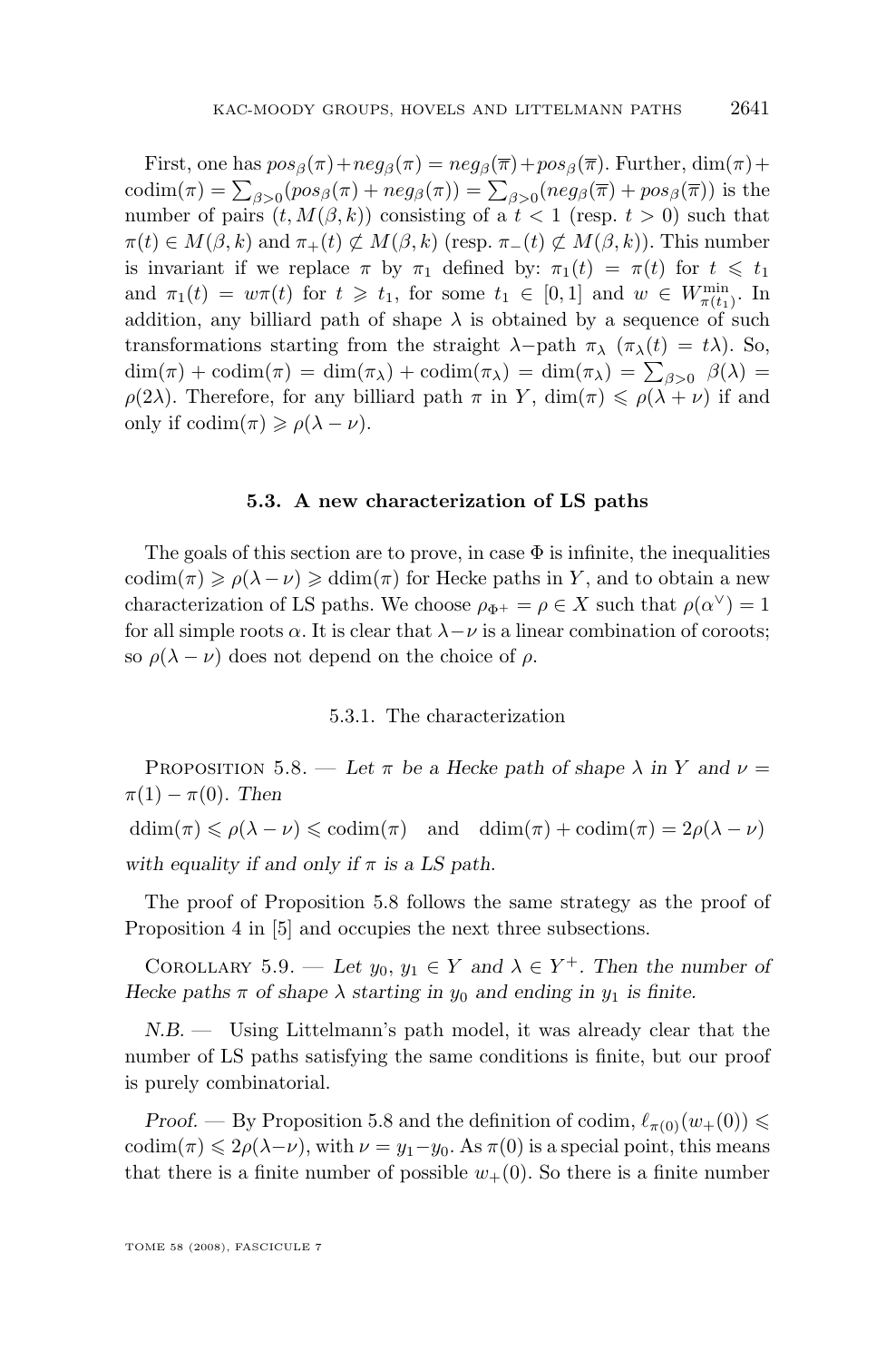<span id="page-38-0"></span>of possible  $w_{\pm}(t)$ , or  $\sigma_{j,i}$ , or  $\beta_{j,i}$ , or  $a_j$  satisfying conditions i) and ii) of Definition [5.1.](#page-33-0) In conclusion, the number of Hecke paths  $\pi = \pi(\lambda, y_0, \tau, a)$ is finite (perhaps zero).  $\Box$ 

#### 5.3.2. The operator  $\tilde{e}_{\alpha}$

DEFINITION 5.10. — Let  $\pi$  be a  $\lambda$ -path and  $\alpha$  a simple root. Set  $Q =$  $\min{\alpha(\pi([0,1])) \cap \mathbb{Z}}$ *, the minimal integral value attained by the function*  $\alpha(\pi(\cdot))$  and let q be the greatest number in [0, 1] such that  $\alpha(\pi([0, q])) \geq Q$ . *If*  $q < 1$  (*i.e. if*  $Q > \min\{\alpha(\pi([0, 1]))\}$ *), let*  $\theta > q$  *be such that* 

 $\alpha(\pi(q)) = \alpha(\pi(\theta)) = Q$  and  $\alpha(\pi(t)) < Q$  for  $q < t < \theta$ .

We cut the path  $\pi$  *into three parts in the following way. Let*  $\pi_1, \pi_2$  *and*  $\pi_3$ *be the paths defined by*

$$
\pi_1(t) = \pi(tq); \quad \pi_2(t) = \pi(q+t(\theta-q)) - \pi(q); \quad \pi_3(t) = \pi(\theta+t(1-\theta)) - \pi(\theta)
$$

*for*  $t \in [0, 1]$ *. Then, by definition,*  $\pi = \pi_1 * \pi_2 * \pi_3$ *, where*  $*$  *means the concatenation of paths as defined in* [\[10,](#page-53-0) 1.1]*. The path*  $\tilde{e}_{\alpha} \pi$  *is equal to*  $\pi_1 * r_\alpha(\pi_2) * \pi_3$ . After a suitable reparametrization  $\tilde{e}_\alpha \pi$  is a  $\lambda$ -*path* in Y.

We use also the operators  $e_{\alpha}$  and  $f_{\alpha}$  ( $\alpha$  simple) defined by Littelmann in [\[10,](#page-53-0) 1.2 and 1.3]. We do not recall the complete definition here, but note that when they exist,  $e_{\alpha}\pi = \pi_1 * r_{\alpha}(\pi_2) * \pi_3$  (resp.  $f_{\alpha}\pi = \pi_1 * r_{\alpha}(\pi_2) * \pi_3$ ), where the path  $\pi$  is cut into well-defined parts  $\pi = \pi_1 * \pi_2 * \pi_3$ . Further,  $e_\alpha \pi(1) =$  $\pi(1) + \alpha^{\vee}$  and  $f_{\alpha}\pi(1) = \pi(1) - \alpha^{\vee}$ . After a suitable reparametrization,  $e_{\alpha} \pi$  and  $f_{\alpha} \pi$  are  $\lambda$ -paths in Y. More importantly, Littelmann obtains a characterization of LS paths by using these operators. He proves [\[10,](#page-53-0) 5.6] that a  $\lambda$ -path  $\pi$  with  $\pi(0) = 0$  is a LS path if, and only if, there exist some simple roots  $\alpha_{i_1},...,\alpha_{i_s}$  such that

$$
e_{\alpha_{i_1}} \circ \cdots \circ e_{\alpha_{i_s}}(\pi) = \pi_{\lambda},
$$

where for all  $t \in [0, 1]$ ,  $\pi_{\lambda}(t) = t\lambda$ .

LEMMA 5.11. — *i)* If  $\pi$  is a Hecke path in Y and  $e_{\alpha}\pi$  (resp.  $\tilde{e}_{\alpha}\pi$ ) is *defined, then* ddim $(e_{\alpha}\pi) = \text{ddim}(\pi) - 1$  *and*  $\text{codim}(e_{\alpha}\pi) = \text{codim}(\pi) - 1$  $(resp. \text{ddim}(\tilde{e}_{\alpha}\pi) = \text{ddim}(\pi) + 1 \text{ and } \text{codim}(\tilde{e}_{\alpha}\pi) = \text{codim}(\pi) - 1$ , and, sim*ilarly, if*  $f_{\alpha}\pi$  *is defined, then* ddim $(f_{\alpha}\pi) = \text{ddim}(\pi) + 1$  *and*  $\text{codim}(f_{\alpha}\pi) =$  $\operatorname{codim}(\pi) + 1$ .

*ii)* If  $\pi$  *is a Hecke path in* Y *such that*  $\tilde{e}_{\alpha}\pi$  *is defined, then*  $\tilde{e}_{\alpha}\pi$  *is again a Hecke path in* Y *.*

*iii)* If  $\pi$  *is a Hecke path in* Y *such that*  $\tilde{e}_{\alpha}\pi$  *is not defined but*  $e_{\alpha}\pi$  (resp.  $f_{\alpha}(\pi)$  is, then  $e_{\alpha}(\pi)$  (resp.  $f_{\alpha}(\pi)$ ) is again a Hecke path in Y.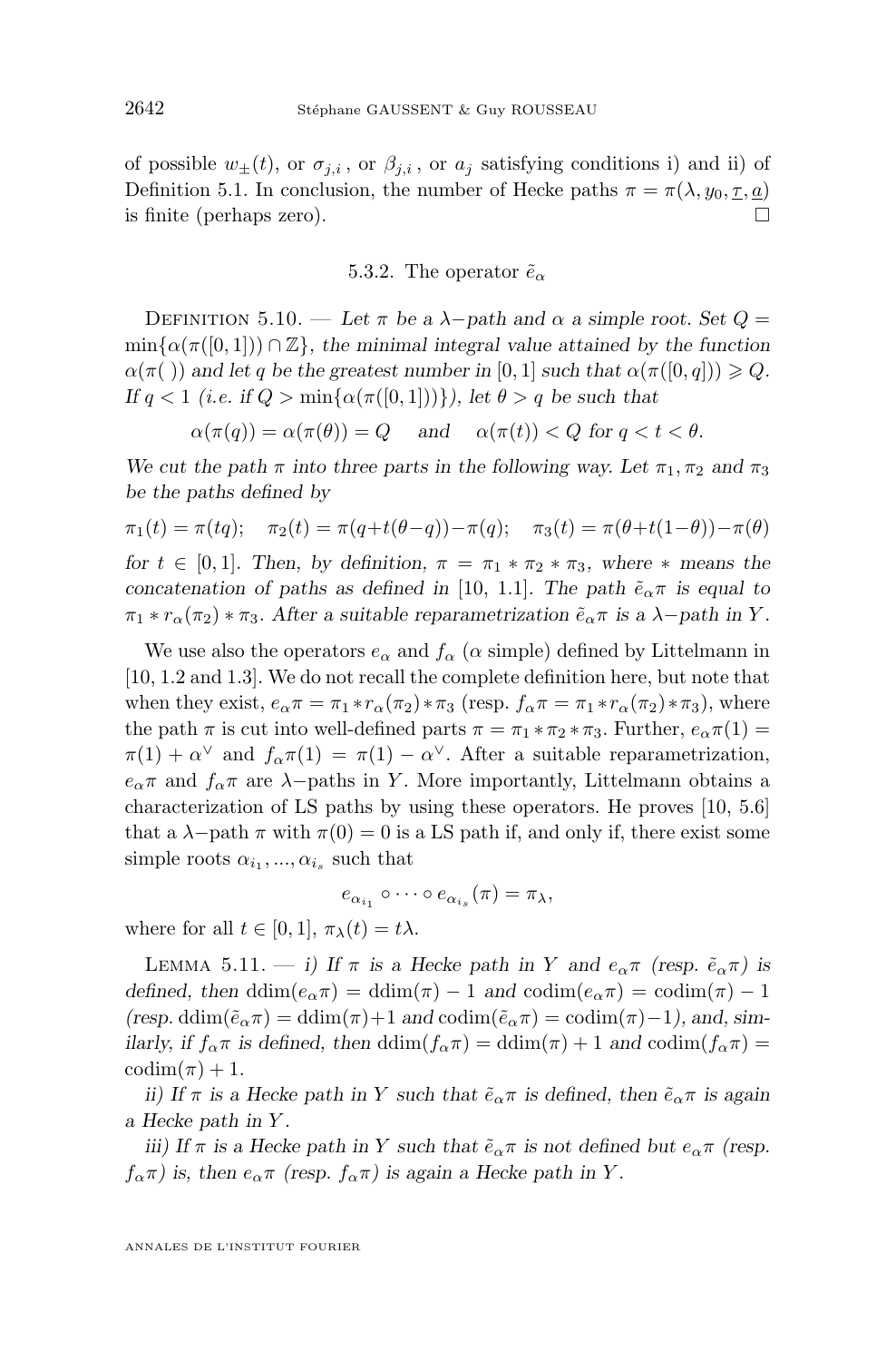We prove the Lemma in Section 5.3.4.

#### 5.3.3. Proof of Proposition [5.8](#page-37-0)

By translation, we may (and shall often) suppose  $\pi$  normalized, *i.e.*  $\pi(0) = 0$ . It is clear that  $\dim(\pi_{\lambda}) = \text{codim}(\pi_{\lambda}) = 0$ . As a corollary of i) and the characterization of LS paths, if  $\pi$  is a LS  $\lambda$ -path then ddim( $\pi$ ) = codim( $\pi$ ) =  $\rho(\lambda - \nu)$ . The other implication is obtained by induction on  $\rho(\lambda - \nu)$ . We suppose  $\pi(0) = 0$ . There is only one  $\lambda$ -path  $\pi$ such that  $\pi(1) = \lambda$ ; it is  $\pi_{\lambda}$ . And in this case, ddim $(\pi_{\lambda}) = 0$ .

If  $\nu \neq \lambda$ , then  $w_{+}(0) \neq id$  and there exists a simple root  $\alpha$  such that  $e_{\alpha}\pi$  or  $\tilde{e}_{\alpha}\pi$  is defined. If, for all  $\beta$  simple,  $\tilde{e}_{\beta}\pi$  is not defined, then the claim follows immediately by induction and by Lemma [5.11.](#page-38-0) Otherwise, we apply all possible operators  $\tilde{e}_{\beta}$  to  $\pi$  to end up with a Hecke path  $\eta$  such that  $\eta(1) = \pi(1) = \nu$ , ddim( $\eta$ ) = ddim( $\pi$ ) + k, codim( $\eta$ ) = codim( $\pi$ ) – k (k > 0) and there still exists  $\alpha$  such that  $e_{\alpha} \eta$  is defined. But then, by induction,  $\text{ddim}(\eta)-1=\text{ddim}(e_{\alpha}\eta)\leqslant\rho(\lambda-e_{\alpha}\eta(1))=\rho(\lambda-\nu)-1$ , which implies that ddim( $\pi$ ) <  $\rho(\lambda-\nu)$ . Moreover, codim( $\pi$ ) + ddim( $\pi$ ) = codim( $\eta$ ) + ddim( $\eta$ ) = codim $(e_{\alpha}\eta)$ +ddim $(e_{\alpha}\eta)$ +2 = 2 $\rho(\lambda-e_{\alpha}\eta(1))$ +2 = 2 $\rho(\lambda-\nu)$  (by induction).

Suppose now that  $ddim(\pi) = \rho(\lambda - \nu) > 0$ , then for dimension reasons,  $\tilde{e}_{\alpha}\pi$  is never defined. But  $e_{\alpha}\pi$  is and  $\text{ddim}(e_{\alpha}\pi) = \rho(\lambda - \nu) - 1$ . Repeating the same argument leads to a sequence of simple roots  $\alpha_{i_1},...,\alpha_{i_s}$  such that  $e_{\alpha_{i_1}} \circ \cdots \circ e_{\alpha_{i_s}}(\pi) = \pi_\lambda$ , in other words,  $\pi$  is a LS path. This proves the proposition.  $\Box$ 

*Remark 5.12. —* This proof implies also that a Hecke path in Y is LS if and only if, for all simple roots  $\alpha_j, \alpha_{i_1}, ..., \alpha_{i_s}$ , the minimum of  $\alpha_j(e_{\alpha_{i_1}} \circ$  $\cdots \circ e_{\alpha_{i_s}}(\pi)$  is in Z, cf. [\[11,](#page-53-0) 4.5].

#### 5.3.4. Proof of Lemma [5.11](#page-38-0)

We suppose  $\pi(0) = 0$ . Let us start with the operator  $e_{\alpha}$  and dual dimensions. The paths  $\pi$  and  $e_{\alpha}\pi$  are cut into three parts, meaning that

$$
\begin{cases}\n\pi(t) = \pi_1(t), e_{\alpha}\pi(t) = \pi_1(t) & \text{if } 0 \leq t \leq 1/3 \\
\pi(t) = \pi_2(t) + \pi(1/3), e_{\alpha}\pi(t) = r_{\alpha}(\pi_2)(t) + \pi_1(1/3) & \text{if } 1/3 \leq t \leq 2/3 \\
\pi(t) = \pi_3(t) + \pi(2/3), e_{\alpha}\pi(t) = \pi_3(t) + e_{\alpha}\pi(2/3) & \text{if } 2/3 \leq t \leq 1.\n\end{cases}
$$

For the first part of  $\pi$ , that is for  $t \leq 1/3$ , there is nothing to prove. Because  $\alpha$  is a simple root, if  $1/3 < t \leq 2/3$ , the relative position of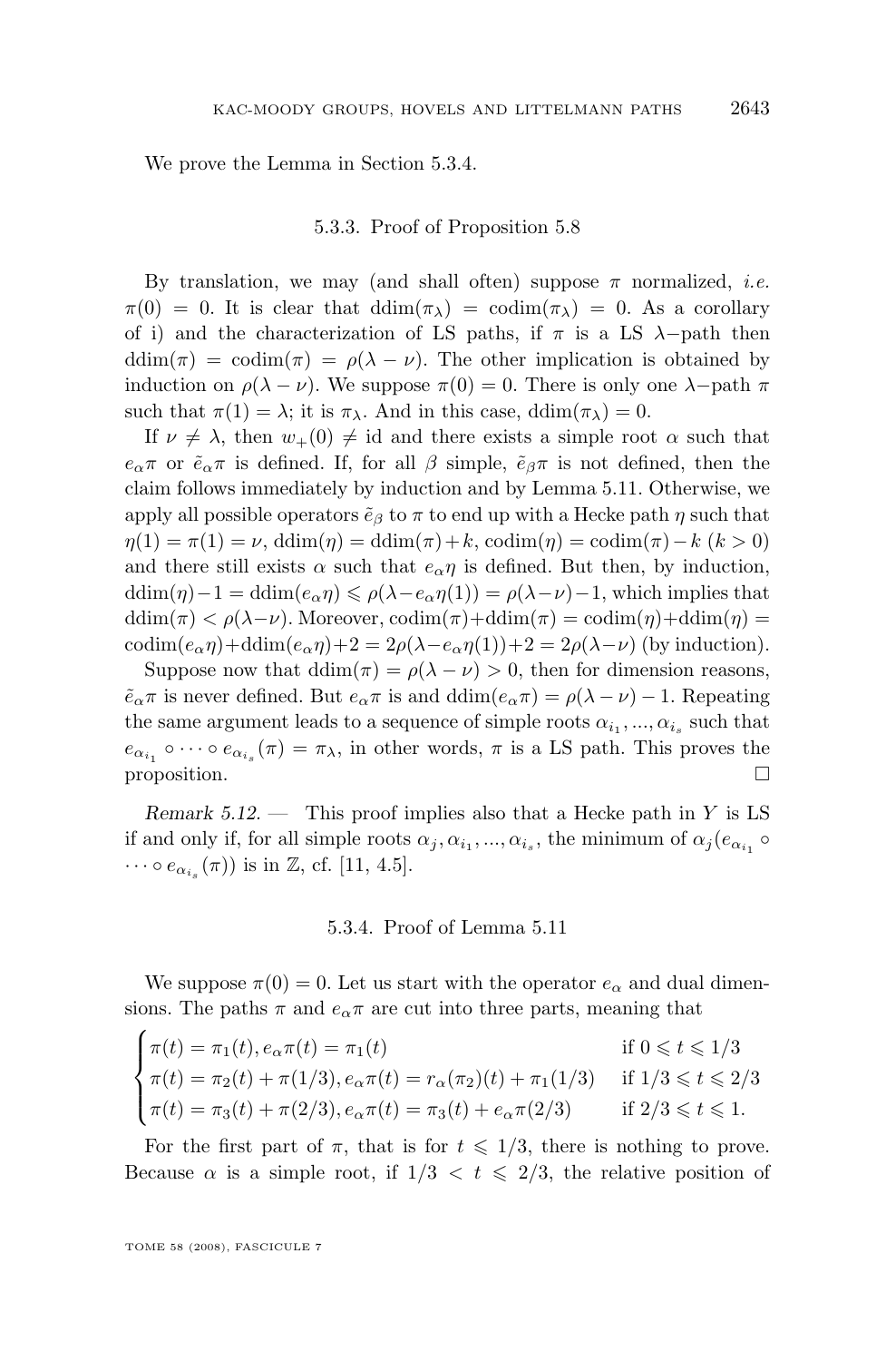$\pi_{-}(t)$  with respect to a wall  $M(\beta, k)$  (with  $\beta \neq \alpha$ ) is the same as the relative position of  $e_{\alpha} \pi_-(t)$  with respect to  $r_{\alpha} M(\beta, k)$ . Further, if 2/3 <  $t \leq 1, e_{\alpha} \pi(t) = \pi(t) + \alpha^{\vee}$ . So, again, up to translation the relative positions are the same. It remains to check the positions relatively to the walls  $M(\alpha, -Q), M(\alpha, -Q - 2)$  at  $t = 2/3$ . But  $2/3$  is the smallest real number t such that  $\pi(t) \in M(\alpha, -Q)$ , therefore  $\pi_-(2/3) \not\subset D(-\alpha, Q)$ ,  $e_{\alpha} \pi(2/3) \in M(-\alpha, Q+2)$  and  $e_{\alpha} \pi_-(2/3) \subset D(-\alpha, Q+2)$ . Therefore,  $ddim(e_{\alpha}\pi) = ddim(\pi) - 1.$ 

For the formulas  $\dim(\tilde{e}_{\alpha}\pi) = \dim(\pi)+1$  and  $\dim(f_{\alpha}\pi) = \dim(\pi)+1$ , similar arguments show that it suffices to look at the case  $t = 2/3$  in the corresponding cuts of the path  $\pi$ . For the operator  $\tilde{e}_{\alpha}$ , one has  $\pi(2/3)$  =  $\tilde{e}_{\alpha} \pi(2/3) \in M(-\alpha, Q)$  and  $\pi_{-}(2/3) \subset D(-\alpha, Q)$  whereas  $\tilde{e}_{\alpha} \pi_{-}(2/3) \not\subset$  $D(-\alpha, Q)$ . This proves the formula for the operator  $\tilde{e}_{\alpha}$ . And for the operator  $f_\alpha$  one has:  $\pi(2/3) \in M(-\alpha, Q+1), \pi_-(2/3) \subset D(-\alpha, Q+1)$  whereas  $f_{\alpha}(\pi(2/3) \in D(-\alpha, Q-1)$  and  $f_{\alpha}(\pi_-(2/3) \not\subset D(-\alpha, Q-1)$ . The proof of i) for the dual dimensions is then complete.

For the codimensions, similar arguments show that it suffices to look at the case  $t = 1/3$  and the root  $\alpha$ . For the operator  $e_{\alpha}$ ,  $e_{\alpha} \pi(1/3) = \pi(1/3) \in$  $M(\alpha, -Q-1), \pi_+(1/3) \not\subset D(\alpha, -Q-1), e_\alpha \pi_+(1/3) \not\subset D(-\alpha, Q+1);$  therefore codim $(e_{\alpha}\pi)$  = codim $(\pi)$  - 1. For the operator  $f_{\alpha}$  (resp.  $\tilde{e}_{\alpha}$ ),  $f_{\alpha}\pi(1/3)$  =  $\pi(1/3) \in M(\alpha, -Q)$  (resp.  $\tilde{e}_{\alpha} \pi(1/3) = \pi(1/3) \in M(\alpha, -Q)$ ),  $\pi_+(1/3) \not\subset$  $D(-\alpha, Q)$  and  $f_{\alpha}\pi_+(1/3) \not\subset D(\alpha, -Q)$  (resp.  $\pi_+(1/3) \not\subset D(\alpha, -Q)$  and  $f_{\alpha}\pi_{+}(1/3) \not\subset D(-\alpha,Q)$ , therefore  $\text{codim}(f_{\alpha}\pi) = \text{codim}(\pi) + 1$  (resp.  $\operatorname{codim}(\tilde{e}_{\alpha}\pi) = \operatorname{codim}(\pi) - 1$ ).

Concerning ii), using the same arguments again, one has to take only care of the places  $t = 1/3$  and  $t = 2/3$  in the path  $\pi$ . For  $t = 1/3$ , the  $W_{\pi(1/3)}^v$ –chain for  $\tilde{e}_{\alpha}\pi$  is obtained from the one for  $\pi$  just by adding  $\xi_{s+1}$  =  $\tilde{e}_{\alpha}\pi'_{+}(1/3) = r_{\alpha}(\pi'_{+}(1/3))$  and  $\beta_{s+1} = \alpha$ ; as  $\alpha(\pi'_{+}(1/3)) < 0$  the conditions are satisfied. For  $t = 2/3$ , the  $W_{\pi(2/3)}^v$ -chain for  $\tilde{e}_{\alpha}\pi$  is obtained from the one for  $\pi$  just by adding  $\xi_{-1} = \tilde{e}_{\alpha} \pi'_{-}(2/3) = r_{\alpha}(\pi'_{-}(2/3))$  and  $\beta_0 = \alpha$ ; as  $\alpha(\pi'_{-}(2/3)) > 0$  the conditions are satisfied (after a shift of the indices of the chain). Therefore,  $\tilde{e}_{\alpha}\pi$  is a Hecke path and ii) is proved.

It remains to prove iii). Let us start with  $e_{\alpha}$ . Once again, it suffices to check the values  $t = 1/3$  and  $t = 2/3$ . The situation around the point  $\pi(1/3)$ is the same as above. Because  $\tilde{e}_{\alpha}\pi$  is not defined,  $\alpha(\pi'_{+}(2/3)) \geq 0$ . Let  $(\xi_0, \ldots, \xi_s), (\beta_1, \ldots, \beta_s)$  be the  $W^v_{\pi(2/3)}$ -chain from  $\pi'_{-}(2/3)$  to  $\pi'_{+}(2/3)$ . If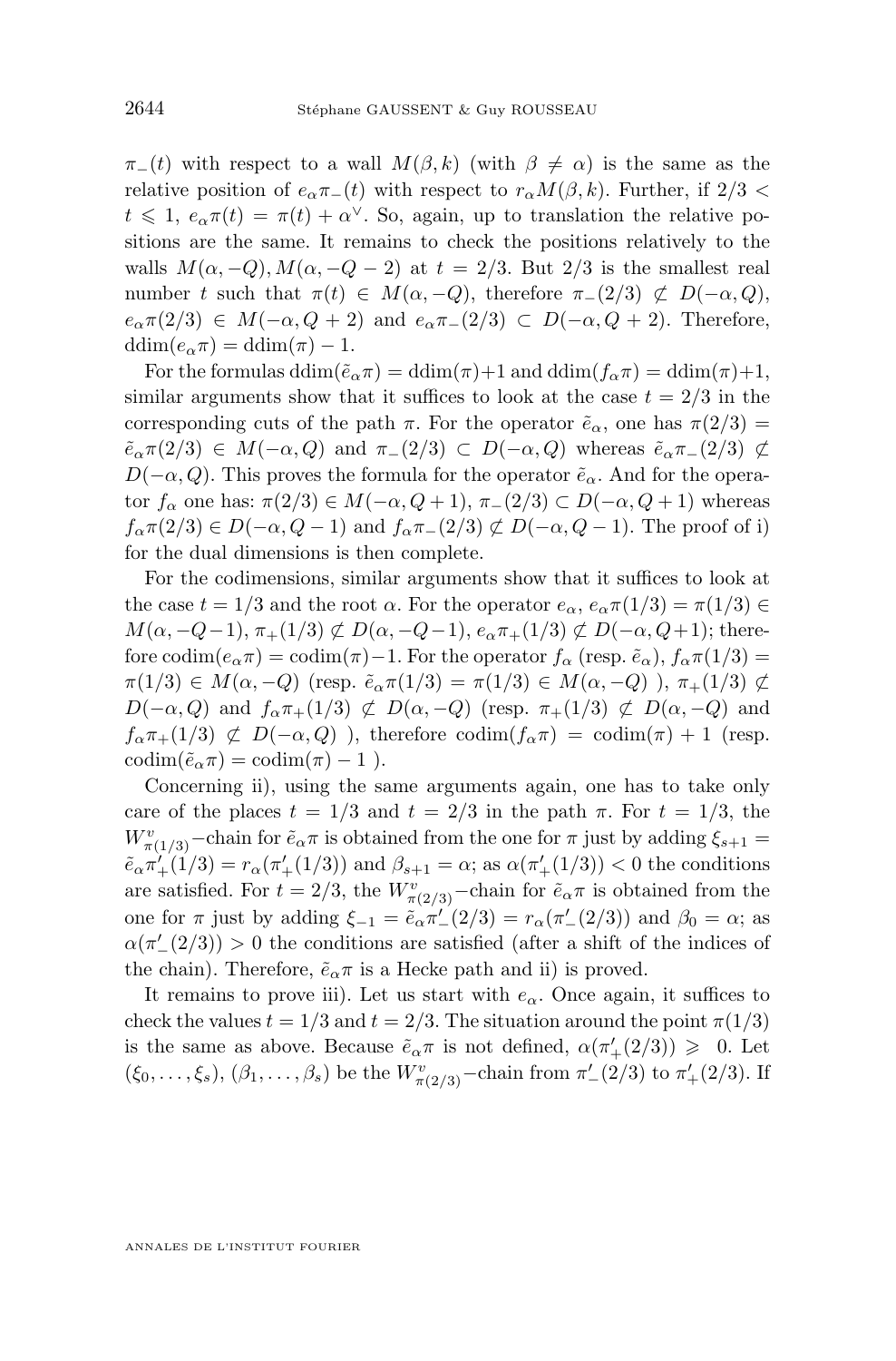<span id="page-41-0"></span> $\alpha = \beta_u, 1 \leq u \leq s$  (and u is minimal for this property), then

$$
(r_{\alpha}\xi_0, r_{\alpha}\xi_1, \dots, r_{\alpha}\xi_{u-1} = \xi_u, \xi_{u+1}, \dots, \xi_s),
$$

$$
(r_{\alpha}\beta_1, \dots, r_{\alpha}\beta_{u-1}, \beta_{u+1}, \dots, \beta_s)
$$

is the  $W_{e_{\alpha}\pi(2/3)}^v$ -chain from  $e_{\alpha}\pi'_{-}(2/3)$  to  $e_{\alpha}\pi'_{+}(2/3)$ . If no such u exists and  $\alpha(\pi'_{+}(2/3)) > 0$  (resp.  $\alpha(\pi'_{+}(2/3)) = 0$ ), then this chain is  $(r_{\alpha}\xi_0, \ldots,$  $r_{\alpha}\xi_s, \xi_{s+1} = \xi_s$ ,  $(r_{\alpha}\beta_1, \ldots, r_{\alpha}\beta_s, \beta_{s+1} = \alpha)$  (resp.  $(r_{\alpha}\xi_0, \ldots, r_{\alpha}\xi_s = \xi_s)$ )  $(r_{\alpha}\beta_1,\ldots,r_{\alpha}\beta_s)$ ). This proves that  $e_{\alpha}\pi$  is still a Hecke path. The proof for  $f_{\alpha}$ <sup>π</sup> follows similar lines and is left to the reader!

#### **6. Segments in the hovel**

This section contains the most important application of the definition of the hovel *I*. We first prove that the retraction of any segment  $[x, y]$  (with  $x \leq y$ ) in *I* is a Hecke path in A (see Theorem [6.2\)](#page-44-0). Then, we give a parametrization of all segments retracting on a given Hecke path sharing the same end (Theorem [6.3](#page-44-0) and Corollary [6.5\)](#page-46-0). The algebraic structure of the set of parameters is studied in [6.3](#page-46-0) and allows us to define a generalization of Mirković-Vilonen cycles. Then, we state another characterization of LS paths in terms of a new statistic, but depending on extra data and not solely on the path  $(6.4)$ . To finish, we prove a result on the structure of  $\mathcal I$ (Theorem [6.9\)](#page-50-0).

The field  $K$  is as in Section [3.1.](#page-13-0) Note however that, in the classical case where  $G$  is a split reductive group, all what follows holds for any field  $K$ endowed with a discrete valuation; we just have to use the Bruhat-Tits building instead of the hovel constructed in Section [3.](#page-12-0)

#### **6.1. Retracting segments**

We consider a negative sector germ  $\mathfrak S$  and denote by  $\rho$  the retraction of center G without specifying on which apartment A (containing  $\mathfrak{S}$ )  $\rho$ maps  $\mathcal{I}$ , as  $\rho$  does not depend on A up to canonical isomorphisms. Actually we identify any pair  $(A, \mathfrak{S})$  of an apartment A containing  $\mathfrak{S}$  with the fundamental pair  $(A_f = \mathbb{A}, \mathfrak{S}_{-\infty})$ , this is well determined up to translation.

We consider two points x, y in the hovel with  $x \leq y$ . The segment [x, y] is the image of the path  $\pi : [0, 1] \longrightarrow \mathcal{I}$  defined by  $\pi(t) = x + t(y - x)$  in any apartment containing x and y  $(4.3.2)$  $(4.3.2)$ . As each segment in  $[x, y]$  has a good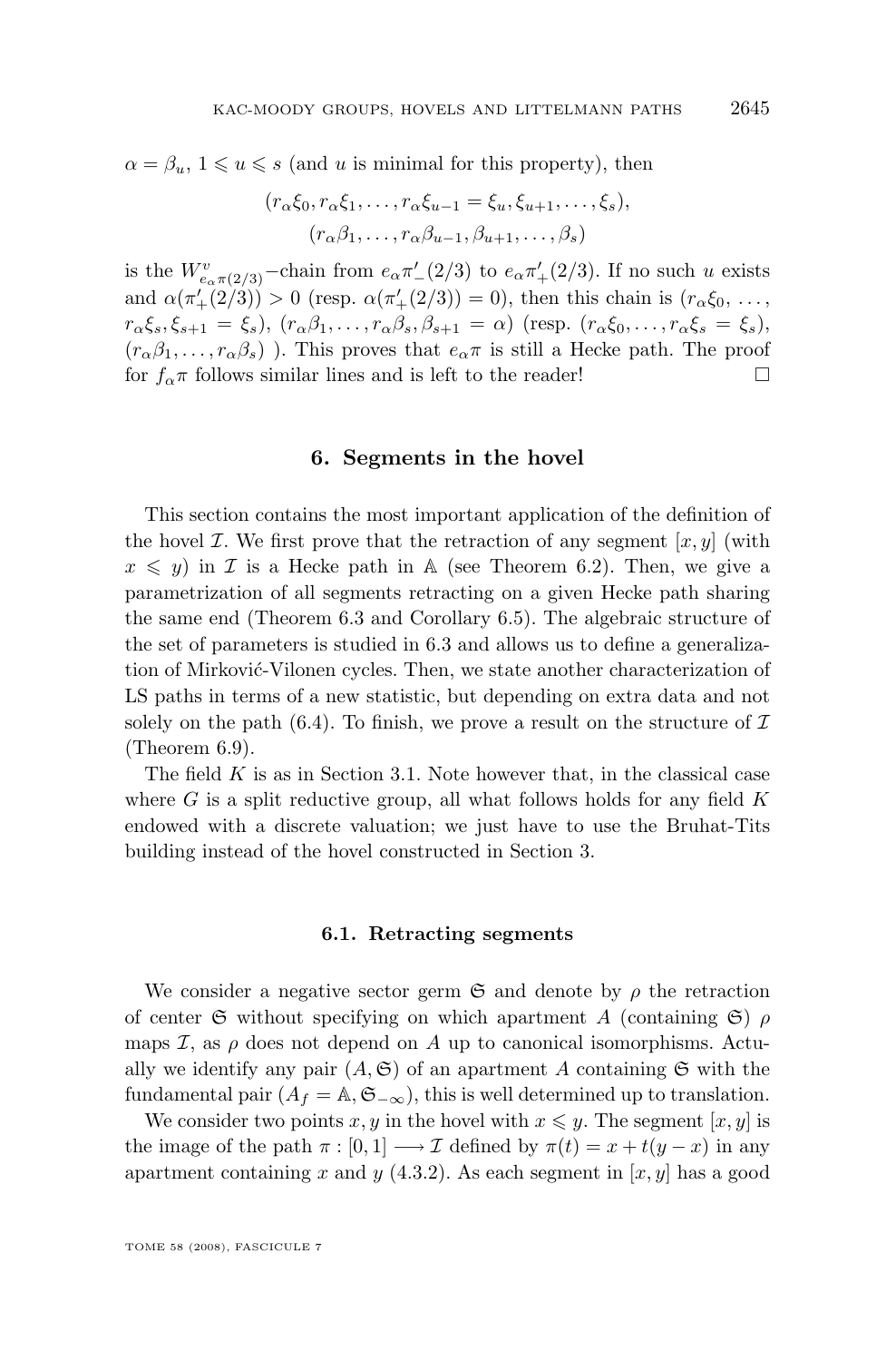<span id="page-42-0"></span>fixator, the derivative  $\pi'(t)$  is independent of the apartment containing a neighbourhood of  $\pi(t)$  in  $[x, \pi(t)]$  or  $[\pi(t), y]$ , up to the Weyl group  $W^v$ .

We saw in [4.4](#page-29-0) that the image  $\rho \pi$  is a piecewise linear continuous path in A. By the previous paragraph, there exists a  $\lambda$  in the fundamental closedchamber  $\overline{C_f^v}$  such that  $\rho \pi'(t) = w_t \cdot \lambda$  for each  $t \in [0,1]$  (different from  $\pi^{-1}(x_i)$  for  $x_i$  as in [4.4\)](#page-29-0) and some  $w_t \in W^v$  (chosen minimal with this property). Hence  $\rho \pi$  is a  $\lambda$ -path (in particular the map  $\rho$  is increasing with respect to the "preorder" of [4.3.](#page-27-0)2) and may be described as  $\pi(\lambda, \rho\pi(0), \tau, a)$ . We shall prove that  $\rho \pi$  is a Hecke path and often a LS path.

We choose some  $t \in ]0,1[= [0,1] \setminus \{0,1\}$  and we set  $z = \rho \pi(t)$ . We denote by  $\rho \pi'$  (resp.  $\rho \pi'$ ) the left (resp. right) derivative of  $\rho \pi$  in t and  $w$  (resp.  $w_+$ ) the minimal element in  $W^v$  such that  $\rho \pi'_{-} = w_{-} \lambda$  (resp.  $\rho \pi'_{+} = w_{+} \lambda$ ).

PROPOSITION 6.1. — We have  $\rho \pi'_{+} \leqslant_{W_z^v} \rho \pi'_{-}$  (cf. Definition [5.2\)](#page-34-0) and  $w_+$  ≤  $w_$  *in the Bruhat-Chevalley order of*  $W^v/W^v_\lambda$ *. More precisely, there exist*  $s \in \mathbb{N}$  *and a sequence*  $\beta_1, \ldots, \beta_s$  *of positive real roots such that:* 

*– for*  $1 \leq i \leq s$ , there exists a wall of direction  $\text{Ker}(\beta_i)$  containing  $z = \rho \pi(t)$ ,

*–* if one defines  $\xi_0 = \rho \pi'_-, \xi_1 = r_{\beta_1} \cdot \xi_0, \ldots, \xi_s = r_{\beta_s} \cdot \ldots \cdot r_{\beta_1} \cdot \xi_0$ , one has  $\xi_s = \rho \pi'_+$  and  $\beta_k(\xi_{k-1}) < 0$  for  $1 \leq k \leq s$ ,

 $-$  *if one defines*  $\sigma_0 = w_-, \ \sigma_1 = r_{\beta_1}.w_-, \ \ldots, \ \sigma_s = r_{\beta_s} \cdots r_{\beta_1}.w_-, \ \text{then}$  $\rho \pi'_{+} = \sigma_s \lambda$  and, for  $1 \leq k \leq s$ , one has  $\sigma_k < \sigma_{k-1}$  in the Bruhat-Chevalley *order of*  $W^v/W^v_\lambda$ ,

*– there exists in*  $\mathfrak{a}_+ = A \cap \mathcal{I}_z^+$  *an (unrestricted) gallery*  $\delta = (c_0, c'_1, \dots, c'_n)$ *from*  $c_0 = \text{germ}_z(z + C_f^v)$  *to*  $c'_n = \text{germ}_z(z + w_+ C_f^v) \supset z + [0, 1)\rho\pi'_+,$  *the type of which is associated to a (given) reduced decomposition of* w−*. The panels along which this gallery is folded (actually, positively folded: see the proof)* are successively the walls  $z + \text{Ker}(\beta_1), \ldots, z + \text{Ker}(\beta_s)$ .

*Proof.* — Let  $A^0$  be an apartment containing [x, y]; set  $\pi_- = [\pi(t), x]$ and  $\pi_+ = [\pi(t), y)$ . By [4.3.](#page-27-0)3 and [4.4](#page-29-0) there exist apartments  $A^+$  and  $A^$ containing the sector  $\mathfrak s$  (of direction  $\mathfrak S$  and base point  $\pi(t)$ ) and respectively  $\pi_+$  and  $\pi_-$ . We choose  $A^-$  for the image A of  $\rho$ , so  $\pi(t) = \rho \pi(t) = z$  and  $\pi_{-} = \rho \pi_{-} = z - [0, 1)\pi'_{-}.$ 

As  $A^0$  and  $A^-$  contain  $\pi_-,$  there exists  $g \in \hat{P}_{\pi_-}$  such that  $A^0 = g \cdot A^-$ . In the decomposition  $\hat{P}_{\pi_-} = U^{nm-}_{\pi_-} \cdot U^{pm+}_{\pi_-} \cdot \hat{N}_{\pi_-}$ , the group  $\hat{N}_{\pi_-}$  fixes  $\pi_-$  and stabilizes  $A^-$ , so, one has  $A^0 = u^-u^+A^-$  with  $u^- \in U_{\pi_-}^{nm-}$  and  $u^+ \in U_{\pi_-}^{pm+}$ . Let us consider the apartment  $A^1 = (u^-)^{-1}A^0 = u^+A^-$ ; it contains  $\pi_ (u^-)^{-1}(\pi_-)$  and  $\pi_+^1 = (u^-)^{-1}(\pi_+),$  which are opposite segment germs; moreover  $\rho(\pi_+^1) = \rho(\pi_+^1)$ . On the other side,  $A^1$  contains the chamber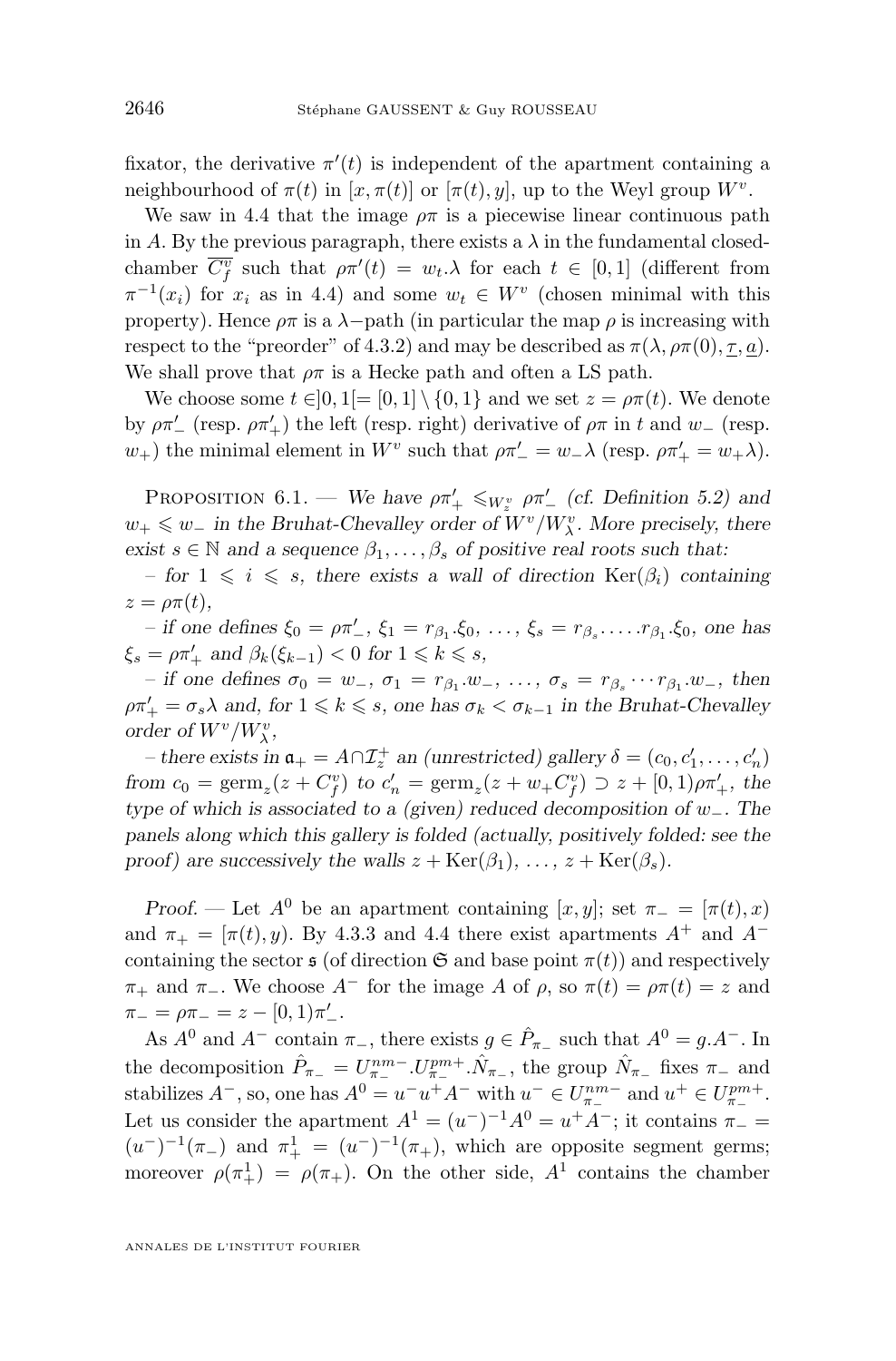$C_0 = F(z, C_f^v)$  in  $A^-$ , which is opposite s. We replace in the following  $\pi_+$ by  $\pi^1_+$  and  $A^0$  by  $A^1$ .

In  $A^-$ ,  $\pi_-\in w_-\mathfrak{s}$ , hence, the germ opposite  $\pi_-\,$  is in  $w_-\mathcal{C}_0$ . So, in  $A^1$ ,  $\pi^1_+ \in w^1_-\mathcal{C}_0$ , where  $w^1_-\text{ corresponds to }w_-\text{ in the identification of }W^v(A^-)$ and  $W^{v}(A^{1})$  via  $u^{+}$ .

We choose in  $\mathfrak{a}^1_+ = A^1 \cap \mathcal{I}^+_z$  (an apartment of  $\mathcal{I}^+_z$  endowed with the unrestricted building structure) a minimal gallery  $m = (c_0, c_1, ..., c_n)$  between  $c_0 = \text{germ}_z(z + C_f^v)$  and  $c_n \supset \pi_+^1 = z + [0, 1)w_-^1 \lambda$  of type  $\tau = (i_1, ..., i_n)$ ,  $i_j \in I$ ; hence  $w^1 = r_{i_1} \cdots r_{i_n}$  is a reduced decomposition. The restriction of  $\rho$  to the residue twin building  $(\mathcal{I}_z^+, \mathcal{I}_z^-, d_z^*)$  (with the unrestricted structure) preserves the codistance to  $\bar{\mathfrak{s}} = \text{germ}_{z}(\mathfrak{s})$ , which is a chamber in  $\mathcal{I}_{z}^{-}$ . Therefore, this restriction is the retraction  $\rho_z : \mathcal{I}_z^+ \to \mathfrak{a}_+^- = A^- \cap \mathcal{I}_z^+$  of centre  $\bar{\mathfrak{s}}$ . We have  $\rho \pi^1_+ = \rho_z \pi^1_+$ .

The retracted gallery  $\delta = \rho_z(m) = (c_0, c'_1 = \rho_z(c_1), ..., c'_n = \rho_z(c_n))$ in  $A = A^-$  is a positively folded gallery, meaning that  $\rho_z(c_j) = \rho_z(c_{j+1})$ implies that  $\rho_z(c_j)$  is on the positive side of the wall  $H_j$  spanned by the panel of type  $\{i_j\}$  of  $\rho_z(c_j)$  (note that  $H_j$  is a wall for the unrestricted structure). Otherwise, suppose that  $\rho_z(c_i) = \rho_z(c_{i+1})$  is on the negative side of  $H_i$ . Then, because  $\bar{\mathfrak{s}}$  is the opposite fundamental chamber in z, it is always on the negative side of  $H_i$ . Further, let  $\alpha$  be a twin apartment containing  $\bar{\mathfrak{s}}$  and  $c_j$ , as the retraction preserves the codistance to  $\bar{\mathfrak{s}}$ , we also have that  $\bar{\mathfrak{s}}$  and  $c_j$  are on the same side of the wall spanned by the panel of type  $\{i_j\}$  of  $c_j$  in  $\mathfrak{a}$ . Therefore, [4.3.](#page-27-0)4) implies that, modifying the latter if needed, we can assume that  $c_{i+1}$  is still in  $\mathfrak{a}$ . But, on one side,  $c_j \neq c_{j+1}$  then, computing in  $\mathfrak{a}, \ell(d^*_{z}(\bar{\mathfrak{s}}, c_{j+1})) = \ell(d^*_{z}(\bar{\mathfrak{s}}, c_j)) - 1$ ; on the other side,  $\ell(d_z^*(\bar{\mathfrak{s}}, c_{j+1})) = \ell(d_z^*(\bar{\mathfrak{s}}, \rho_z c_{j+1})) = \ell(d_z^*(\bar{\mathfrak{s}}, \rho_z c_j)) = \ell(d_z^*(\bar{\mathfrak{s}}, c_j)).$ Contradiction!

If the wall  $H_j^1$  separating  $c_j$  from  $c_{j+1}$  in  $\mathfrak{a}^1_+$  is a ghost wall *i.e.* not a true wall (for the restricted structure), then the enclosure of  $c_j$  in the hovel contains  $c_{j+1}$  and there is an apartment of  $\mathcal I$  containing  $\mathfrak s$ ,  $c_j$  and  $c_{j+1}$ , so  $\rho_z(c_i) \neq \rho_z(c_{i+1}).$ 

Let us now denote by  $j_1, ..., j_s$  the indices such that  $c'_j = \rho_z(c_j)$  $\rho_z(c_{j+1}) = c'_{j+1}$ . For any  $k \in \{1, ..., s\}$ ,  $H_{j_k}$  is a true wall spanned by the panel  $\rho(\dot{H}_{j_k}^1 \cap c_j)$  and we denote the positive real root associated with  $H_{j_k}$  by  $\beta_k$  (i.e.  $H_{j_k}$  is of direction  $\text{Ker}(\beta_k)$ ). Actually, the gallery  $\delta$  is obtained from the minimal gallery  $\delta^0 = (c_0^0 = c_0, c_1^0, \dots, c_n^0)$  of type  $(i_1, ..., i_n)$ beginning in  $c_0$ , ending in  $c_n^0 = w_-(c_0)$  and staying inside  $A^-$  by applying successive (positive) foldings along the walls associated to the indices  ${j_1, ..., j_s}$ , starting with  $H_{j_1}$ , then folding along  $H_{j_2}$ ... At each step, one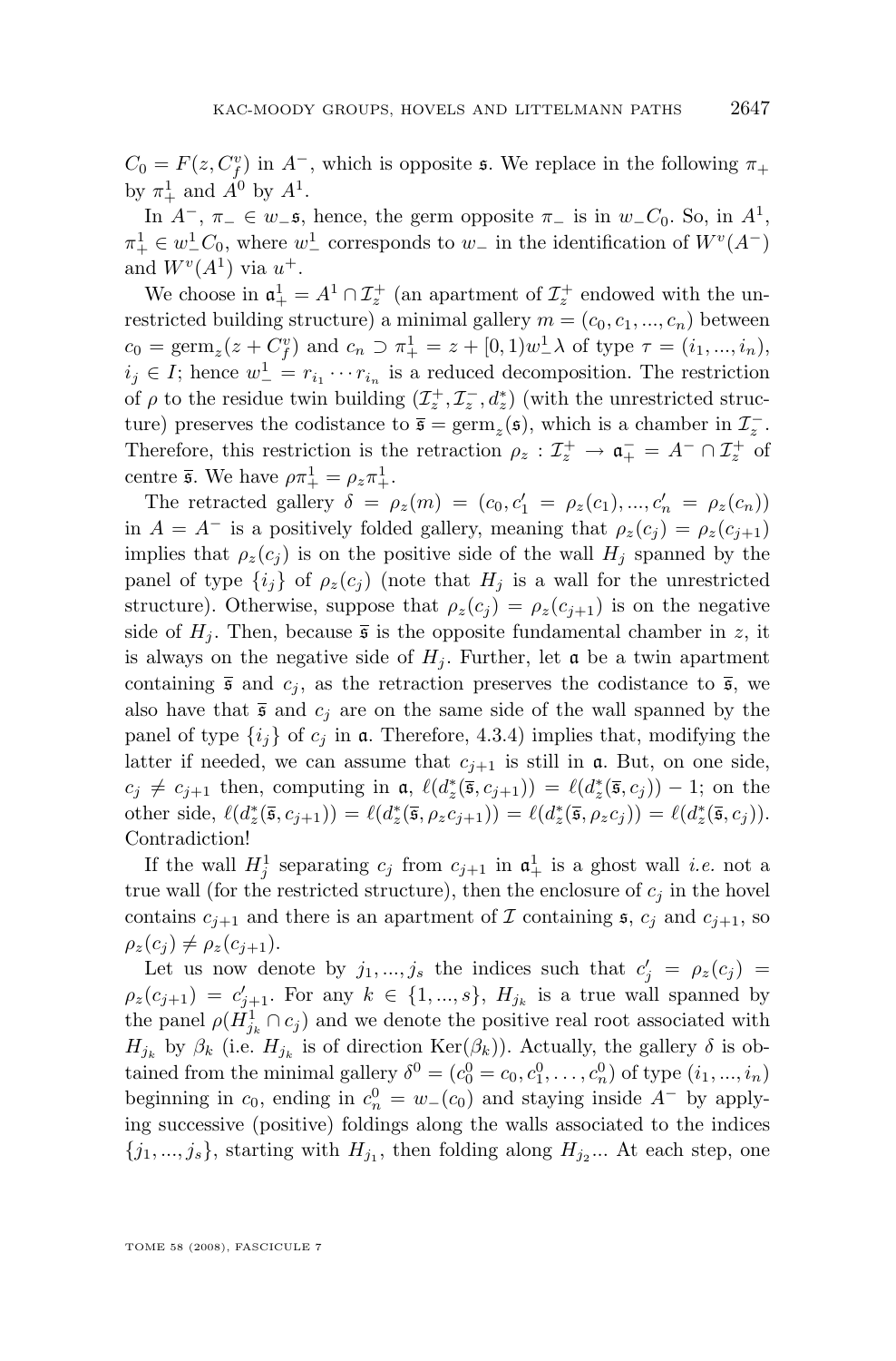<span id="page-44-0"></span>gets a positively folded gallery  $\delta^k = (c_0^k = c_0, c_1^k, \dots, c_n^k)$  ending closer and closer to the chamber  $c_0$ . So, this proves the last assertion of the proposition.

Let us denote  $\xi_0 = \pi'_{-} = \rho \pi'_{-} = w_{-} \lambda$  (in  $A_{-}$ ) and  $\xi_k = r_{\beta_k} \cdots r_{\beta_1} \xi_0$ . As  $\rho_z(c_n) \supset \rho \pi_+ = z + [0, 1) \rho \pi'_+$  and  $\rho \pi'_+ \in W^v \rho \pi'_-$  one has  $\xi_s = \rho \pi'_+,$ and more generally,  $z + [0, 1)\xi_k \subset c_n^k$ . As  $\delta^0$  is a minimal gallery from  $c_0$  to  $z + [0, 1)\pi'$ ,  $c_{j+1}^0, \ldots, c_n^0$  and  $z + [0, 1)\pi'$  are on the same side of any wall separating  $c_0^0$  from  $c_{j+1}^0$ ; in particular,  $(c_{j_k+1}^k, \ldots, c_n^k)$  is a minimal gallery, entirely on the same side of  $H_{j_k}$  and  $z + [0, 1)\xi_k \not\subset H_{j_k}$ . But  $c_{j_k}^k = \rho_z(c_{j_k}) =$  $\rho_z(c_{j_k+1}) = c_{j_k+1}^k$  and we saw that this chamber is on the positive side of the wall  $H_{j_k}$  (of direction  $\text{Ker}(\beta_k)$ ). So,  $c_{j_k+1}^k, \ldots, c_n^k$  are on the positive side of  $H_{j_k}$ ; this means that  $\beta_k(\xi_k) > 0$  *i.e.*  $\beta_k(\xi_{k-1}) < 0$ . Hence, the sequences  $(\xi_0, \xi_1, \dots, \xi_s)$  and  $(\beta_1, \dots, \beta_s)$  give a  $W_z^v$ -chain from  $\pi' = \rho \pi'$ to  $\rho \pi'_{+}$ . This proves the proposition, in view of Lemma [5.4.](#page-34-0)

THEOREM 6.2. — Let  $\pi = [x, y]$  be a segment in an apartment A' with x < y*, and* ρ *the retraction of* I *with center the fundamental sector-germ* S−∞ *onto an apartment* A*. Then the retracted segment* ρπ *is a Hecke path in* A*.*

*If moreover* x and y are cocharacter points (*i.e.*  $x, y \in Y(A')$ ), then  $\rho \pi$ *is a Hecke path in*  $Y(A)$ *.* 

*Proof.* — The path  $\rho \pi$  is Hecke by Proposition [6.1](#page-42-0) and Definition [5.2.](#page-34-0) If  $x, y \in Y(A')$ , computing in  $A', \lambda = W^v(y-x) \cap \overline{C_f^v}$  is in  $Y^+(A')$ . Moreover, by [4.3.](#page-27-0)1,  $\rho(Y(A')) \subset Y(A)$ , so  $\rho \pi$  is in  $Y(A)$ .

#### **6.2. Segments retracting on a given Hecke path**

If we consider all segments  $\pi = [x, y]$  from some  $x \in A$  to some  $y \in \mathcal{I}$  $(i.e. \pi(t) = x + t(y - x)$ ) whose retraction  $\rho \pi$  is a given Hecke path  $\pi_1$  in A starting at x, then, there are too many of them. For example, take for  $\pi_1$ the path  $t \mapsto t\lambda$  (with  $\lambda$  dominant), then, already at 0, one has infinitely many choices to define a segment starting at 0 and retracting onto  $\pi_1$ . Therefore, in this subsection, we fix  $y = \pi(1)$ .

More precisely, let  $y \in \mathcal{I}$  and  $\pi_1$  a Hecke path in A with  $\pi_1(1) = \rho(y)$ , we define  $S(\pi_1, y)$  as the set of all segments  $\pi = [x, y]$  in  $\mathcal I$  such that  $\pi_1 = \rho \pi$ .

THEOREM 6.3. — *The set*  $S(\pi_1, y)$  *is nonempty and is parametrized by exactly*  $N = \text{ddim}(\pi_1)$  *parameters in the residue field* κ*. More precisely, the set*  $P(\pi_1, y)$  *of parameters is a finite union of subsets of*  $\kappa^N$ *, each being a* product of N factors either equal to  $\kappa$  or to  $\kappa^*$ .

ANNALES DE L'INSTITUT FOURIER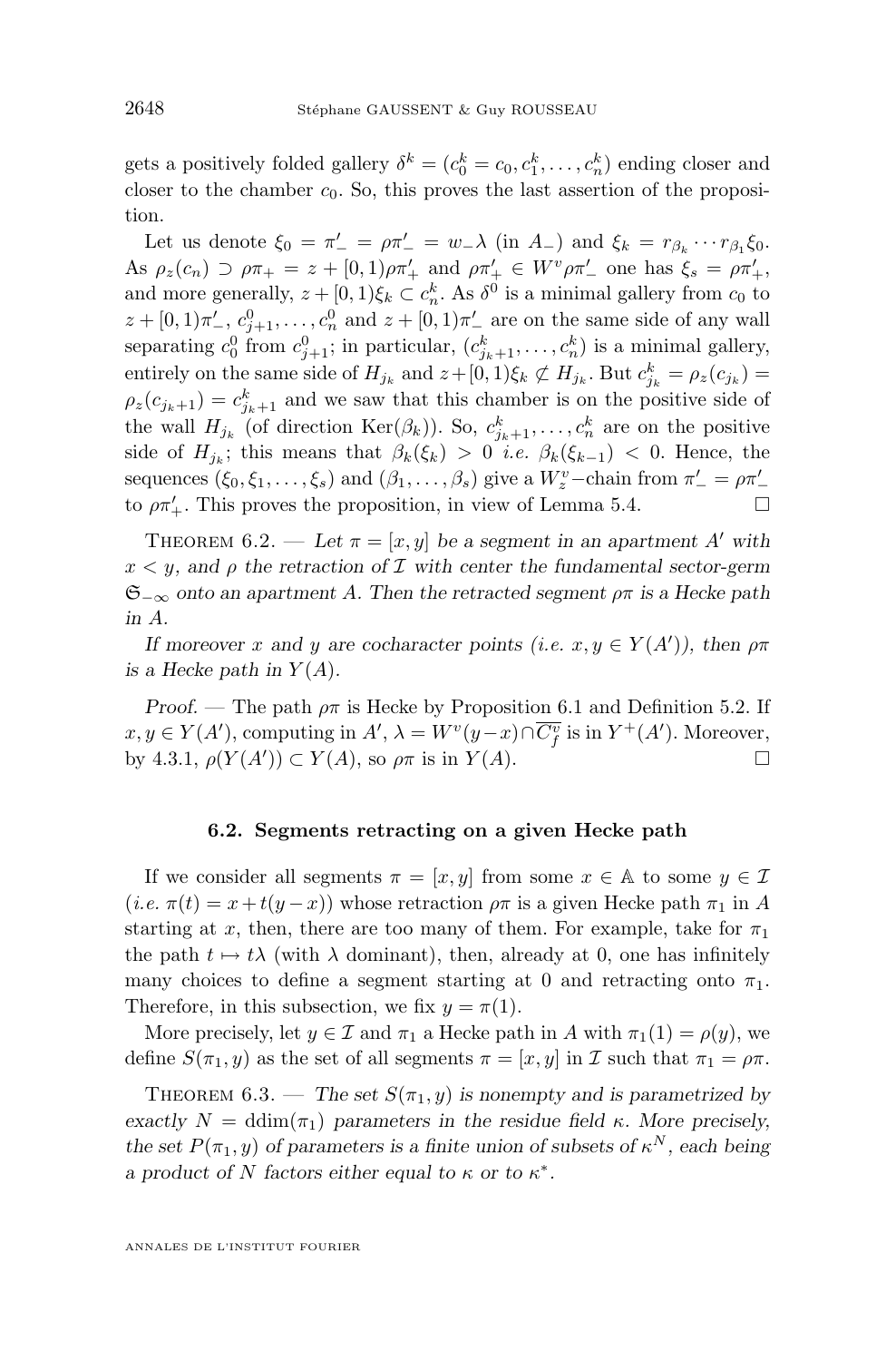*Remark 6.4.* – In particular,  $P(\pi_1, y)$  is a Zariski open subset of  $\kappa^N$ stable under the natural action of the torus  $(\kappa^*)^N$ , in other words, a quasiaffine toric variety.

*Proof.* — We shall prove that, for  $t \in [0, 1]$ , the segments  $\pi^t : [t, 1] \to \mathcal{I}$ with  $\pi^t(1) = y$ , retracting onto  $\pi_1^t = \pi_1|_{[t,1]}$ , are parametrized by exactly  $\sum_{t' > t} \ell_{\pi_1(t)}(w_-(t))$  parameters. This is clear for  $t = 1$ . Suppose the result true for some t. So,  $\pi(t)$  is given and we shall prove now that the number of parameters for the choice of the segment-germ  $\pi_-(t)$  of origin  $\pi(t)$  is  $\ell_{\pi_1(t)}(w_-(t))$ . This result and arguments after the Definition [5.7](#page-36-0) imply that  $\pi_-(t)$  determines  $\pi_{|_{[t',t]}}$  where  $t' \; (< t)$  is 0 or the next number in [0, 1] such that  $\overline{\pi_1}$  leaves positively a wall in t'.

Now,  $\pi(t)$  is given and we want to find out how many parameters govern the choice of  $\pi_-(t)$ . We choose A so that it contains G and  $\pi_+(t)$ ; so  $\pi_+(t) = \rho \pi_+(t)$  and we set  $z = \pi(t)$ . There is an apartment  $A^-$  containing  $\mathfrak{S}$  and  $\pi_-(t)$ , thus,  $\rho$  is an isomorphism from  $A^-$  to A. The (unrestricted) chamber  $c_0^- = \text{germ}_z(z - C_f^v)$  (cf. [4.5\)](#page-30-0) is in  $A \cap A^-$ . We choose a reduced decomposition  $w_-(t) = r_{i_1} \ldots r_{i_n}$  in  $W^v$ . The associated minimal (unrestricted) gallery of type  $(i_1, \ldots, i_n)$  from  $c_0^-$  to  $\pi_-(t)$  is denoted by  $m^- = (c_0^-, c_1^-, \ldots, c_n^-)$ . Clearly,  $\pi_-(t)$  is entirely determined by the gallery  $m^-$ , so it seems to depend on  $n = \ell(w_-(t))$  parameters in  $\kappa$ . But actually, if the wall separating  $c_{j-1}^-$  from  $c_j^-$  (or  $\rho c_{j-1}^-$  from  $\rho c_j^-$ ) is a ghost wall *i.e.* not a true wall (see Section [4.5\)](#page-30-0), the chamber  $c_j^-$  is determined by  $c_{j-1}^-$ ; whereas, if this wall is true (some  $M(\alpha, k)$  for some  $\alpha \in \Phi^-$ ), then the choice of  $c_j^-$  depends on an element in  $U_{\alpha,k}^{\times} = U_{\alpha,k}/U_{\alpha,>k} \simeq \kappa$  (cf. [4.3.](#page-27-0)4). Hence, the true number of parameters is  $\ell_{\pi_1(t)}(w_-(t)).$ 

But, we forgot to check that  $\pi_-(t)$  is opposite  $\pi_+(t)$ . Actually, as we shall see now, removing at most one value for each parameter, this condition is fulfilled. This proves the first part of the theorem.

As  $\pi_1$  is a Hecke path, conditions i), v), vi) and vii) of Definitions [5.1](#page-33-0) and [5.2](#page-34-0) are satisfied for some roots  $\beta_1, \ldots, \beta_s$  and we can use the results of Section [5.1.2.](#page-34-0) Let  $\delta^0 = (c_0, c_1^0, \dots, c_n^0)$  be the minimal gallery of type  $(i_1,\ldots,i_n)$  in  $\mathfrak{a}_+ = A \cap \mathcal{I}_x^+$  starting from  $c_0 = \text{germ}_z(z + C_f^v)$ ; its end  $c_n^0 = w_c c_0$  contains  $z + [0, 1)\pi'(t)$ . We shall fold this gallery stepwise. Since  $r_{\beta_1}w_- < w_-,$  the wall  $z + \text{Ker}(\beta_1)$  separates  $c_0$  from  $c_n^0$ : it is the wall between some adjacent chambers  $c_{j-1}^0$  and  $c_j^0$ . We define  $\delta^1 = (c_0, c_1^1 =$  $c_1^0, \ldots, c_{j-1}^1 = c_{j-1}^0, c_j^1 = r_{\beta_1} c_j^0, \ldots, c_n^1 = r_{\beta_1} c_n^0$ , so  $c_{j-1}^1 = c_j^1$  and  $c_n^1 = c_j^1$  $r_{\beta_1}w_{-}c^0$ . But  $r_{\beta_2}r_{\beta_1}w_{-} < r_{\beta_1}w_{-}$ , so the wall  $z + \text{Ker}(\beta_2)$  separates  $c_0$  from  $c_n^1$ : it is the wall between some adjacent chambers  $c_{k-1}^1$  and  $c_k^1$ . We define  $\delta^2 = (c_0, c_1^2 = c_1^1, \ldots, c_{k-1}^2 = c_{k-1}^1, c_k^2 = r_{\beta_2} c_k^1, \ldots, c_n^2 = r_{\beta_2} c_n^1$ . At the end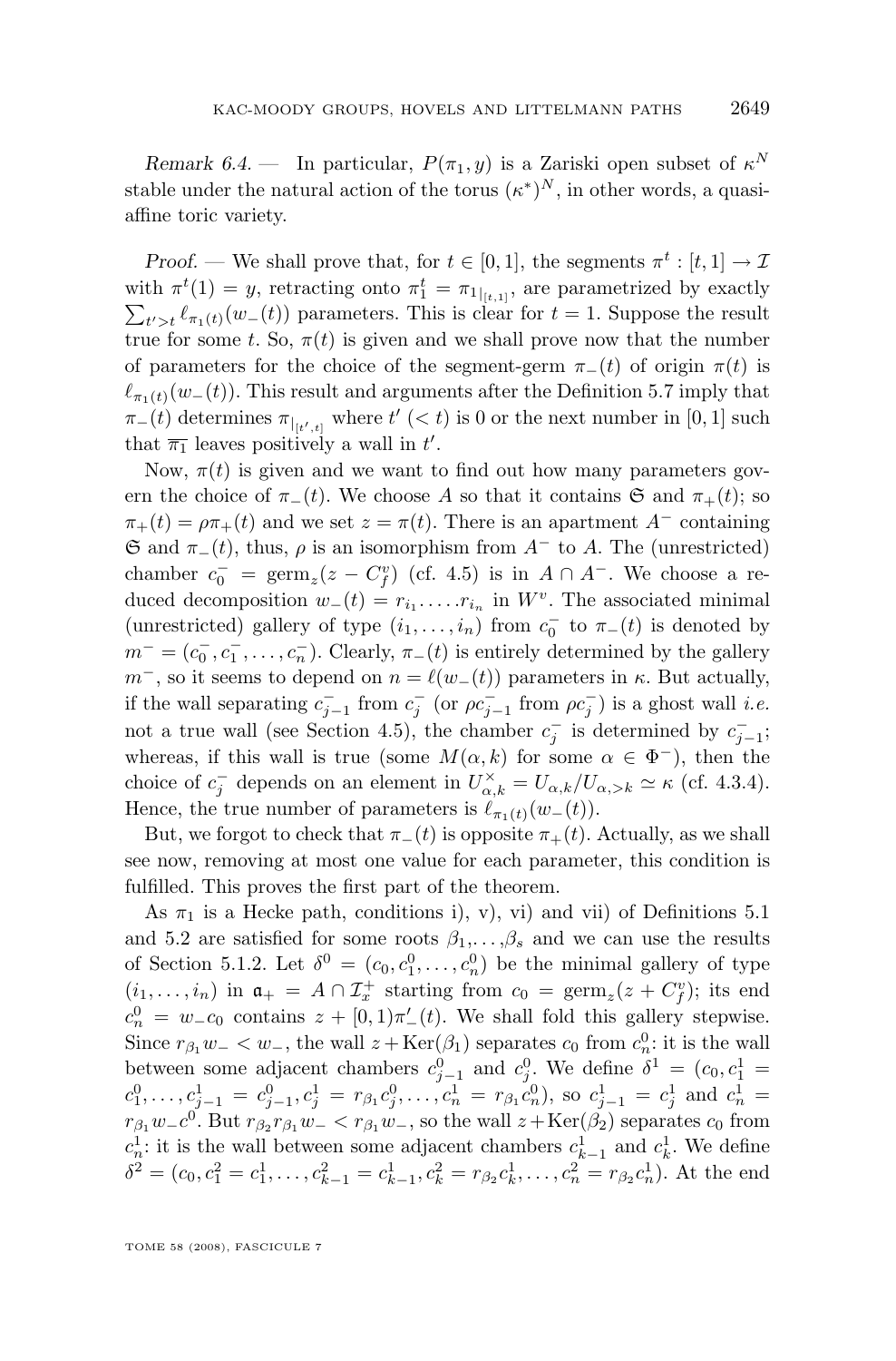<span id="page-46-0"></span>of this procedure, we get a gallery  $\delta^s = (c_0, c_1^s, \dots, c_n^s)$  of type  $(i_1, \dots, i_n)$ in A starting from  $c_0$  and ending in  $c_n^s = w_+(t)c_n^0 \supset \pi_+(t)$ . Moreover, this gallery is positively folded along true walls.

As  $\pi'_{+}(t) \in W^{v} \pi'_{-}(t)$ , to prove that  $\pi_{-}(t) = z - [0, 1) \pi'_{-}(t)$  and  $\pi_{+}(t) =$  $z + [0, 1)\pi'_{+}(t)$  are opposite segment-germs, it suffices to prove that  $c_n^s$  and  $c_n^-$  are opposite chambers. For this, we prove that, except perhaps for one choice of each parameter,  $c_j^s$  and  $c_j^-$  are opposite for  $0 \leq j \leq n$ . This is true for  $j = 0$ . Suppose  $c_{j-1}^-$  opposite  $c_{j-1}^s$ . Then  $c_j^-$  (resp.  $c_j^s$ ) is adjacent to  $c_{j-1}^-$  (resp.  $c_{j-1}^s$ ) along an (unrestricted) panel of type  $i_j$ . If the wall containing these two panels is not true (*i.e.* restricted), then  $c_j^-$  and  $c_j^s$  are automatically opposite. Now, if this wall is true, by [4.5](#page-30-0) and the general properties of twin buildings (see [\[15,](#page-53-0) 2.5.1]) among the chambers adjacent (or equal) to  $c_{j-1}^-$  along the panel of type  $i_j$ , there is a unique chamber not opposite  $c_j^s$ . Hence, all but (perhaps) one choice for  $c_j^-$  is opposite  $c_j^s$ ; and the corresponding parameter has to be chosen in  $\kappa$  or in  $\kappa^*$ . Therefore, the set  $S(\pi_1, y)$  is nonempty.

Let us have a closer look at the set of parameters. Choose  $\pi \in S(\pi_1, y)$ and  $t \in [0, 1]$ . We show now that  $\pi_-(t)$  is obtained with the above procedure. We have the gallery  $(c_0^-, \ldots, c_n^-)$  as above in  $A^-$ . We choose the apartment A containing G and a chamber  $c_n \supset \pi_+(t)$  opposite  $c_n^-$ . Using the same properties of twin buildings, we find a gallery  $\delta = (c_0, c_1, \ldots, c_n)$ of type  $(i_1, \ldots, i_n)$  in A, folded only along true walls, and such that, for all j,  $c_j$  and  $c_j^-$  are opposite. In particular,  $c_0$  is as defined above. So, using  $\delta$ instead of  $\delta^s$ ,  $\pi_-(t)$  is defined as before. Moreover, the number of possibilities for  $\delta$  is finite. Hence, the set of parameters for  $S(\pi_1, y)$  is a finite union of subsets of  $\kappa^N$ , each being a product of N factors either  $\kappa$  or  $\kappa^*$  $\Box$ 

COROLLARY 6.5. — Suppose  $\pi_1$  is a Hecke path in  $Y(A)$ . Then the *number* ddim( $\pi_1$ ) *of parameters for*  $S(\pi_1, y)$  *is at most*  $\rho_{\Phi^+}(\lambda - \pi_1(1) +$  $\pi_1(0)$ , with equality if and only if  $\pi_1$  is a LS path.

*Proof. —* This is a simple consequence of Proposition [5.8](#page-37-0) and Theo-rem [6.3.](#page-44-0)

#### **6.3. Algebraic structure of**  $S(\pi_1, y)$  and Mirković-Vilonen cycles

To simplify notation, we suppose that  $y = 0$  in A and (as before)  $\lambda \in Y^+$ . Moreover, we suppose that  $K = \mathbb{C}(\!(\varpi)\!)$ .

1) The set  $\mathcal{G}_{\lambda}$  of segments  $\pi$  in  $\mathcal I$  of shape  $\lambda$  and ending in 0 may be identified with the set of its starting points  $\pi(0)$  *i.e.* with  $G_0$ .(- $\lambda$ ) =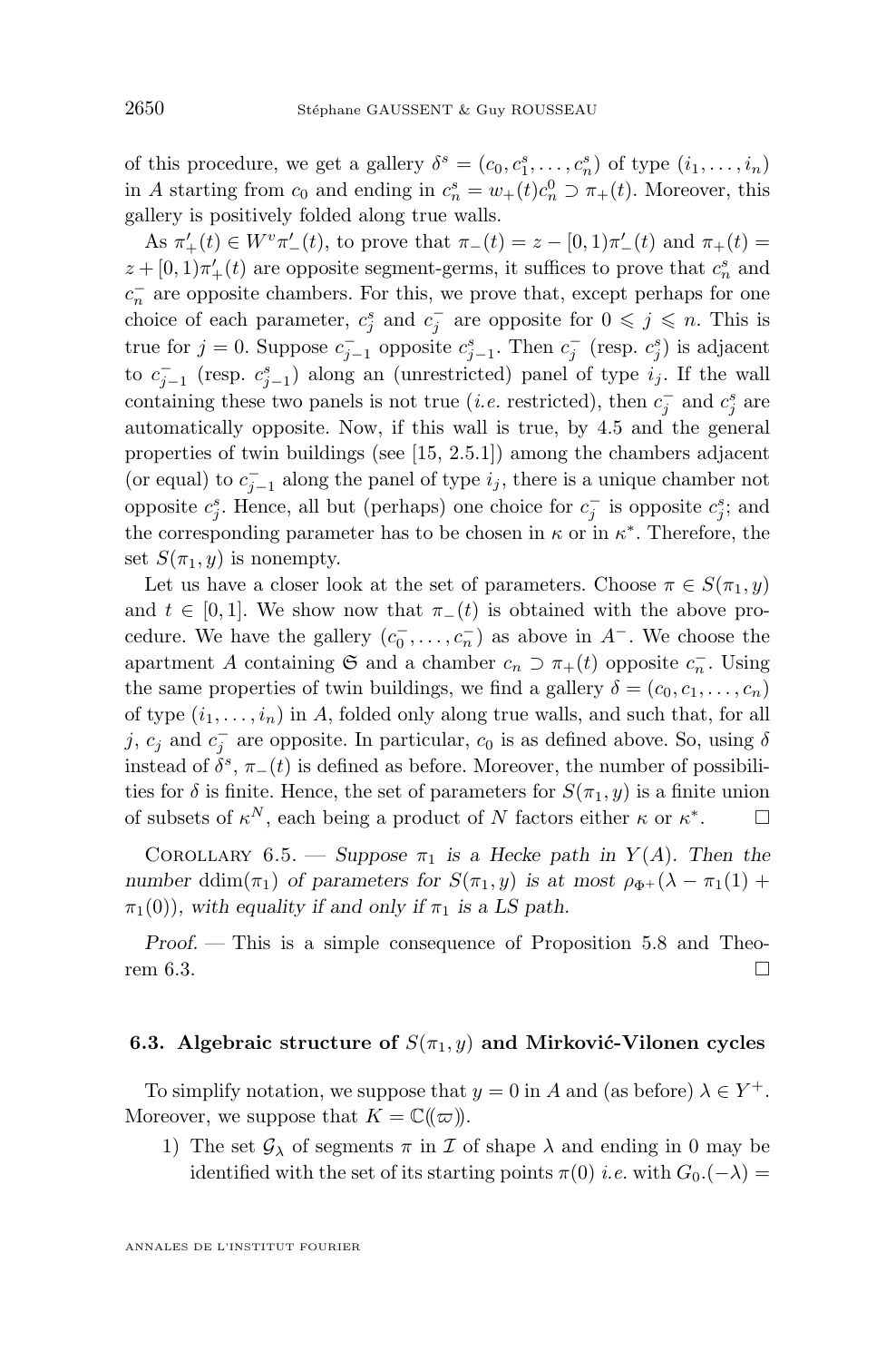$G(\mathcal{O})(-\lambda)$ . For  $\nu \in Y$ , let us define  $\mathcal{G}_{\lambda,\nu}$  as the subset of  $\mathcal{G}_{\lambda}$  consisting of the segments  $\pi$  with  $\rho(\pi(0)) = -\nu$ . Thus,  $\mathcal{G}_{\lambda,\nu}$  is identified with  $U^-(K)$ . $(-\nu) \cap G_0$ . $(-\lambda)$ . As  $-\lambda \in G(K)$ .0, we can see  $\mathcal{G}_{\lambda,\nu}$  as a subset of the affine grassmannian  $G = G(K)/G(\mathcal{O})$ , cf. Exam-ple [3.14.](#page-23-0) We shall view the algebraic structure of  $\mathcal{G}_{\lambda,\nu}$  as inherited from  $U^-(K)$ .

By Theorem [6.2](#page-44-0) and Corollary [5.9,](#page-37-0)  $\mathcal{G}_{\lambda,\nu}$  is the finite (disjoint) union of the subsets  $S(\pi_1, 0)$  for  $\pi_1$  a Hecke path of shape  $\lambda$  in A from  $-\nu$  to 0.

2) Now, we better describe the parameters for  $S(\pi_1, 0)$  found in The-orem [6.3.](#page-44-0) Let  $0 < t_1 < \cdots < t_m \leq 1$  be the values of t such that  $n_i = \ell_{\pi_1(t_i)}(w_-(t_i)) > 0$  and  $t_0 = 0, t_{m+1} = 1$ . For  $1 \leq i \leq m$  given, there exist negative roots  $\alpha_{i,j}$  and integers  $k_{i,j}, 1 \leqslant j \leqslant n_i$ , such that  $M(\alpha_{i,n_i},k_{i,n_i}),\ldots,M(\alpha_{i,1},k_{i,1})$  are the true walls successively crossed by a minimal gallery from  $c_0^- = \operatorname{germ}_{\pi_1(t_i)}(\pi_1(t_i) - C_f^v)$  to  $\pi_{1-}(t_i)$ . Further, for any  $a \in \mathbb{C}$ , let us set  $x_{i,j}(a) = x_{\alpha_{i,j}}(a \varpi^{k_{i,j}}) \in$  $U^{\times}_{\alpha_{i,j},k_{i,j}}$ . Moreover, let  $\pi \in S(\pi_1,0)$  and  $g \in U^{-}(K)$  such that  $\pi(t_i) = g\pi_1(t_i)$ ; since  $g^{-1}\pi_-(t_i)$  is also the end of a minimal gallery from  $c_0^-$  of the same type, for any  $t \in [t_{i-1}, t_i[$ ,

$$
g^{-1}\pi(t) = x_{i,n_i}(a_{i,n_i})\cdots x_{i,1}(a_{i,1})\pi_1(t)
$$

for some parameters  $a_{i,n_i},...,a_{i,1}$  that have to be chosen in  $\mathbb C$  or  $\mathbb C^*$ according to the proof of Theorem [6.3.](#page-44-0)

Iterating this procedure, one obtains that if  $\pi \in S(\pi_1,0)$ , then there exists some  $(a_{i,j}) \in P(\pi_1, 0) \subset \mathbb{C}^N$  such that

$$
\pi(0) = (\prod_{i \geqslant 1; j \leqslant n_i} x_{i,j}(a_{i,j})).(-\nu)
$$

where the product is taken in lexicographical order from right to left. More generally, for  $t_{i_0-1} \leq t \leq t_{i_0}$ ,

$$
\pi(t) = (\prod_{i \ge i_0; j \le n_i} x_{i,j}(a_{i,j})).(\pi_1(t)).
$$

Thus, we define a map

$$
\mu: \mathbb{C}^N \supset P(\pi_1, 0) \to U^-(K), (a_{i,j})_{i \leq m; j \leq n_i} \mapsto \prod_{i \leq m; j \leq n_i} x_{i,j}(a_{i,j})
$$

such that the composition

$$
\overline{\mu} = \text{proj} \circ \mu : \mathbb{C}^N \supset P(\pi_1, 0) \to U^-(K)/U^-(K)_{-\nu}
$$

TOME 58 (2008), FASCICULE 7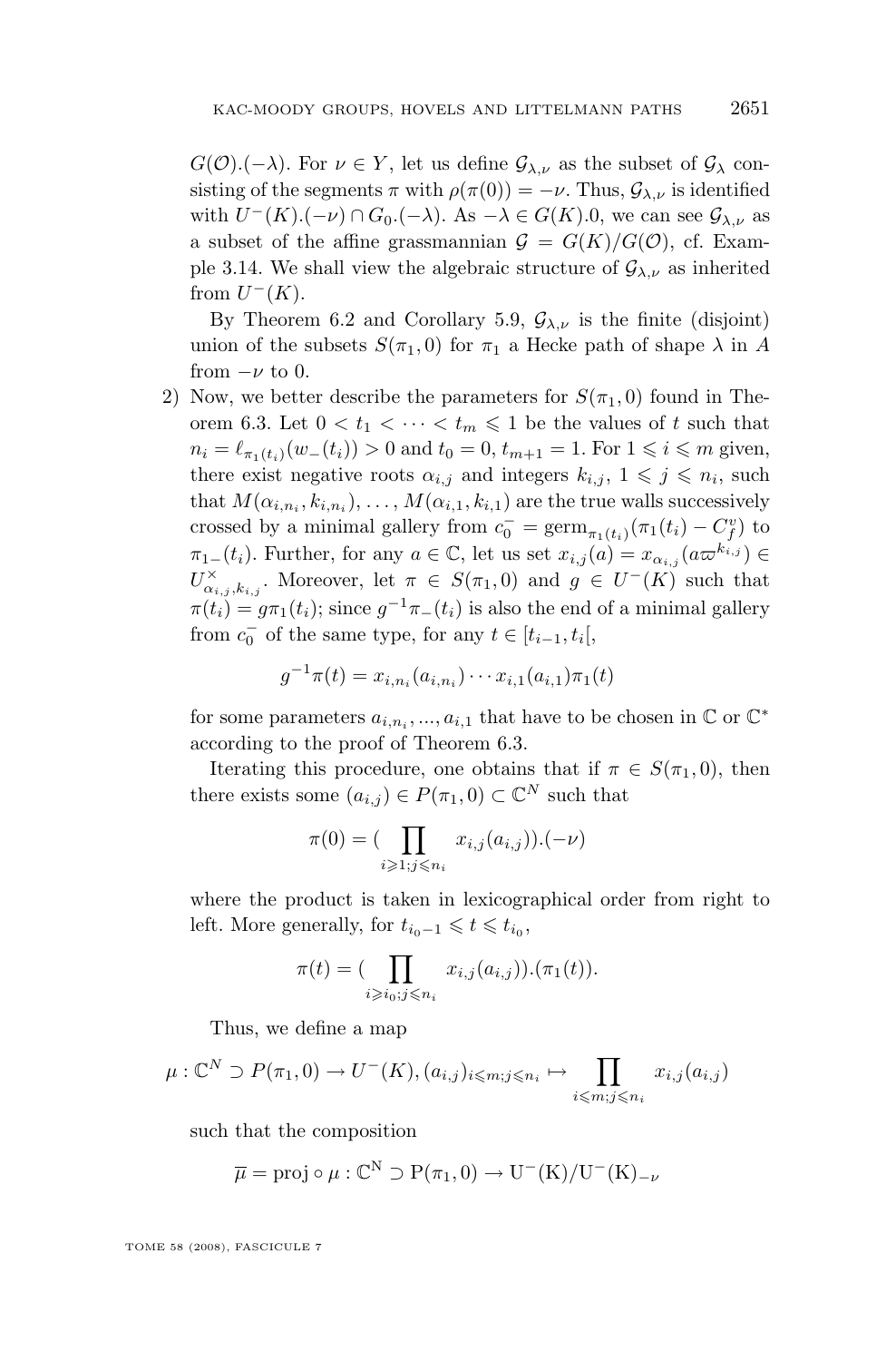<span id="page-48-0"></span>is injective. But,

$$
U^-(K) \subset U^{nmax-}(K) = \prod_{\alpha \in \Delta^-} U_{\alpha}(K) = \prod_{\alpha \in \Delta^-} \mathbb{C}(\!(\varpi)\!)
$$

and, as  $\mu$  involves finitely many groups  $U_{\alpha,k}$  with  $\alpha \in \Phi^-$ , there exists y in Y such that the image of  $\mu$  is contained in  $U^-(K)_y \subset$  $U^{nmax-}(K)_y = \prod_{\alpha \in \Delta^{-}} U_{\alpha, -\alpha(y)} = \prod_{\alpha \in \Delta^{-}} \mathbb{C}[[\varpi]].$  This last group has the structure of a pro-group in the sense of [\[9\]](#page-53-0) and the map  $\mu$ is clearly a morphism for this algebraic structure.

3) Hence,  $\mathcal{G}_{\lambda,\nu}$  is a finite (disjoint!) union of sets  $S(\pi_1,0)$  each in bijection with a quasi-affine irreducible variety  $P(\pi_1, 0)$  and these sets are indexed by the Hecke paths  $\pi_1$  of shape  $\lambda$  from  $-\nu$  to 0 in A. The maximal dimension of these varieties is  $\rho_{\Phi+}(\lambda-\nu)$ , and the varieties of maximal dimension correspond to LS paths from  $-\nu$  to 0 in A. A Mirković-Vilonen cycle inside  $\mathcal{G}_{\lambda,\nu}$  should be the closure of a set  $S(\pi_1, 0)$  (for  $\pi_1$  a LS path) and  $P(\pi_1, 0)$  should be isomorphic to a dense open subvariety of this cycle.

This holds in the classical case of reductive groups. These cycles in  $\mathcal{G}_{\lambda,\nu}$  are dense in the Mirković-Vilonen cycles corresponding to  $-\lambda$  and  $-\nu$  and described by using the reverses of the paths above, cf. [\[5\]](#page-52-0).

#### **6.4. Another characterization of LS paths**

Suppose  $\pi_1$  is a Hecke path of shape  $\lambda$  in the apartment A. For each t,  $0 < t < 1$ , let  $w_-(t)$  (resp.  $w_+(t)$ ) be the minimal element in  $W^v$ such that  $\pi'_{1-}(t) = w_{-}(t)\lambda$  (resp.  $\pi'_{1+}(t) = w_{+}(t)\lambda$ ). By Proposition [6.1](#page-42-0) and Theorem [6.3,](#page-44-0) there exists an unrestricted gallery  $\delta_t = (d_0, \ldots, d_n)$ in  $a_{+} = A \cap \mathcal{I}^{+}_{\pi_1(t)}$ , of type  $(i_1, \ldots, i_n)$  associated to a (given) reduced decomposition of  $w_-(t)$ , starting from  $d_0 = c_0 = \text{germ}_{\pi_1(t)}(\pi_1(t) + C_f^v)$  and ending in  $d_n \supset \pi_1(t) + [0,1]\pi'_{1+}(t)$ . Moreover, this gallery may be taken positively folded along true walls. For each  $t$ , we choose such a gallery and we set  $\tilde{\pi}_1 = (\pi_1, (\delta_t)_{0 < t < 1}).$ 

The gallery  $\delta_t$  is minimal for almost all  $t$  (when  $\pi'_{1-}(t) = \pi'_{1+}(t)$ ). Let us define  $neg(\delta_t)$  as the number of all unrestricted walls  $H_j$  (containing the panel of type  $i_j$  in  $d_j$  or  $d_{j-1}$ ) which are true walls and separate  $d_j$  from d<sub>0</sub>. Actually, as  $\delta_t$  is positively folded, such an H<sub>i</sub> separates d<sub>i</sub> from  $d_{i-1}$ *i.e.*  $d_j \neq d_{j-1}$ .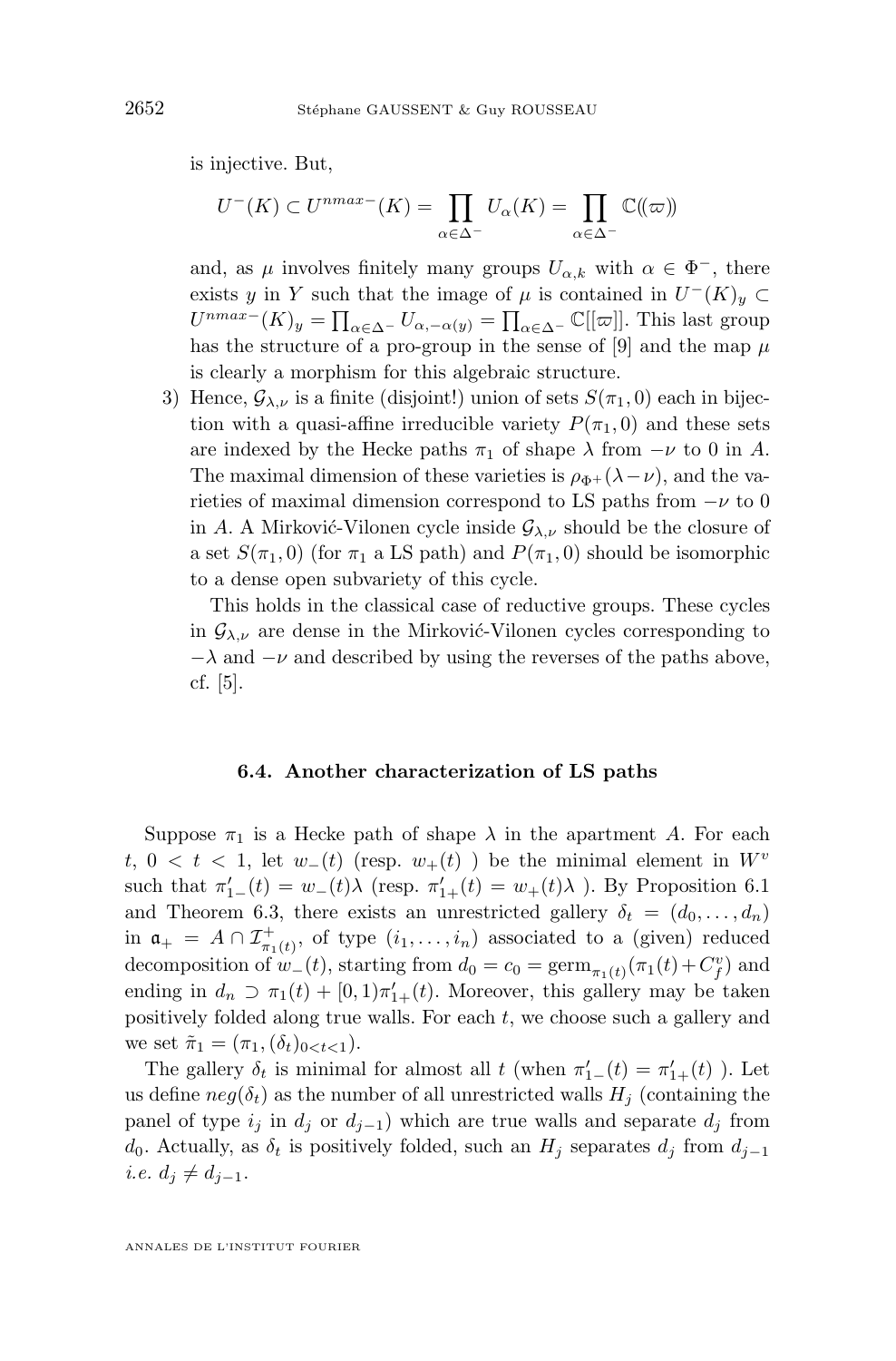DEFINITION 6.6. — *The codimension* of  $\tilde{\pi}_1$  is:

$$
codim(\tilde{\pi}_1) = \ell_{\pi(0)}(w_+(0)) + \sum_{0 < t < 1} neg(\delta_t).
$$

By the same arguments as for Definition [5.7,](#page-36-0)  $\text{codim}(\tilde{\pi}_1)$  is a nonnegative integer; actually,  $\text{codim}(\tilde{\pi}_1) \leq \ell_{\pi(0)}(w_+(0)) + \text{ddim}(\pi_1) - \ell_{\pi(1)}(w_-(1)).$ 

PROPOSITION  $6.7.$  — Let  $\pi_1$  be a Hecke path in Y. For each choice of  $\tilde{\pi}_1$ , codim $(\tilde{\pi}_1) \geq \text{codim}(\pi_1)$ . Further,  $\pi_1$  is a LS path if and only if there is *equality for (at least) one choice of*  $\tilde{\pi}_1$ .

*Remark 6.8.* — Therefore,  $\text{codim}(\tilde{\pi}_1) \geq \text{codim}(\pi_1) \geq \rho_{\Phi^+}(\lambda - \nu) \geq$ ddim( $\pi_1$ ), with equalities if and only if  $\pi_1$  is a LS-path (for good choices of  $\tilde{\pi}_1$ ).

*Proof.* — It is clear that any true wall H separating  $d_0$  from  $\pi_{1+}(t)$  =  $\pi_1(t) + [0,1]\pi'_{1+}(t)$  is among the walls  $H_j$ , and, if j is chosen maximal for this property, H separates  $d_0$  from  $d_i$ . So  $\ell_{\pi_1(t)}(w_+(t)) \leqslant neg(\delta_t)$  for  $0 < t < 1$  and  $\operatorname{codim}(\tilde{\pi}_1) \geq \operatorname{codim}(\pi_1)$ .

Suppose  $\ell_{\pi_1(t)}(w_+(t)) = neg(\delta_t)$ , then every true wall H separating  $d_0$ from  $\pi_{1+}(t)$  is leaved negatively once and only once by the gallery  $\delta_t$ ; in particular  $\delta_t$  cannot be negatively folded along such a wall and cannot cross it positively. Moreover  $\delta_t$  cannot leave negatively any other true wall. As, by hypothesis,  $\delta_t$  may only be folded along a true wall, this gallery remains inside the (unrestricted) enclosure of  $d_0$  and  $\pi_{1+}(t)$ . The number of foldings of  $\delta_t$  is  $s = \ell_{\pi_1(t)}(w_-(t)) - \ell_{\pi_1(t)}(w_+(t))$  and  $\delta_t$  is positively folded. One can now argue as at the end of the proof of Proposition [6.1.](#page-42-0) One obtains positive roots  $\beta_1, \ldots, \beta_s$  such that conditions (i) and (ii) of Definition [5.1](#page-33-0) are fulfilled; condition (iii) is then a consequence of  $s =$  $\ell_{\pi_1(t)}(w_-(t)) - \ell_{\pi_1(t)}(w_+(t))$  and  $\pi_1$  is a LS path.

Conversely, if  $\pi_1$  is a LS path, the construction of  $\delta_t$  as in Theorem [6.3](#page-44-0) may be performed by using a set  $(\beta_1, \ldots, \beta_s)$  of positive roots with  $s =$  $\ell_{\pi_1(t)}(w_-(t)) - \ell_{\pi_1(t)}(w_+(t)).$  This gallery  $\delta_t$  is folded exactly s times (positively and along true walls), its length is  $n = \ell_{\pi_1(t)}(w_-(t))$ ; so, once we get rid of the stutterings, we get a minimal gallery  $\delta_t^{ns}$  from  $c_0$  to  $\pi_{1+}(t) = \pi_1(t) + [0, 1]w_+(t)\lambda$ . Hence, as the foldings were positive,

$$
neg(\delta_t) = neg(\delta_t^{ns}) = \ell_{\pi_1(t)}(w_+(t)),
$$

so codim $(\tilde{\pi}_1) = \text{codim}(\pi_1)$ .

TOME 58 (2008), FASCICULE 7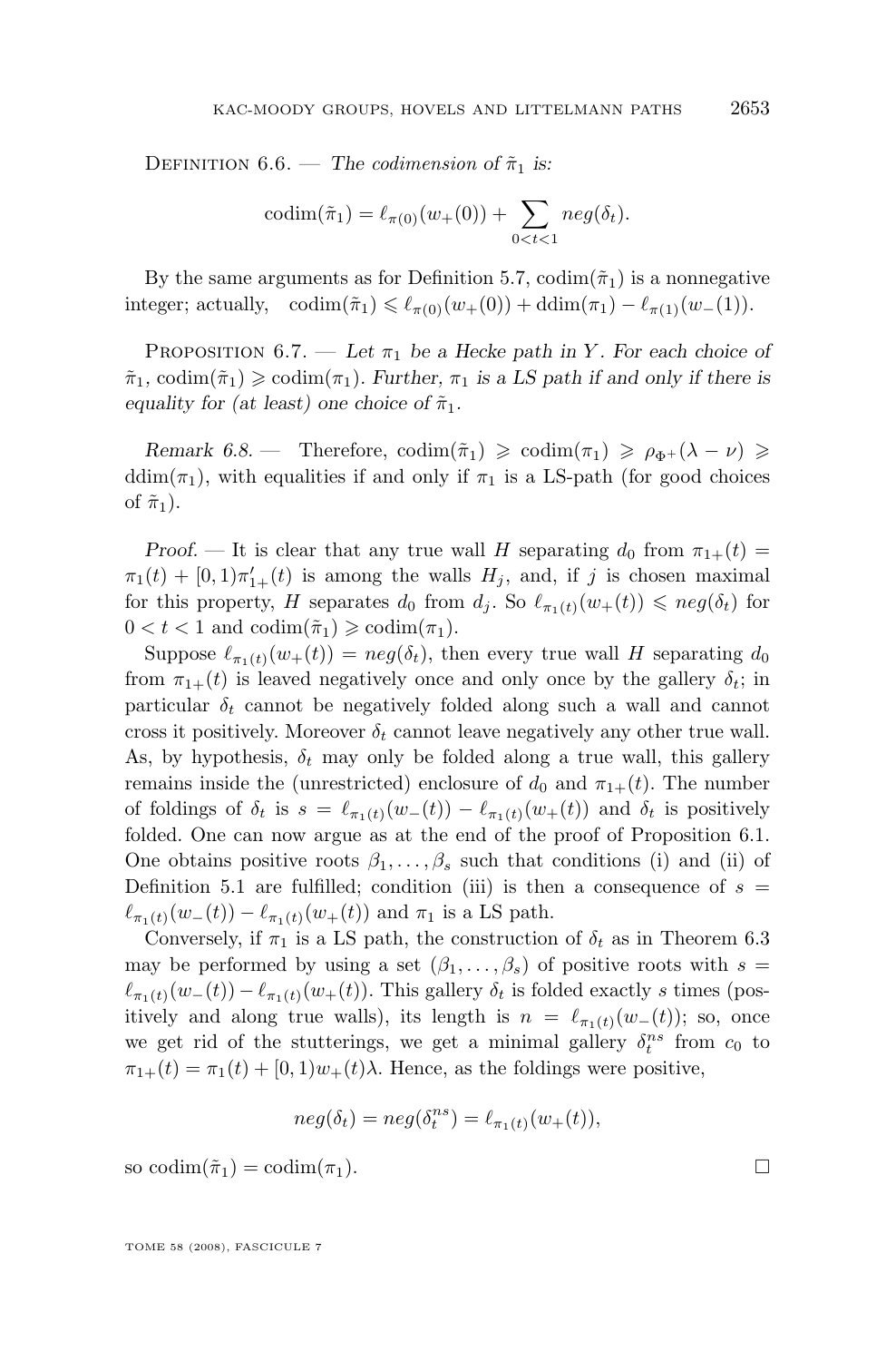#### **6.5. Preorder relation on the hovel**

<span id="page-50-0"></span>THEOREM 6.9. — On the hovel *I*, the relation  $\leq$  (defined in [4.3.](#page-27-0)2) is a *preorder relation. More precisely, if three different points* x, y and z in  $\mathcal I$ *are such that*  $x \leq y$  *and*  $y \leq z$  *then*  $x \leq z$  *and, in particular,* x *and* z *are in a same apartment.*

*Remark 6.10.* — This result precises the structure of the hovel  $\mathcal{I}$ . It is a generalization of Lemme 7.3.6 in [\[3\]](#page-52-0). It may also be seen as a generalization of the Cartan decomposition proved by Garland for p−adic loop groups [\[4\]](#page-52-0), even if it is weaker than this decomposition in the affine case. As Garland asserts, the Cartan decomposition holds only after some twisting; this is more or less equivalent to the fact that not any two points in  $\mathcal I$  are in a same apartment.

More precisely, let us look at the simplest affine Kac-Moody group  $G =$  $\mathsf{SL}_2^{(1)}$ . If  $K = \mathbb{C}(\!(\varpi)\!)$  and  $\mathcal{O} = \mathbb{C}[\![\varpi]\!],$  then, up to the center (which is in  $T(K)$ ), the group  $G(K) = SL_2^{(1)}(\mathbb{C}(\!(\varpi)\!))$  is a semidirect product  $G(K) = K^* \times SL_2(K[u, u^{-1}]),$  with  $K^* \subset T(K)$ . We saw in Example [3.14](#page-23-0) that  $G_0 = \hat{P}_0 = G(\mathcal{O}) = \mathcal{O}^* \ltimes SL_2(\mathcal{O}[u, u^{-1}])$  (up to the center). The Cartan decomposition would tell that  $G(K) = G(\mathcal{O})T(K)G(\mathcal{O})$ , hence  $\mathsf{SL}_2(K[u, u^{-1}]) = \mathsf{SL}_2(\mathcal{O}[u, u^{-1}])T_1(K)\mathsf{SL}_2(\mathcal{O}[u, u^{-1}])$ , where  $T_1(K)$  is the torus of diagonal matrices in  $SL_2(K)$ . The four coefficients of a matrix in the right hand side span the same sub– $\mathcal{O}[u, u^{-1}]$ -module of  $K[u, u^{-1}]$  as a matrix in  $T_1(K)$ . So, this module is generated by h and  $h^{-1}$ , i.e. by a single element of  $K^*$ . But, the  $\mathcal{O}[u, u^{-1}]$ -module spanned by the coefficients of  $g = \begin{pmatrix} 1 & \varpi^{-1}(1+u) \\ 0 & 1 \end{pmatrix}$  is not generated by a single element. Hence, Cartan decomposition fails and the points  $0$  and  $g.0$  are not in a same apartment. If they were in an apartment  $A'$ , then  $A' = h_1.A_f$  and  $g^{-1}.A' = h_2.A_f$  for  $h_1, h_2 \in G_0$  (by Remark [4.2\)](#page-24-0), hence  $h_1^{-1}gh_2 \in N(K)$  (by [4.3.](#page-27-0)1), contradiction!

Lemma 6.11. — *In the situation of Theorem 6.9, there exists an apartment* A *containing* x *and* [y, z)*. Moreover, this apartment is unique up to isomorphism.*

*Proof.* — In an apartment  $A_1$  containing x and y, there exists a vectorial chamber  $C^v$  such that  $x \in y + \overline{C^v}$ . Moreover, there exists an apartment A containing  $\mathfrak{S} = \text{germ}(y + \overline{C^v})$  and  $[y, z)$ ; this apartment also contains  $y + \overline{C^v} \ni x$  (cf. [4.3.](#page-27-0)3). The uniqueness is a consequence of [4.2.](#page-27-0)2, 4.2.4, Proposition [4.3](#page-25-0) 4) and Remark [4.2.](#page-24-0)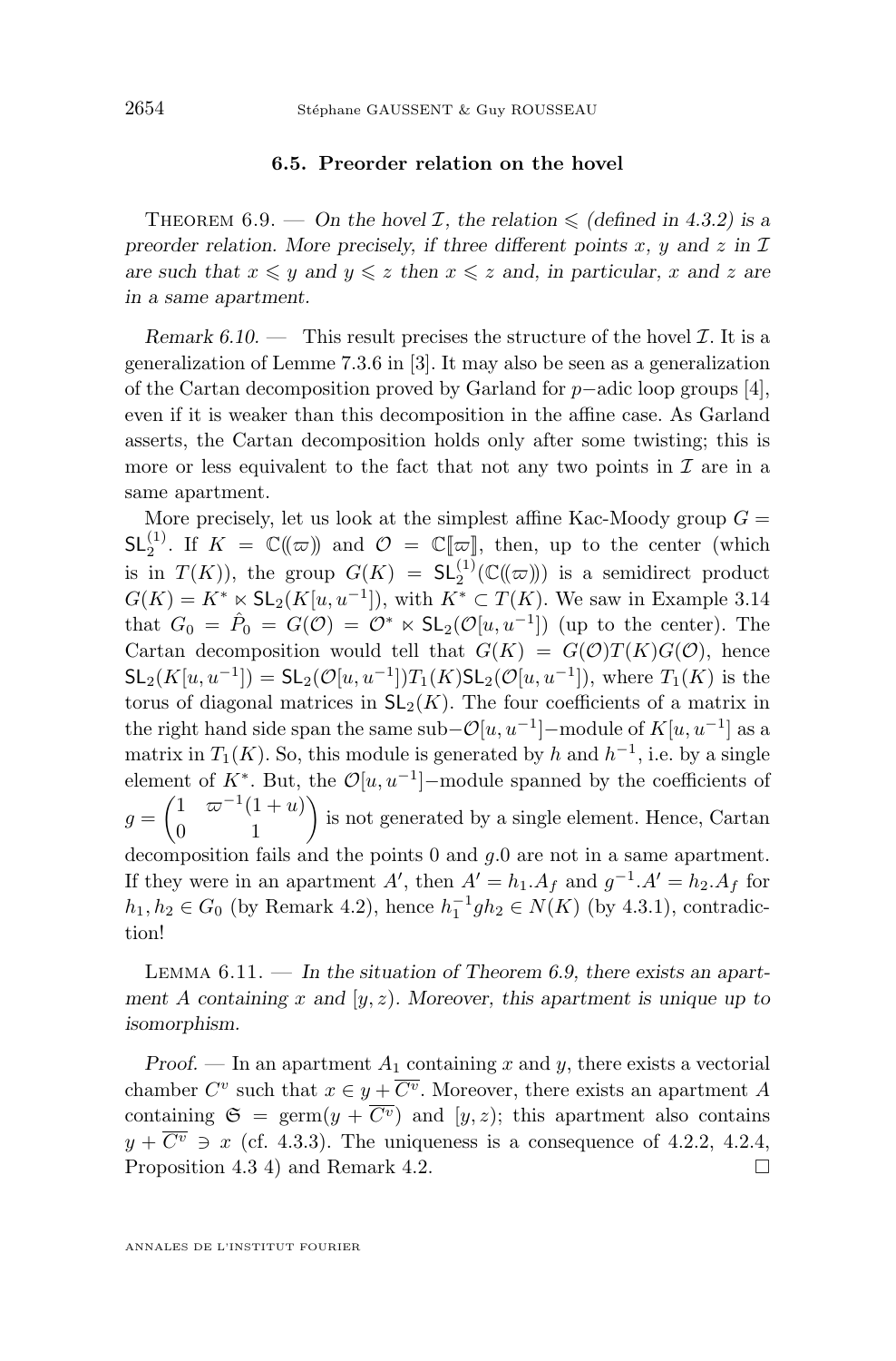#### *Proof of the theorem. —*

1) For  $z' \in [y, z]$  such that  $x \leq z'$ , we choose an apartment A containing  $[z',x)$  and  $[z',z)$  [\(4.3.](#page-27-0)4); this apartment has an associated system of real roots  $\Phi(A)$  and we define the finite set  $\Phi(z')$  of the roots  $\alpha \in \Phi(A)$  such that  $\alpha(z') > \alpha(x_1)$  and  $\alpha(z') > \alpha(z_1)$  for some  $x_1 \in [x, z'] \cap A$  and some  $z_1 \in [z, z'] \cap A$ . As  $[z', x)$  and  $[z', z)$  are generic, [4.3.](#page-27-0)4) shows that  $\Phi(z')$  depends, up to isomorphism, only on  $[z',x]$  and  $[z',z]$  but not on A.

By Lemma [6.11](#page-50-0) (mutatis mutandis), there exists an apartment  $A_{z'}$  containing z and  $[z',x]$  and this apartment is unique up to isomorphism. We define  $N_{z'}$  as the finite number of walls (in  $A_{z'}$ ) of direction  $\text{Ker}(\alpha)$  for some  $\alpha \in \Phi(z')$  and separating z' from z (in a strict sense). We shall argue by induction on  $(|\Phi(y)|, N_y)$  (with lexicographical order).

2) By Lemma [6.11,](#page-50-0) there is an apartment  $A_1$  containing x and  $[y, z)$ . We choose a vectorial chamber  $C^v$  in  $A_1$  such that its associated system of positive roots  $\Phi^+(C^v)$  contains the roots  $\alpha \in \Phi(A_1)$  such that  $\alpha(y) > \alpha(x)$  or  $\alpha(y) = \alpha(x)$  and  $\alpha(z_1) > \alpha(y)$  (for some  $z_1 \in [y, z] \cap A_1$ ); in particular  $[x, y] \subset y - \overline{C^v}$ . Now if  $\alpha \in \Phi^+(C^v)$  is such that  $\alpha(z_1) < \alpha(y)$  (for some  $z_1 \in [y, z] \cap A_1$ ) then  $\alpha(y) > \alpha(x)$ ; hence  $\Phi(y)$  (computed in  $A_1$ ) is the set of roots  $\alpha \in \Phi^+(C^v)$  such that  $\alpha(z_1) < \alpha(y)$  (for some  $z_1 \in [y, z] \cap A_1$ ).

Let G be the sector-germ associated to  $-C^v$  in  $A_1$  and  $\rho$  the retraction of center  $\mathfrak S$  onto  $A_1$ .

3) Suppose  $z_1 \in ]y, z]$  is such that no wall (in  $A_y$  or any apartment containing  $z_1$  and  $(y, x)$  of direction Ker $\alpha$  for some  $\alpha \in \Phi(y)$  separates y from  $z_1$ . We shall prove that the enclosure of  $\mathfrak{S}$  and  $z_1$  contains y and x, so, there is an apartment containing x, y,  $z_1$  and  $\mathfrak{S}$ . Hence, the theorem is true if  $z_1 = z$  and this gives the first step of the induction when  $\Phi(y) = \emptyset$  or  $N_y = 0$ .

As in [4.4\)](#page-29-0) we get a sequence  $y_0 = y, y_1, ..., y_n = z_1 \in [y, z_1]$  and apartments  $A_1, A_2, \ldots, A_n$  such that  $A_i$  contains  $\mathfrak S$  and  $[y_{i-1}, y_i]$ . The characterization of  $\Phi(y)$  in 2) above and the hypothesis on the walls prove that y is in the enclosure of  $y_1$  and  $\mathfrak{S}$ , then x is also in this enclosure. So  $A_2$ , which contains  $y_1$  and  $\mathfrak S$  contains also y and x. We can replace  $y_1$  by  $y_2$  and  $A_1$  by  $A_2$ ; by induction on n we obtain the result of 3).

4) We choose for  $z_1 \in ]y, z]$  the point satisfying the hypothesis of 3) which is the nearest to z, it exists as  $\Phi(y)$  and  $N_y$  are finite. We may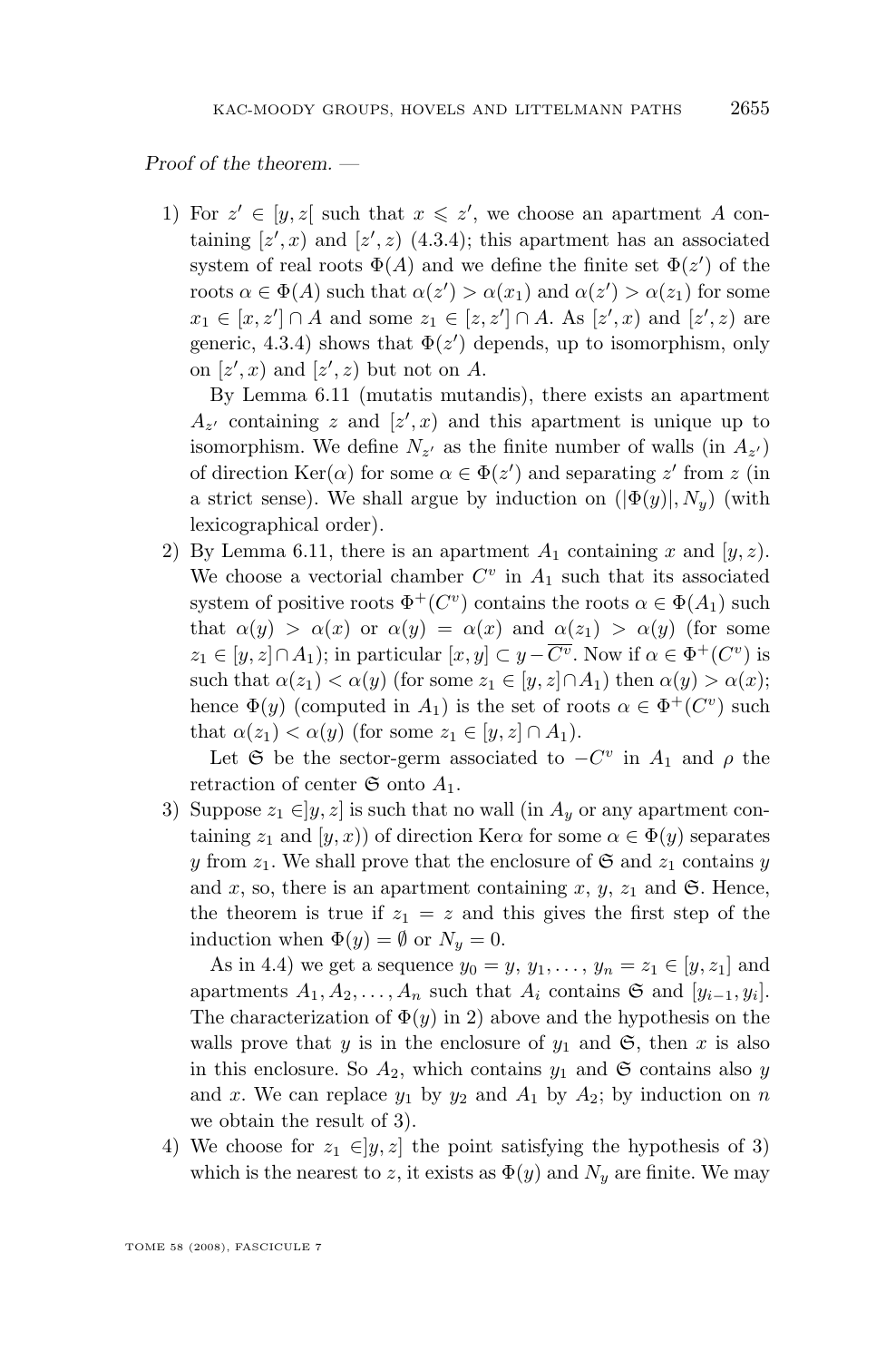<span id="page-52-0"></span>(and do) suppose  $z_1 \neq z$ . We choose for  $A_1$  the apartment containing x, y, z<sub>1</sub> and the  $\mathfrak S$  explained in 3). An apartment  $A_2$  containing  $\mathfrak{S}$  and  $[z_1, z]$  is sent isomorphically by  $\rho$  onto  $A_1$ . This enables us to identify  $\Phi(z_1)$  with the set  $\Phi'(z_1)$  of the roots  $\alpha \in \Phi(A_1)$  such that  $\alpha(z_1) > \alpha(x)$  (hence  $\alpha \in \Phi^+(C^v)$ ) and  $\alpha(z_1) > \alpha(\rho z_2)$  (for some  $z_2 \in [z_1, z]$  near  $z_1$ ). By Proposition [6.1,](#page-42-0)  $\rho([z_1, z)) = z_1 + [0, 1)w^{+}\lambda$ ,  $[y, z_1] = y + [0, 1]w^- \lambda$  for some  $\lambda \in \overline{C^v}$  and  $w^+, w^- \in W^v$  such that  $w^+ \leq w^-$ . In particular, for  $\alpha \in \Phi^+(C^v)$ ,  $\alpha(z_1) > \alpha(\rho z_2)$  means  $\alpha(w^+\lambda) < 0$ , so  $\Phi'(z_1) \subset {\alpha \in \Phi^+(C^v) \mid \alpha(w^+\lambda) < 0}$  and (as  $w^+$ is chosen minimal) this set is of cardinal  $\ell(w^+)$ . Now we saw in 2) that  $\Phi(y) = {\alpha \in \Phi^+(C^v) \mid \alpha(w^{-}\lambda) < 0}.$  Hence, as  $w^{+} \leq w^{-}$ ,  $|\Phi'(z_1)| \leqslant \ell(w^+) \leqslant \ell(w^-) \leqslant |\Phi(y)|.$ 

If  $|\Phi'(z_1)| < |\Phi(y)|$  the theorem is true by induction. Otherwise, the four numbers above are equal; in particular, as  $w^+ \leq w^-$ , one has  $w^+ = w^-$  and  $\Phi'(z_1) = \Phi(y)$ .

We consider the segment  $[y, z]$  as a linear path  $\pi : [0, 1] \rightarrow$  $[y, z], \pi(0) = y, \pi(1) = z, z_1 = \pi(t_1) \text{ and } \pi'(t) \in W^v \lambda, \forall t.$ The number  $N_{z_1}$  is calculated in an apartment  $A_{z_1}$  containing z and  $[z_1, x)$  using  $\Phi(z_1)$  and  $[z_1, z]$ . We may suppose  $A_{z_1}$  also containing  $\operatorname{germ}_{z_1}(z_1 - C^v)$ ; then there is an isomorphism from  $(A_{z_1}, \Phi(z_1), [z_1, z])$  to  $(A_1, \Phi'(z_1), [z_1, Z])$  where  $Z = z_1 + (1 - z_1)$  $(t_1)w^{\dagger}\lambda$ , so  $N_{z_1}$  may be computed with this last triple. Arguing the same way, we see that  $N_y$  may be calculated with the triple  $(A_1, \Phi(y), [y, Z'])$  with  $Z' = y + w^- \lambda$ . Actually,  $z_1 = y + t_1 \cdot w^- \lambda$ and we saw that  $\Phi'(z_1) = \Phi(y)$  and  $w^+ \lambda = w^- \lambda$ , so  $Z' = Z$ . Moreover, by the choice of  $z_1$ , there is a wall of direction  $\text{Ker}(\alpha)$  for some  $\alpha \in \Phi(y)$  containing  $z_1$ . Hence,  $N_{z_1} < N_y$ , and this proves the theorem by induction.

#### BIBLIOGRAPHY

- [1] N. Bardy, "Systèmes de racines infinis", *Mém. Soc. Math. Fr. (N.S.)* (1996), no. 65, p. vi+188.
- [2] K. S. Brown, *Buildings*, Springer, 1989.
- [3] F. Bruhat & J. Tits, "Groupes réductifs sur un corps local", *Inst. Hautes Études Sci. Publ. Math.* (1972), no. 41, p. 5-251.
- [4] H. Garland, "A Cartan decomposition for p-adic loop groups", *Math. Ann.* **302** (1995), p. 151-175.
- [5] S. GAUSSENT & P. LITTELMANN, "LS galleries, the path model and MV cycles", *Duke Math. J.* **127** (2005), p. 35-88.
- [6] V. G. Kac, *Infinite dimensional Lie algebras*, Cambridge University Press, 1990.